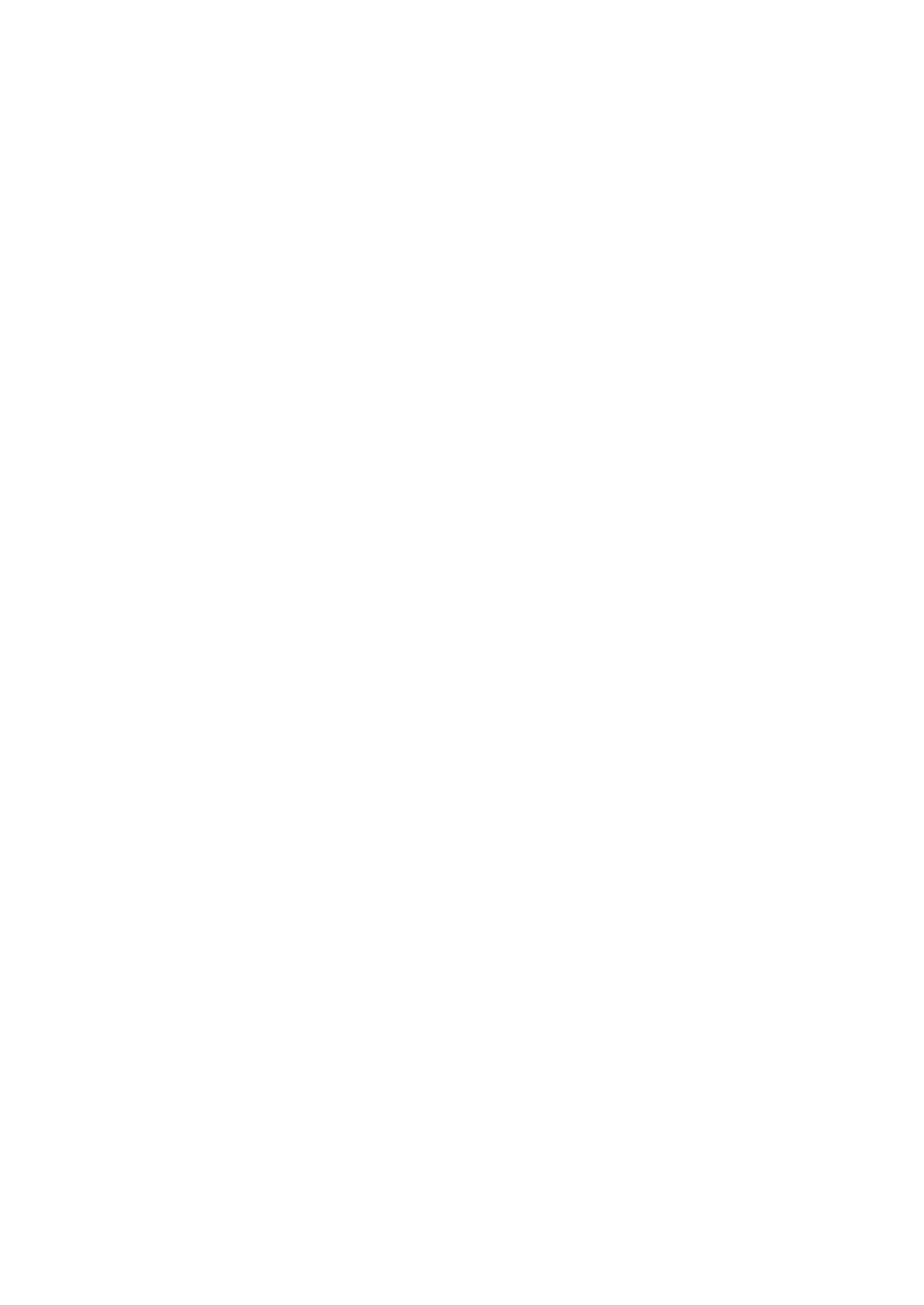### **Contents**

| 1.3   |                                                                |  |
|-------|----------------------------------------------------------------|--|
|       |                                                                |  |
|       | 1.4.1 Current Measurements Mode ------------------------- 9    |  |
|       |                                                                |  |
|       | 1.4.3 Frequency Measurements Mode  11                          |  |
|       |                                                                |  |
|       | Chapter 2 Measurement Procedure ---------- 15                  |  |
|       |                                                                |  |
|       |                                                                |  |
|       | 2.2.1 Measuring DC Current (DC A)  16                          |  |
|       | 2.2.2 Measuring AC Current (AC A)  17                          |  |
|       | 2.2.3 Measuring AC/DC Current (AC+DC A)  18                    |  |
| 2.2.4 |                                                                |  |
|       |                                                                |  |
|       | 2.3 Voltage Measurement ----------------------------------- 26 |  |
| 2.3.1 | Measuring DC Voltage (DC V) --------------------- 26           |  |
|       | 2.3.2 Measuring AC Voltage (AC V)  27                          |  |
| 2.3.3 | Measuring AC/DC Voltage (AC+DC V)  28                          |  |
|       |                                                                |  |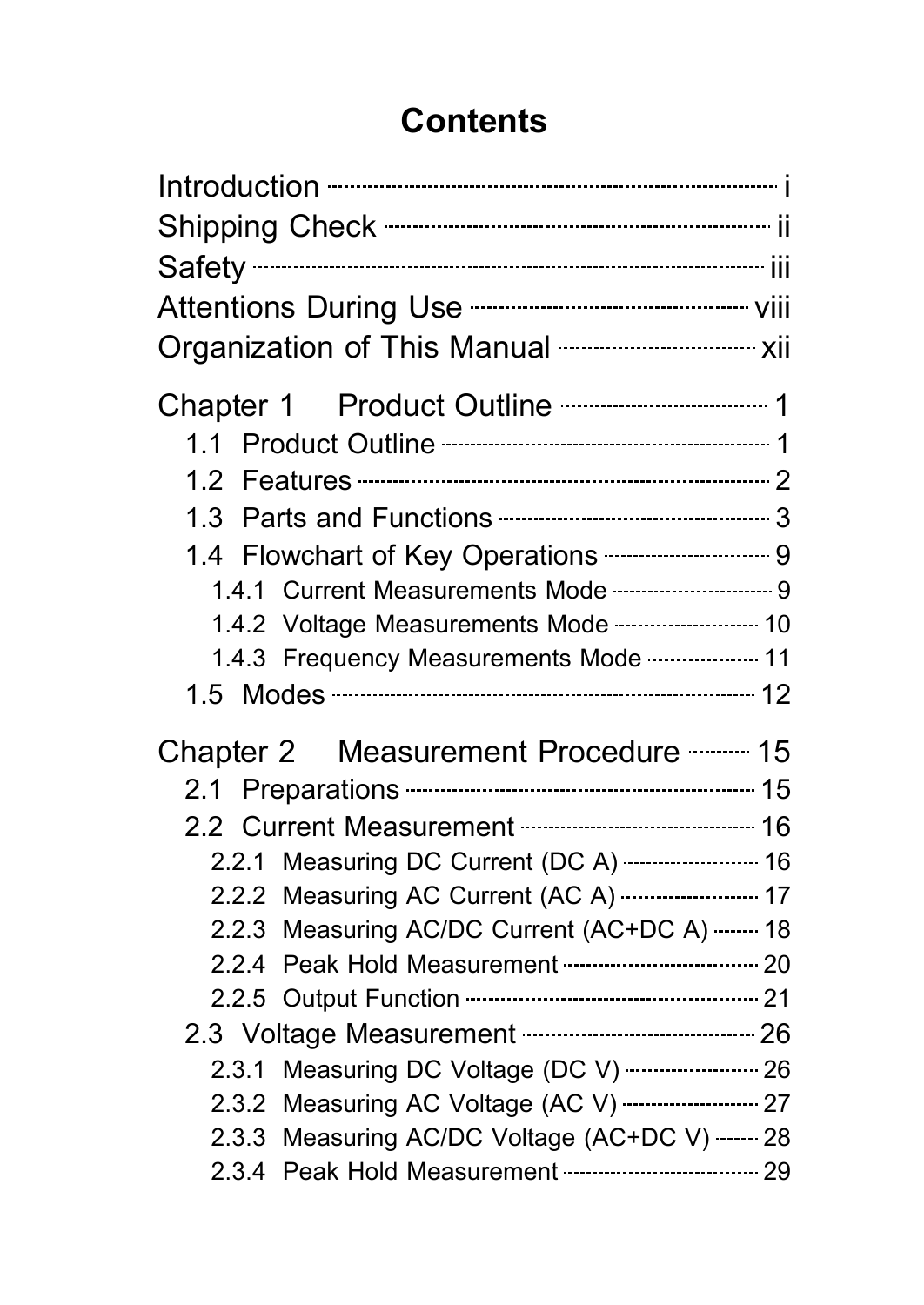| 2.4 Frequency Measurement ------------------------------- 30 |                                                                                                                                                                                                                                                                                                                              |
|--------------------------------------------------------------|------------------------------------------------------------------------------------------------------------------------------------------------------------------------------------------------------------------------------------------------------------------------------------------------------------------------------|
| 2.4.1 Frequency Measurement in Current Mode - 30             |                                                                                                                                                                                                                                                                                                                              |
| 2.4.2 Frequency Measurement in Voltage Mode · 31             |                                                                                                                                                                                                                                                                                                                              |
| 2.4.3 Output Function For Frequency  32                      |                                                                                                                                                                                                                                                                                                                              |
| 2.5 Auto-Zero-Adjustment/Zero-Cancel                         |                                                                                                                                                                                                                                                                                                                              |
|                                                              |                                                                                                                                                                                                                                                                                                                              |
| 2.5.1 Auto-Zero-Adjustment Function  34                      |                                                                                                                                                                                                                                                                                                                              |
|                                                              |                                                                                                                                                                                                                                                                                                                              |
|                                                              |                                                                                                                                                                                                                                                                                                                              |
| 2.7 Alteration of Counter Updates -------------------- 36    |                                                                                                                                                                                                                                                                                                                              |
|                                                              |                                                                                                                                                                                                                                                                                                                              |
|                                                              |                                                                                                                                                                                                                                                                                                                              |
| 2.8 Recording Function REC ----------------------------- 37  |                                                                                                                                                                                                                                                                                                                              |
| 2.9 Auto Power-Off Function APS  40                          |                                                                                                                                                                                                                                                                                                                              |
|                                                              |                                                                                                                                                                                                                                                                                                                              |
|                                                              |                                                                                                                                                                                                                                                                                                                              |
|                                                              |                                                                                                                                                                                                                                                                                                                              |
|                                                              |                                                                                                                                                                                                                                                                                                                              |
|                                                              |                                                                                                                                                                                                                                                                                                                              |
|                                                              |                                                                                                                                                                                                                                                                                                                              |
|                                                              |                                                                                                                                                                                                                                                                                                                              |
|                                                              |                                                                                                                                                                                                                                                                                                                              |
| Battery Replacement ---------------- 53                      |                                                                                                                                                                                                                                                                                                                              |
| AC Adapter (Optional)  55                                    |                                                                                                                                                                                                                                                                                                                              |
| Attaching The Hand Strap  57                                 |                                                                                                                                                                                                                                                                                                                              |
| Troubleshooting --------------------------- 59               |                                                                                                                                                                                                                                                                                                                              |
|                                                              |                                                                                                                                                                                                                                                                                                                              |
|                                                              | 2.5.2 Zero-Cancel Correction Function  35<br>Chapter 3 Specifications -------------------------------- 43<br>3.1 Measurement Specifications  43<br>3.1.1 Current Measurement Specifications ---------- 43<br>3.1.2 Voltage Measurement Specifications  48<br>3.2 General Specifications --------------------------------- 49 |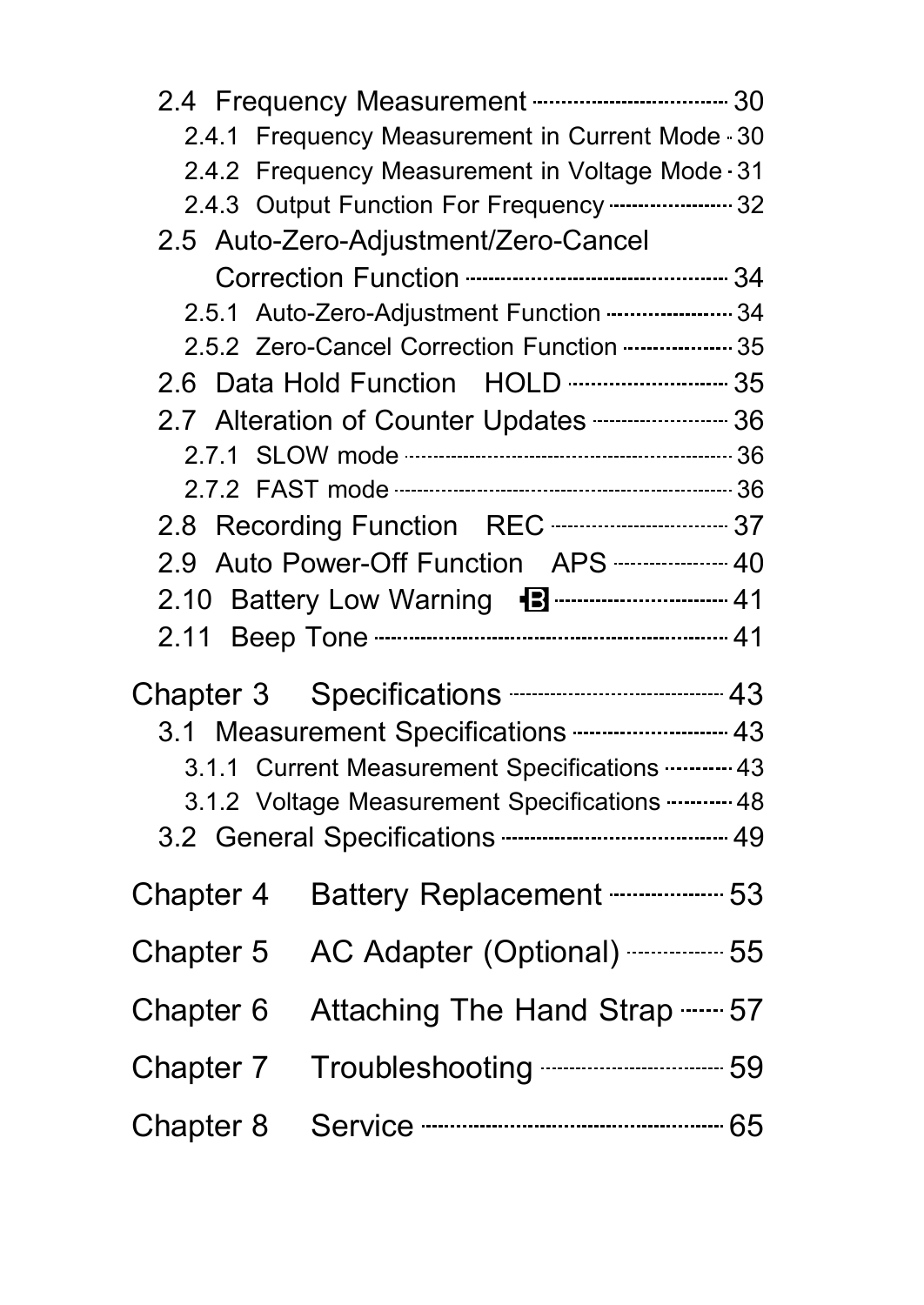# **Introduction**

Thank you for purchasing the HIOKI "3285 CLAMP ON AC/DC HiTESTER." To obtain maximum performance from the instrument/ device/ product, please read this manual first, and keep it handy for future reference.

#### **Request**

We have tried to bring this manual as close to perfection as we could achieve. If perchance you find any unclear portions, mistakes, omissions, or the like, we would be most obliged if you could please notify us of them via any HIOKI agent, or directly.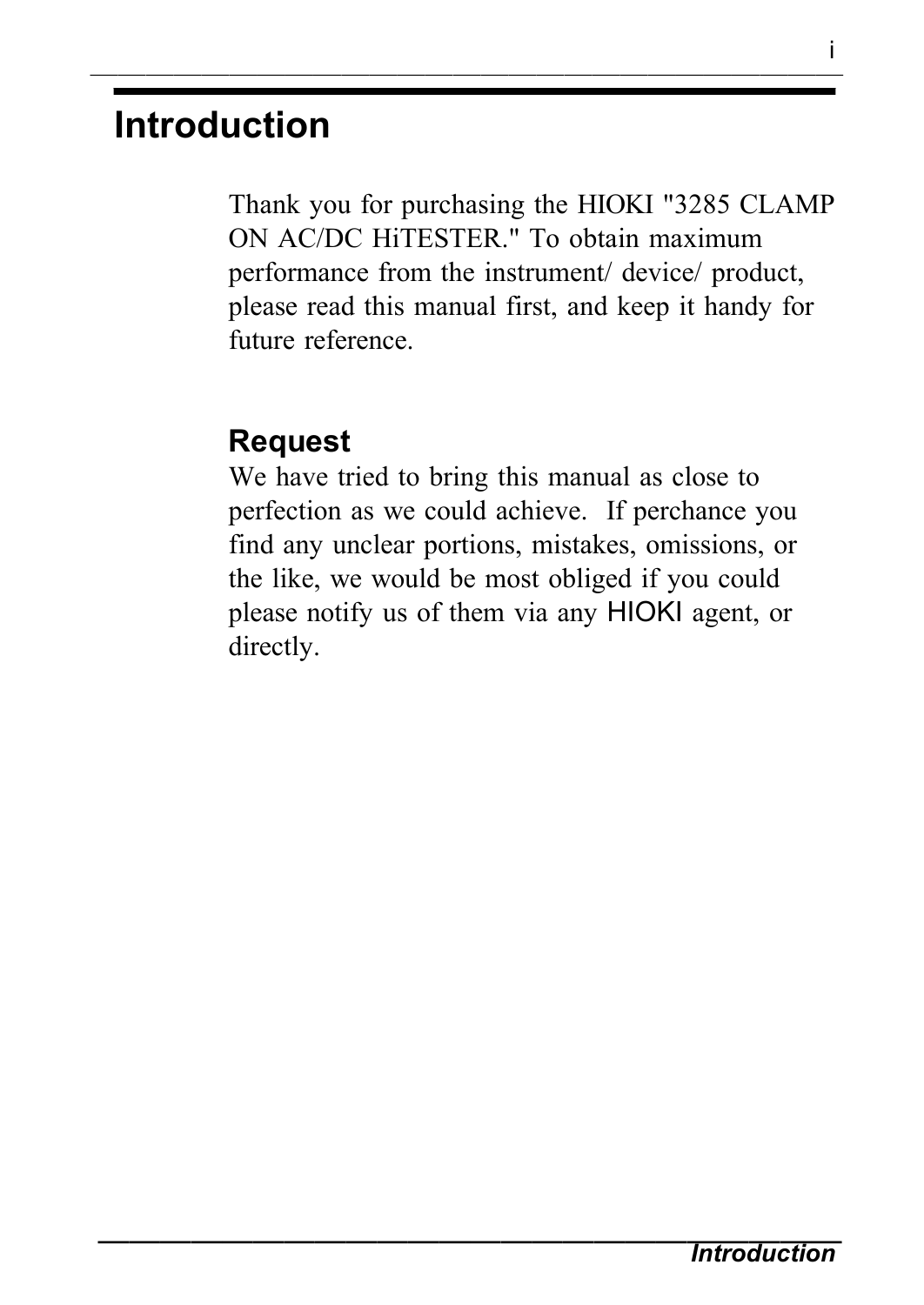# **Shipping Check**

When the unit is delivered, check and make sure that it has not been damaged in transit. In particular, check the accessories, panel switches, keys, and terminals.

If the unit is damaged, or fails to operate according to the specifications, contact your dealer or HIOKI representative.

#### **Check the 3285 Unit and the Supplied Accessories**

Main unit

3285 CLAMP ON AC/DC HiTESTER Supplied accessories 9345 CARRYING CASE 1 9207-10 TEST LEAD (red and black) 1 Hand Strap 1 6F22(006P) 1 Instruction manual 1

#### **Options**

9094 OUTPUT CORD 9445-02 AC ADAPTER (SA10-0910N, SINO-AMERICAN) 9445-03 AC ADAPTER (EU) (SA10-0910G, SINO-AMERICAN)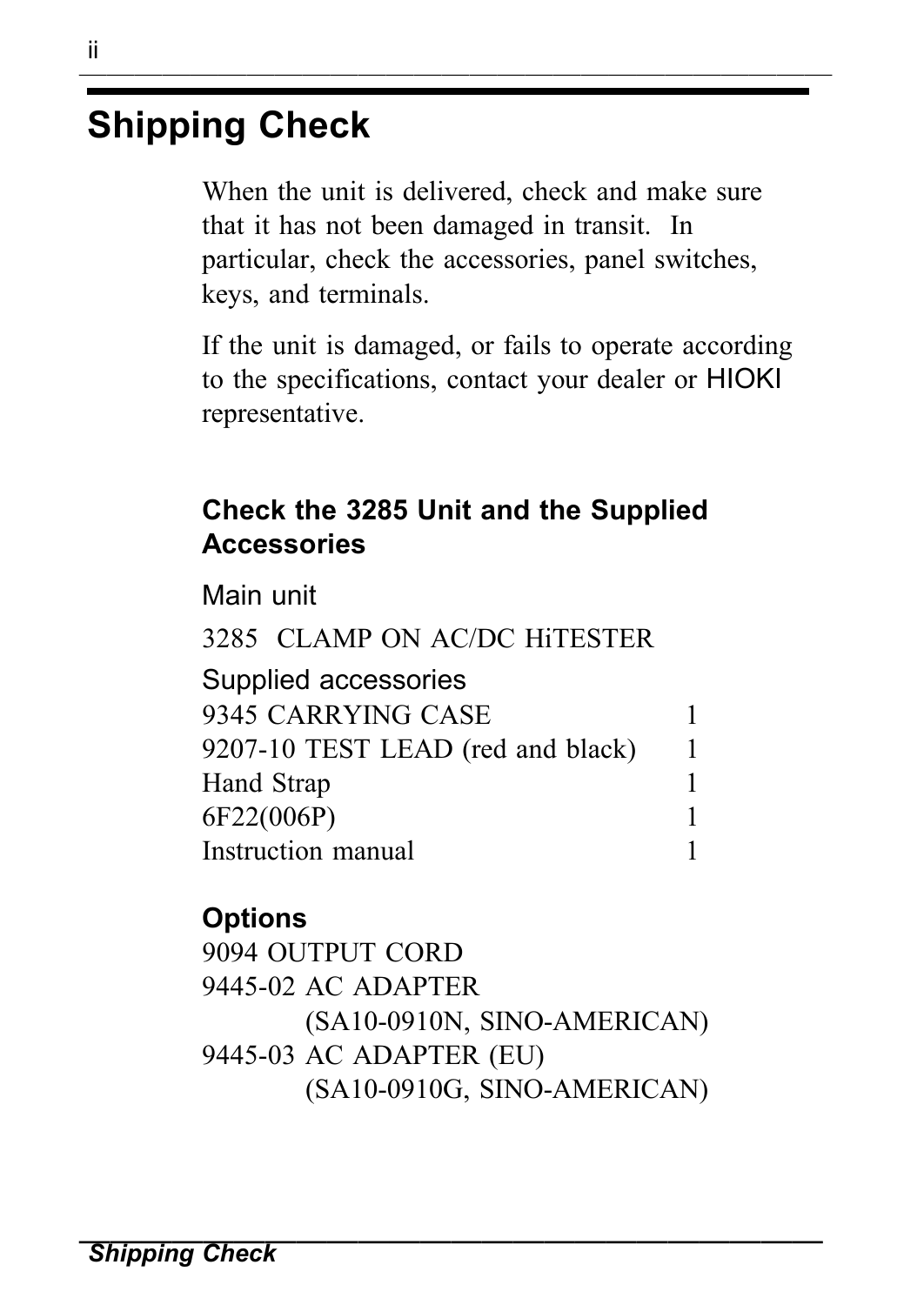# **Safety**

#### **DANGER**

**This instrument is designed to comply with IEC 61010 Safety Standards, and has been thoroughly tested for safety prior to shipment. However, mishandling during use could result in injury or death, as well as damage to the instrument. Be certain that you understand the instructions and precautions in the manual before use. We disclaim any responsibility for accidents or injuries not resulting directly from instrument defects.**

> This manual contains information and warnings essential for safe operation of the instrument and for maintaining it in safe operating condition. Before using it, be sure to carefully read the following safety precautions.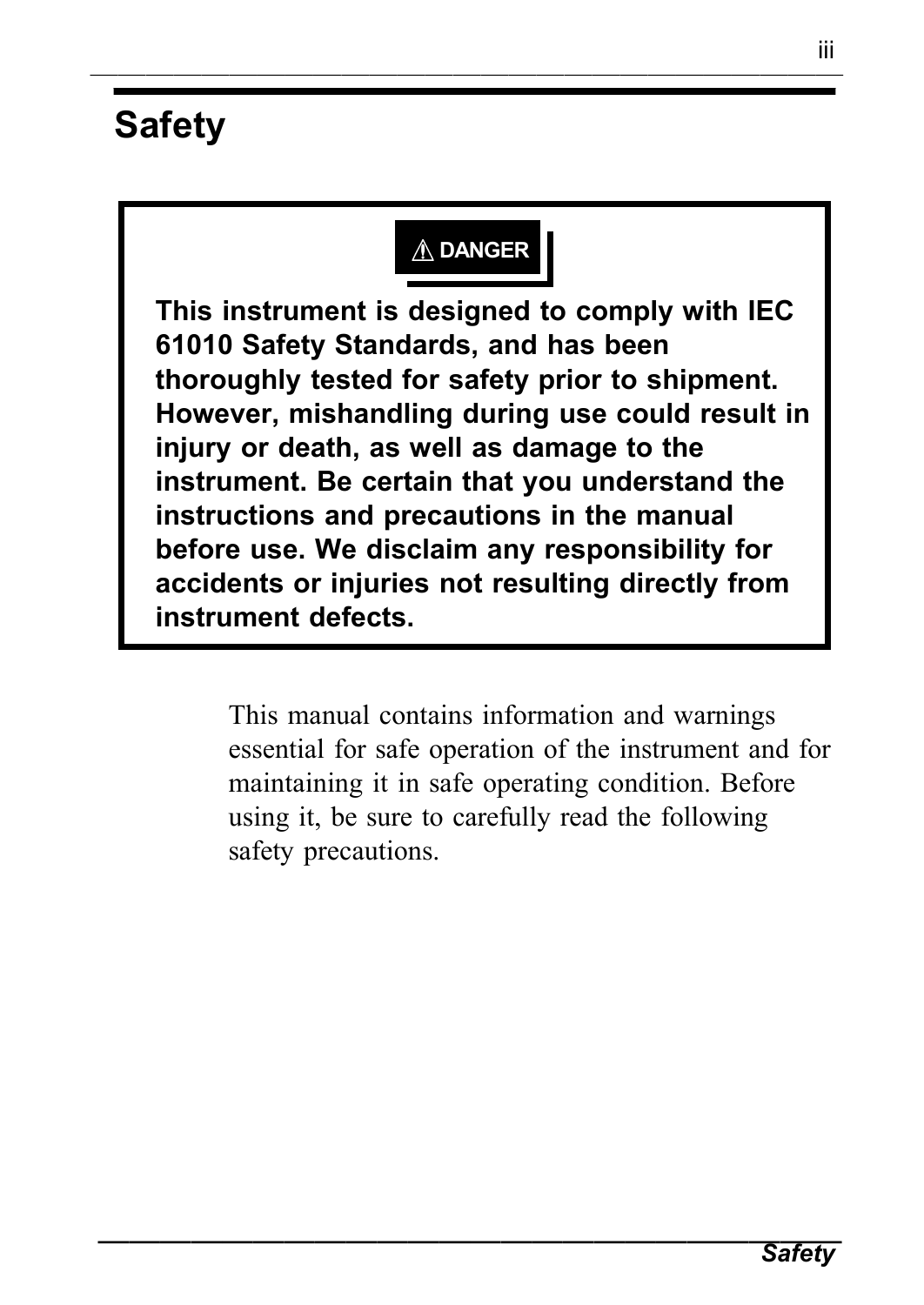――――――――――――――――――――――――――― The following symbols in this manual indicate the relative importance of cautions and warnings.

| $\overline{\triangle}$ DANGER | Indicates that incorrect operation<br>presents extreme danger of accident<br>resulting in death or serious injury to the                     |  |
|-------------------------------|----------------------------------------------------------------------------------------------------------------------------------------------|--|
| <b>A</b> WARNING              | user.<br>Indicates that incorrect operation<br>presents a significant hazard that could<br>result in serious injury or death to the<br>user. |  |
| <b>CAUTION</b>                | Indicates that incorrect operation<br>presents a possibility of injury to the user<br>or damage to the instrument.                           |  |
|                               | Indicates advisory items related to<br>performance or correct operation of the<br>instrument.                                                |  |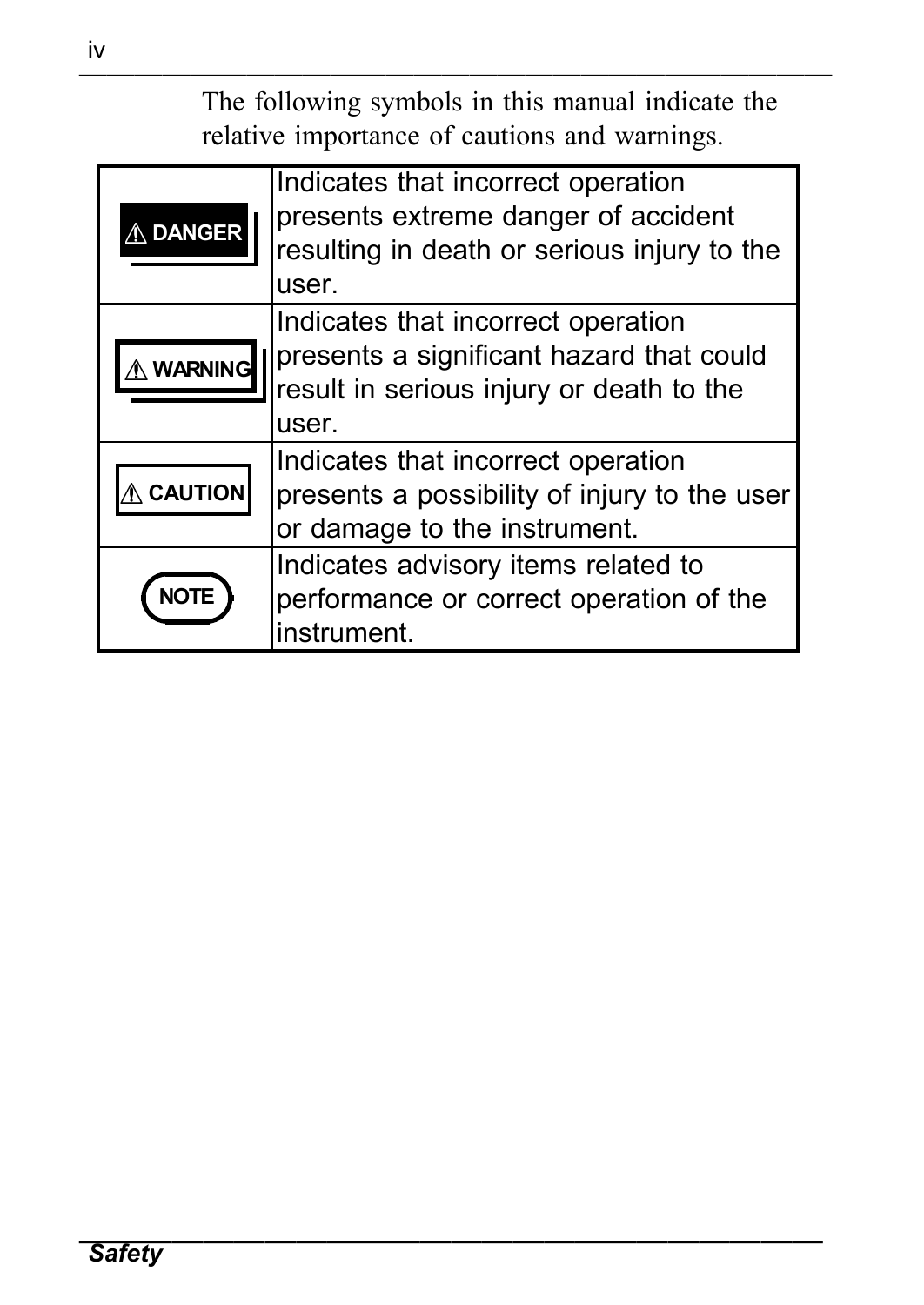#### ――――――――――――――――――――――――――― **Safety Symbols**

| The $\triangle$ symbol printed on the instrument      |
|-------------------------------------------------------|
| indicates that the user should refer to a             |
| corresponding topic in the manual (marked             |
| with the $\sqrt{\mathbb{N}}$ symbol) before using the |
| relevant function.                                    |
| In the manual, the $\Lambda$ symbol indicates         |
| particularly important information that the           |
| user should read before using the instrument.         |
| Indicates AC (Alternating Current).                   |
| Indicates DC (Direct Current).                        |
| Indicates both DC (Direct Current) and AC             |
|                                                       |
| (Alternating Current).                                |
| Indicates a device which is double-                   |
| insulated.                                            |
| Indicates that the instrument may be connected        |

f.s. (maximum display or scale value, or length of scale) Signifies the maximum display (scale) value or the length of the scale (in cases where the scale consists of unequal increments or where the maximum value cannot be defined).

In general, this is the range value (the value written on the range selector or equivalent) currently in use.

rdg. (displayed or indicated value)

Signifies the value actually being measured, i.e., the value that is currently indicated or displayed by the measuring instrument.

dgt. (resolution)

Signifies the smallest display unit on a digital measuring instrument, i.e., the value displayed when the last digit on the digital display is  $"1"$ .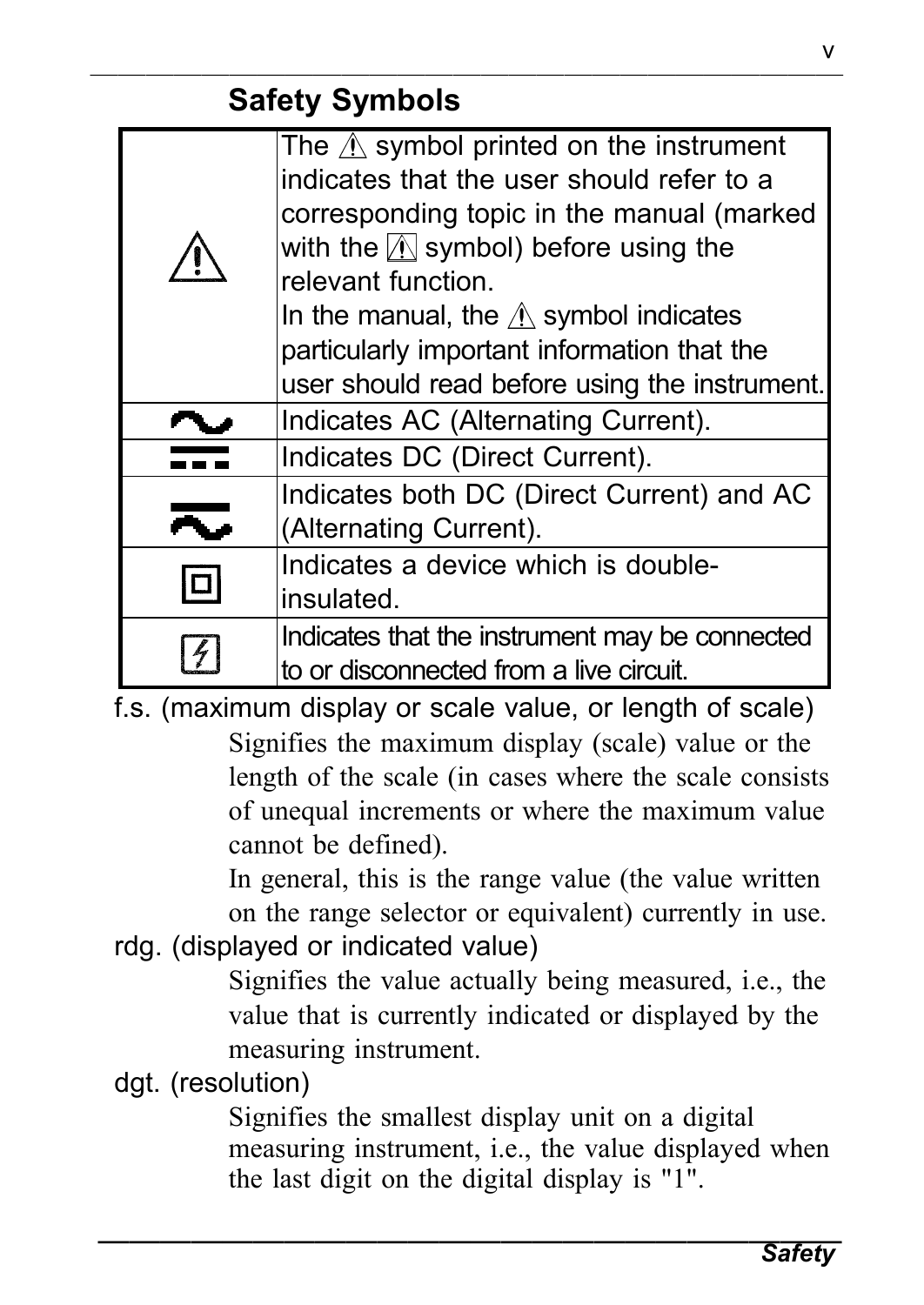#### ――――――――――――――――――――――――――― **Measurement categories (Overvoltage categories)**

This instrument complies with CAT III safety requirements.

To ensure safe operation of measurement instruments, IEC 61010 establishes safety standards for various electrical environments, categorized as CAT I to CAT IV, and called measurement categories. These are defined as follows.

- CAT I : Secondary electrical circuits connected to an AC electrical outlet through a transformer or similar device.
- CAT II : Primary electrical circuits in equipment connected to an AC electrical outlet by a power cord (portable tools, household appliances, etc.)
- CAT III : Primary electrical circuits of heavy equipment (fixed installations) connected directly to the distribution panel, and feeders from the distribution panel to outlets.
- CAT IV: The circuit from the service drop to the service entrance, and to the power meter and primary overcurrent protection device (distribution panel).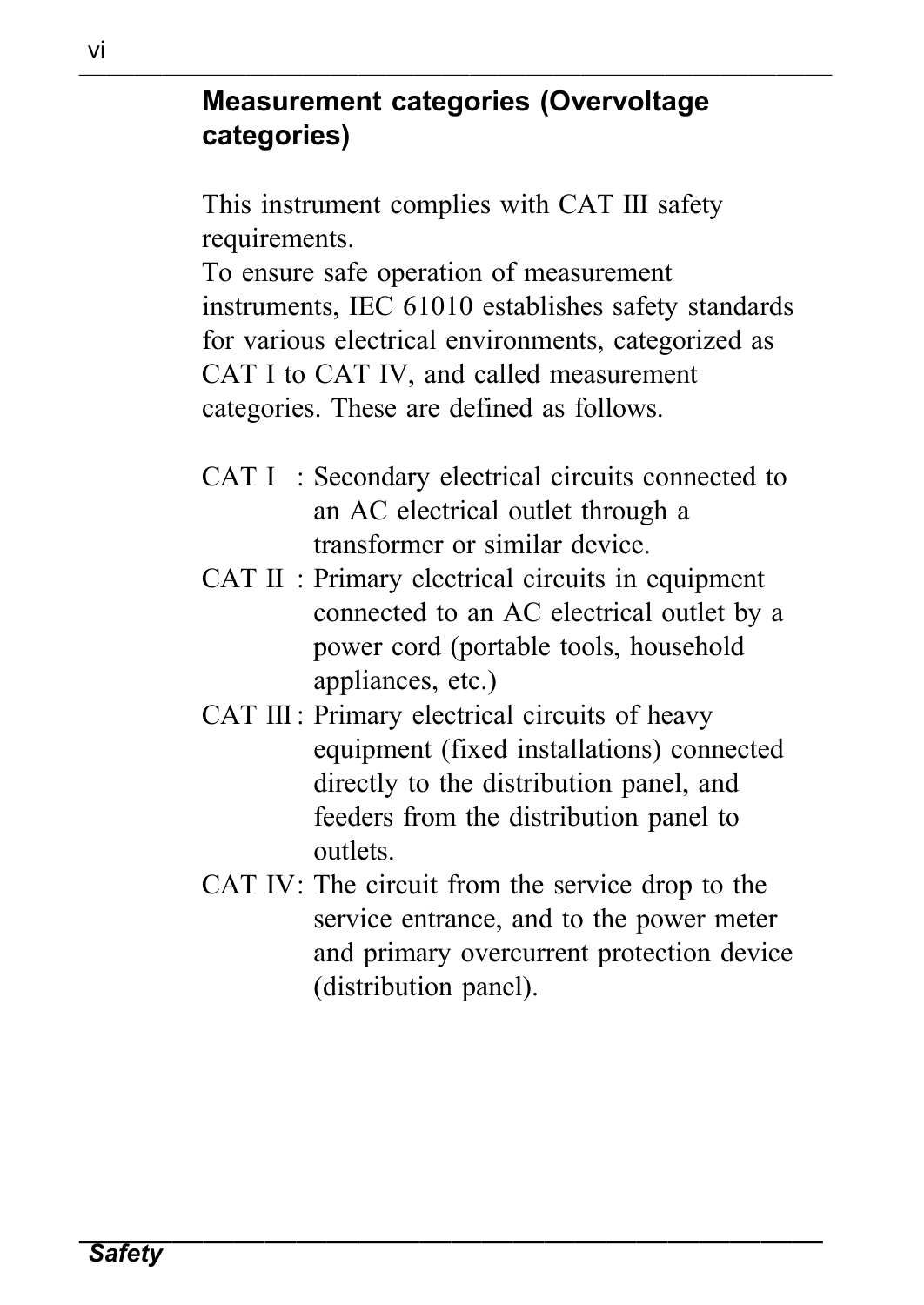――――――――――――――――――――――――――― Higher-numbered categories correspond to electrical environments with greater momentary energy. So a measurement device designed for CAT III environments can endure greater momentary energy than a device designed for CAT II. Using a measurement instrument in an environment

designated with a higher-numbered category than that for which the instrument is rated could result in a severe accident, and must be carefully avoided. Never use a CAT I measuring instrument in CAT II, III, or IV environments.

The measurement categories comply with the Overvoltage Categories of the IEC60664 Standards.

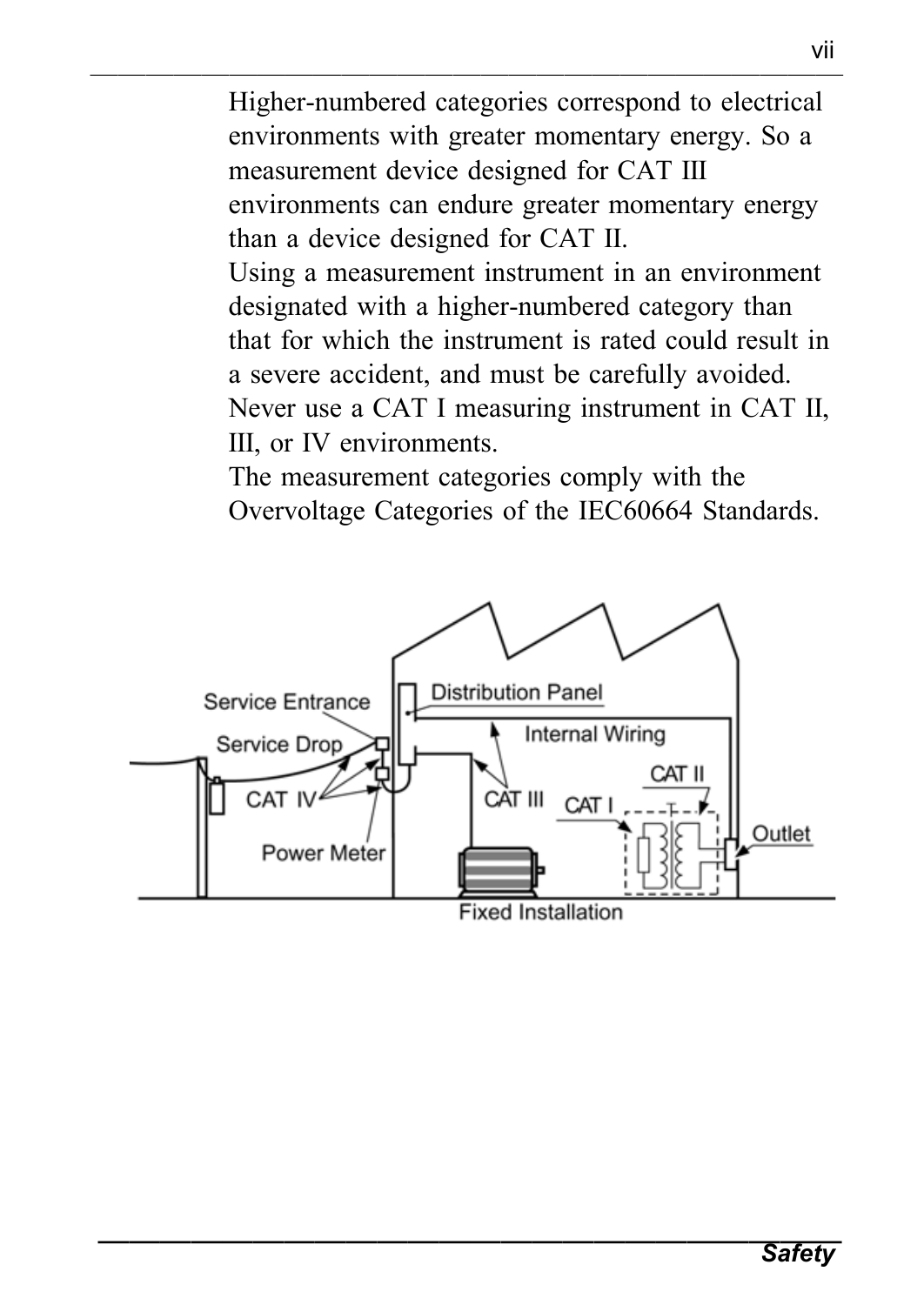

# **Attentions During Use**

Follow these precautions to ensure safe operation and to obtain the full benefits of the various functions.

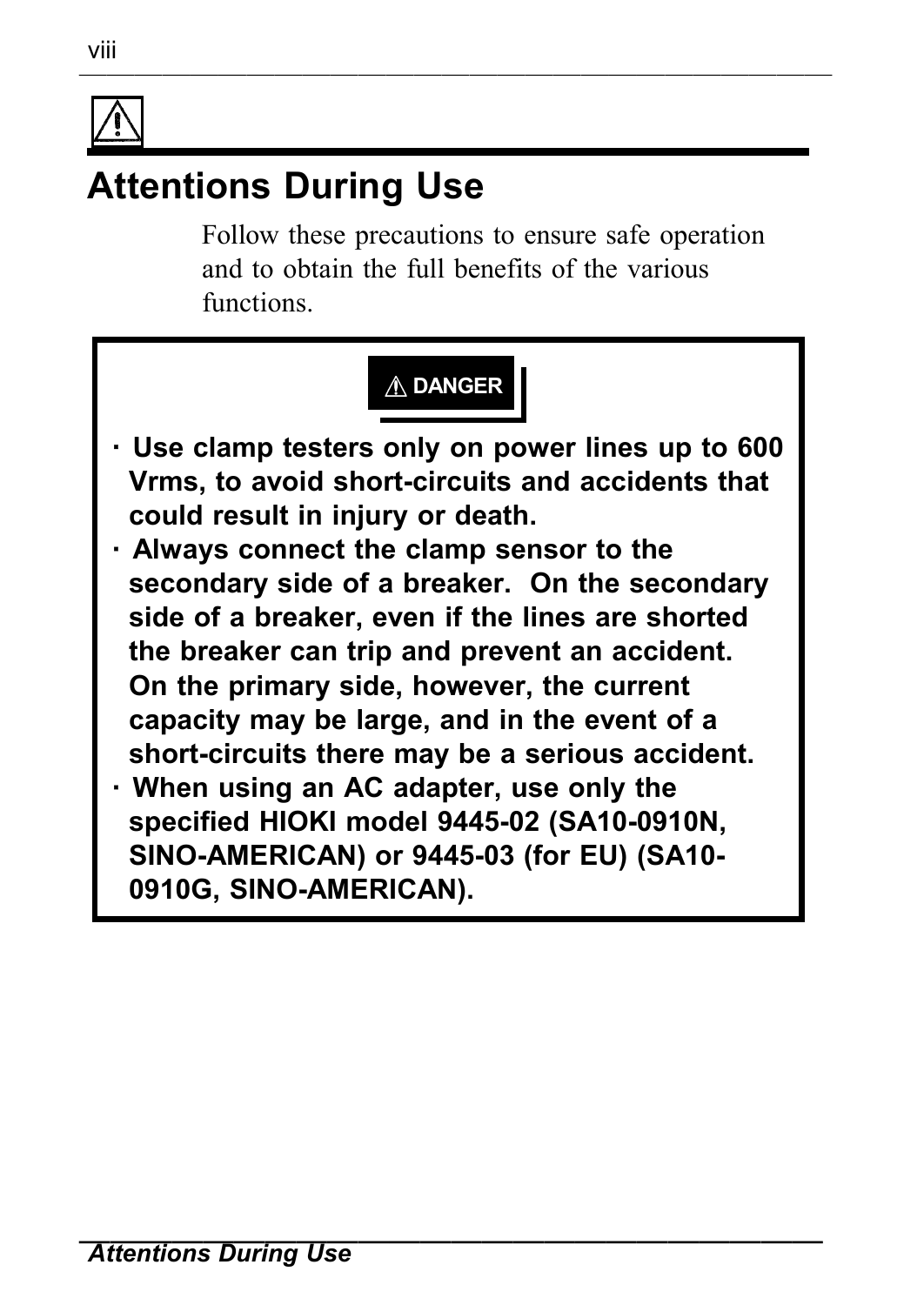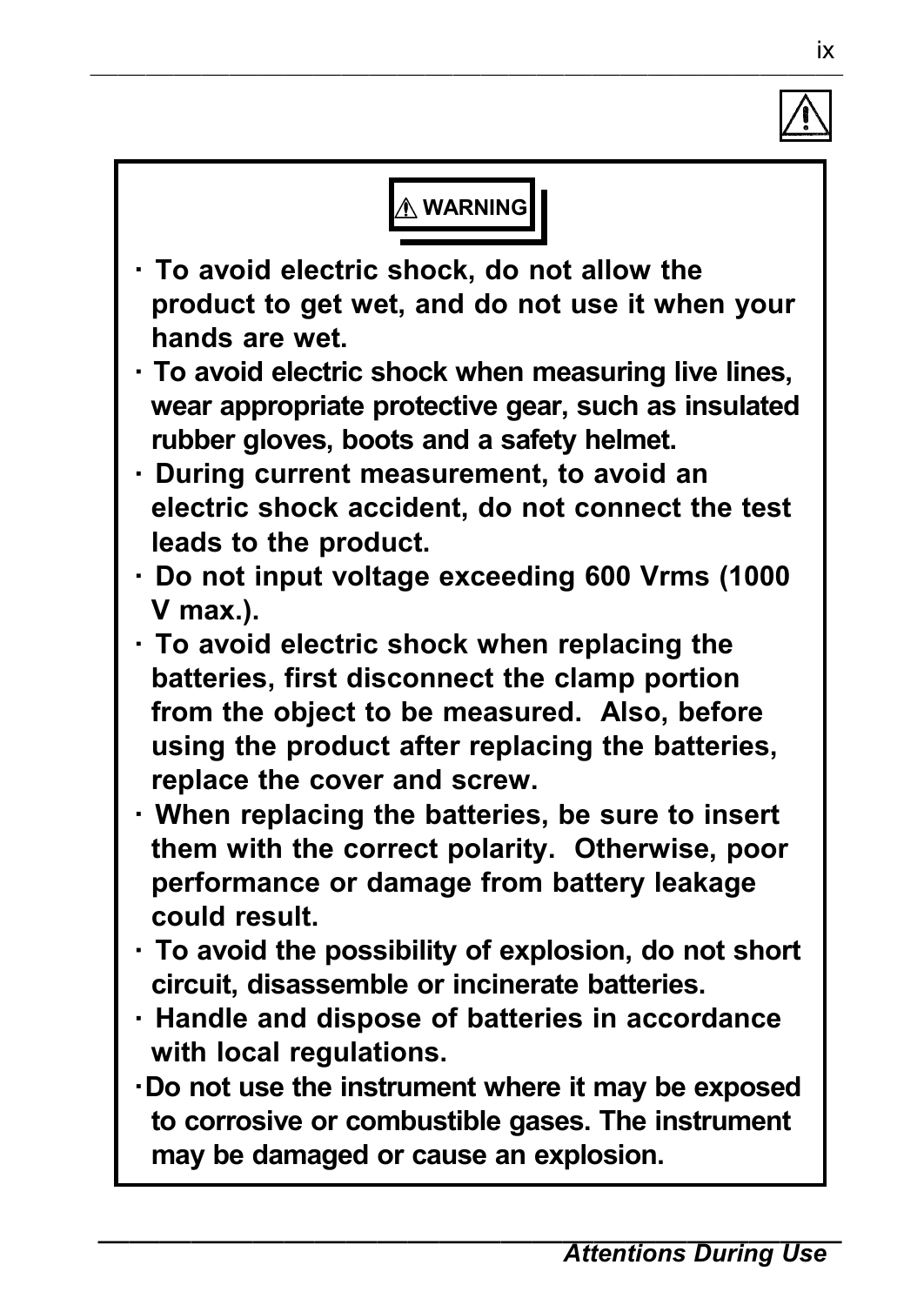# **CAUTION**

- ・ This is a precision instrument: do not clamp any foreign objects in the end of the clamp core, or insert anything in the core gap.
- ・ To avoid damage to the product, protect it from vibration or shock during transport and handling, and be especially careful to avoid dropping. Do not exert excessive pressure on the clamp sensor or attempt to wedge the sensor into a tight spot for measurement.
- ・ Before using the product the first time, verify that it operates normally to ensure that the no damage occurred during storage or shipping. If you find any damage, contact your dealer or HIOKI representative.
- ・ To avoid damage to the product, do not exceed the maximum input current rating, which depends on the frequency of the current being measured (see Fig.4 of Chapter 3) Be careful about the evolution of heat, when the input frequency is high.
- ・ Do not use the product if the battery is exhausted (when the  $\blacksquare$  mark lights in the display area). Be sure to replace the exhausted battery with a new one.
- ・ When replacing the battery, make sure that the metal battery snap fitting is firmly connected. If the metal fitting is loose, adjust it and recheck the connection. If it isn't connected securely, the power may not be turned on, and a power may be turned off during the use.
- ・ Adjustments and repairs should be made only by technically qualified personnel.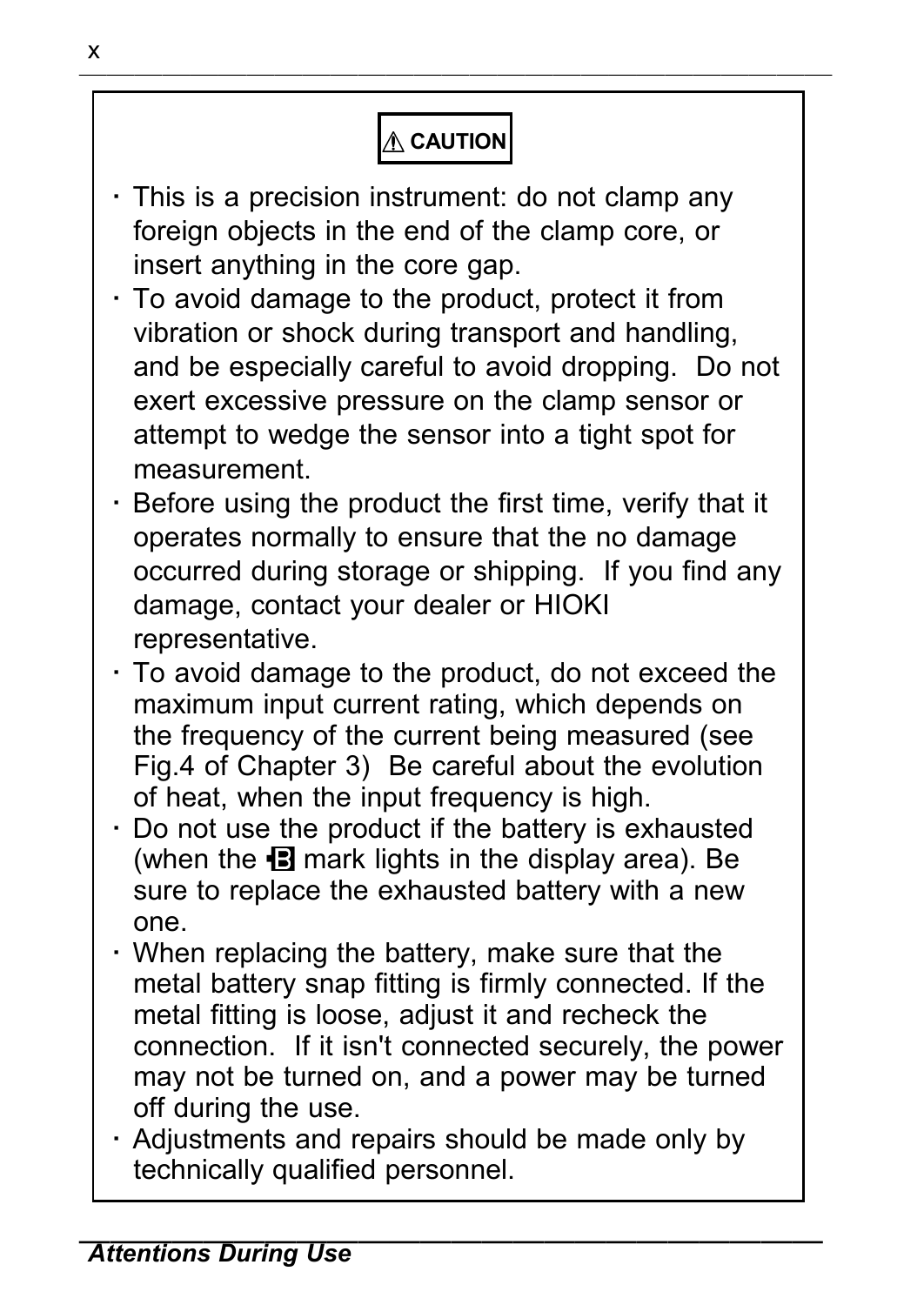#### **A** CAUTION

- ・ For the inside memory protection, make sure the power is turned off before plugging in or unplugging the AC adapter.
- ・ This product is designed for indoor use, and operates reliably from  $0^\circ$  to  $40^\circ$ .
- ・ Do not store or use the product where it could be exposed to direct sunlight, high temperature or humidity, or condensation. Under such conditions, the product may be damaged and insulation may deteriorate so that it no longer meets specifications.

- Accurate measurement may be impossible in locations subject to strong external magnetic fields, such as transformers and high-current conductors, or in locations subject to strong external electric fields, such as radio transmission equipment.
- ・ Gently wipe dirt from the surface of the unit with a soft cloth moistened with a small amount of water or mild detergent.

Do not try to clean the unit using cleaners containing organic solvents such as benzine, alcohol, acetone, ether, ketones, thinners, or gasoline. They may cause discoloration or damage.

・ When not in use for a long time, to prevent possible corrosion caused by battery leakage, remove the batteries before storage.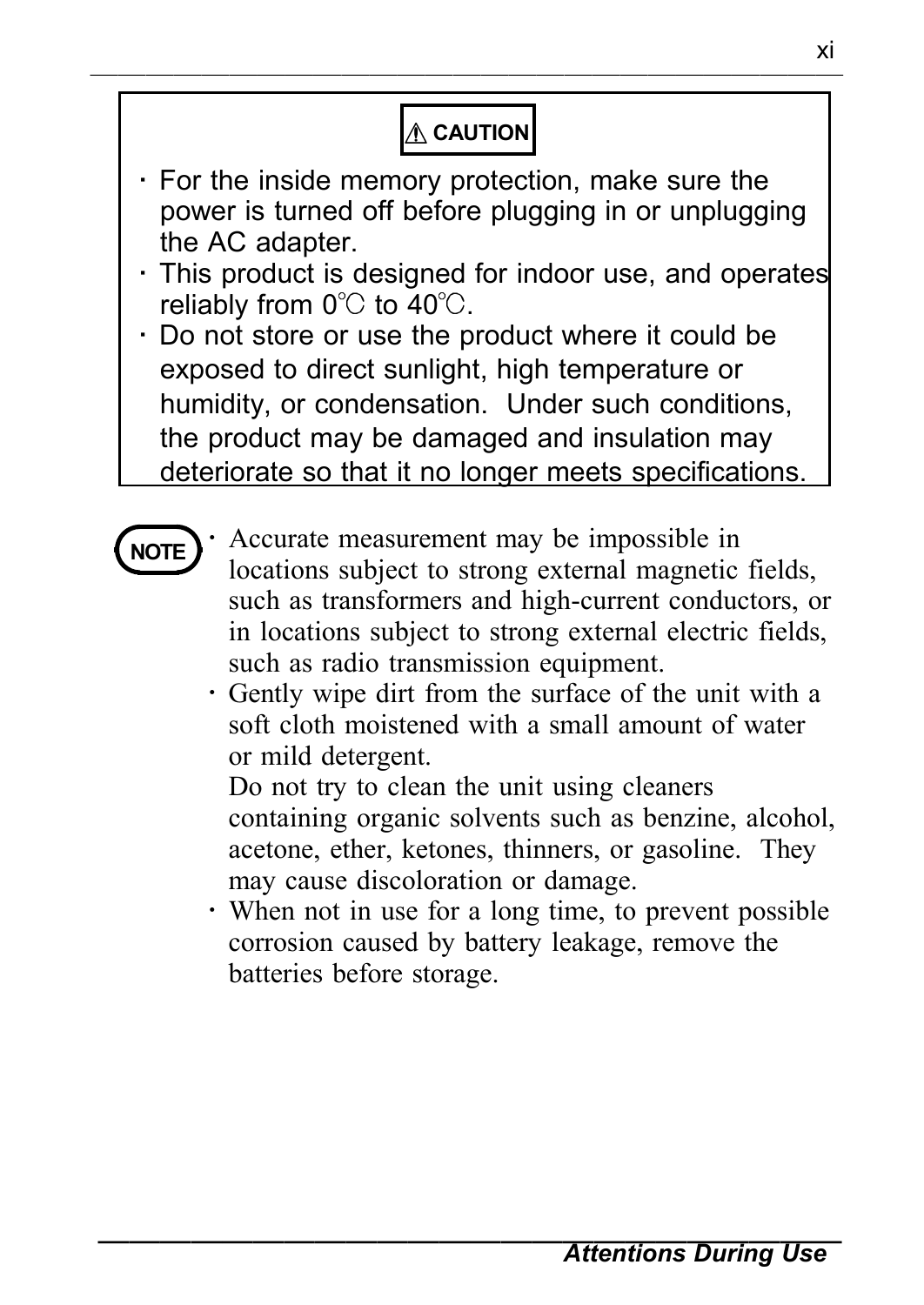# **Organization of This Manual**

Chapter 1 Product Outline Explains the parts and functions of the unit. Chapter 2 Measurement Procedure Explains how to use the 3285 for measurement. Chapter 3 **Specifications** Lists the specifications of the 3285 CLAMP ON AC/DC HiTESTER. Chapter 4 Battery Replacement Explains how to replace the battery used to power the 3285. Chapter 5 AC Adapter (Optional) Explains how to use the AC adapter. Chapter 6 Attaching the Hand Strap Explains how to attach the hand strap, for easy handling of the unit in the field. Chapter 7 **Troubleshooting** Describes how to check before requesting service. Chapter 8 **Service** Explains how to get the unit serviced.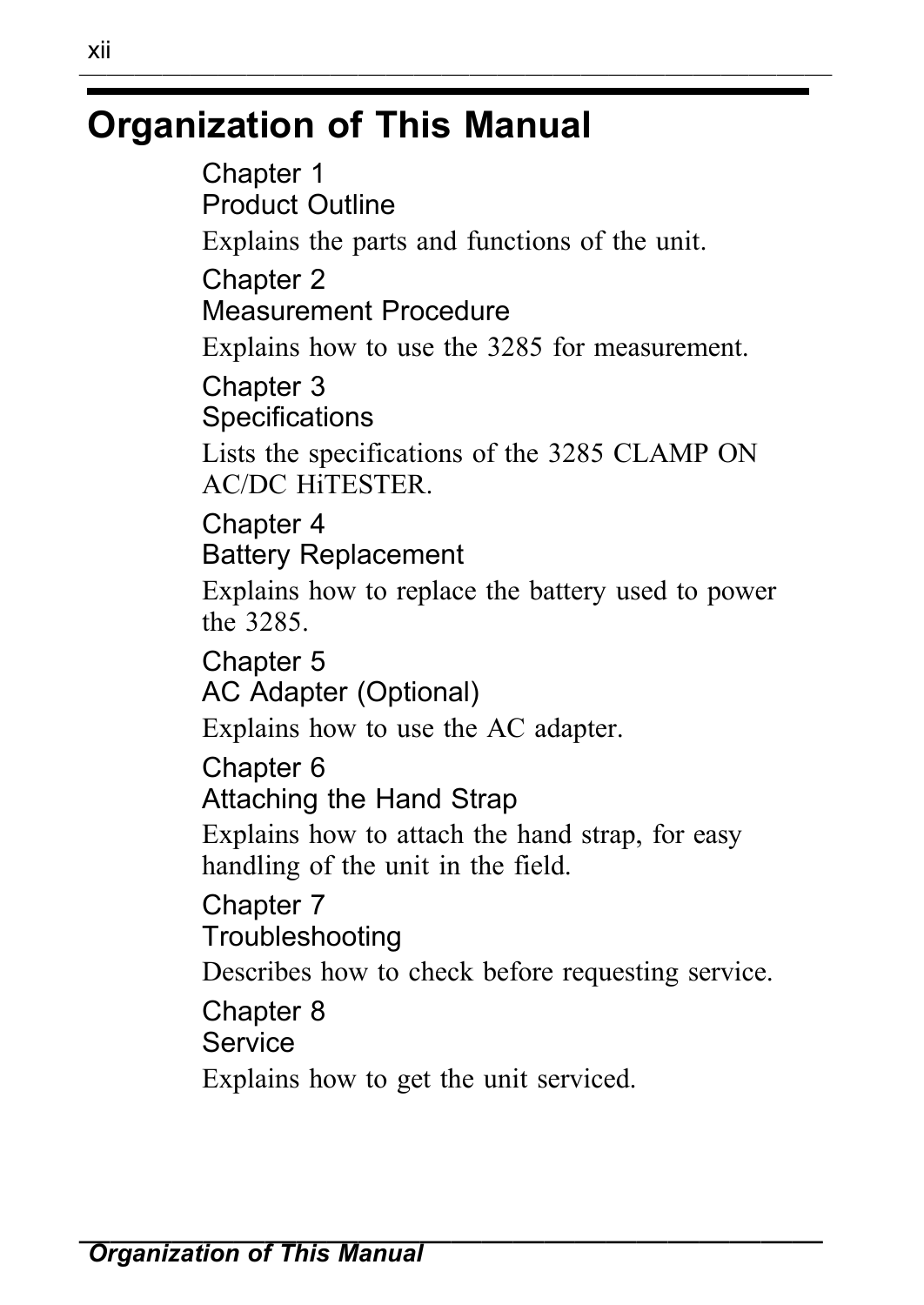# **Chapter 1 Product Outline**

# **1.1 Product Outline**

The 3285 CLAMP ON AC/DC HiTESTER makes it possible to measure DC, AC or AC+DC current in live power lines without tapping into or connecting the lines. Using a one-chip microprocessor, the tester provides many functions, including an automatic zero adjust function that changes a troublesome task into a one-touch operation. An AC adapter connection terminal and an output terminal are equipped so that you are able to measure by connecting to other instruments such as recorders.

<sup>1</sup> ―――――――――――――――――――――――――――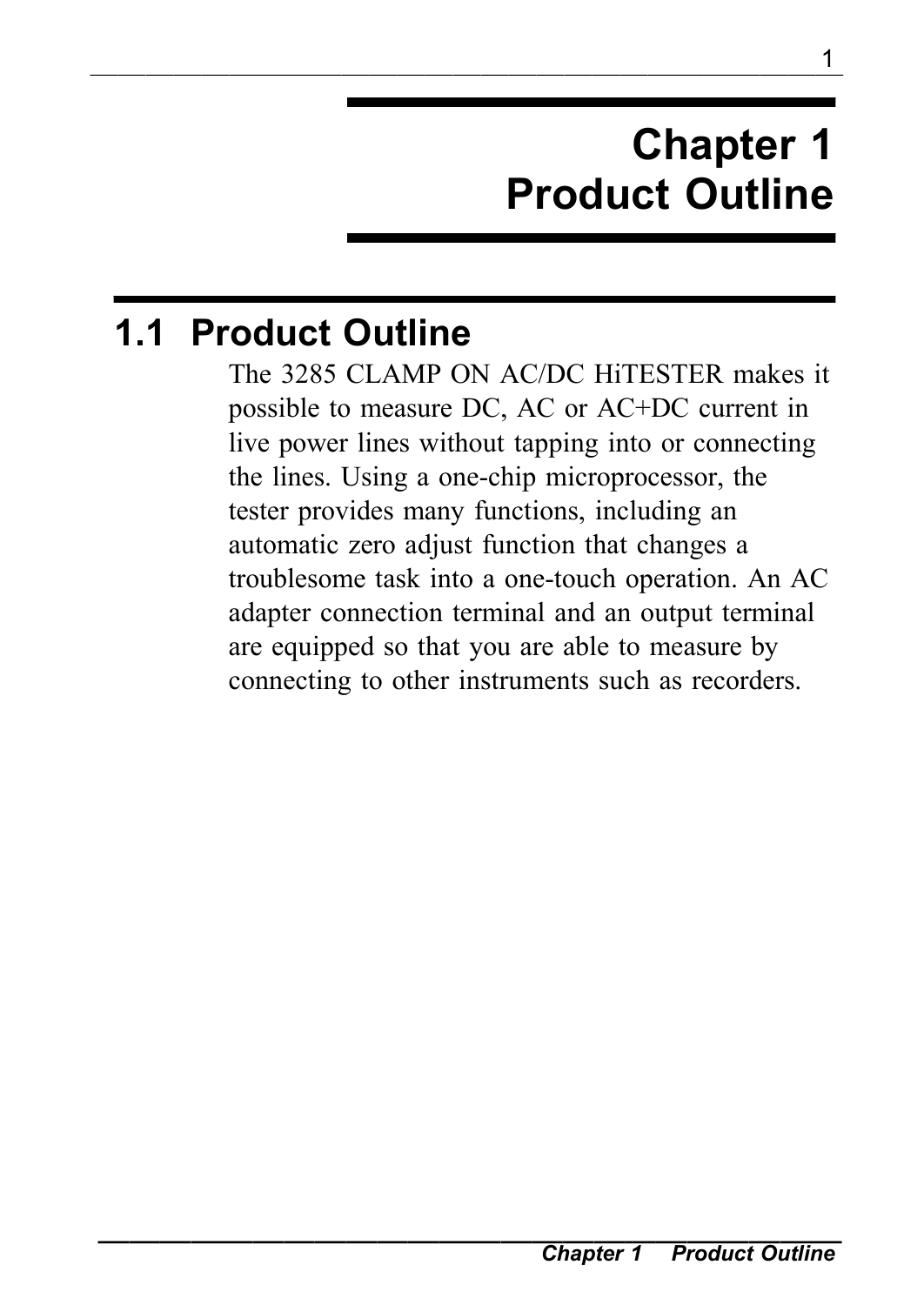# **1.2 Features**

- ・ A multi-function microcomputer The built-in microcomputer offers various functions in a compact form.
- ・ Display of true rms values The true rms value conversion circuit allows accurate measurement of currents with distorted waveforms.

#### ・ Measurement for AC/DC

The unit permits measurement of AC superimposed on DC, as well as measurement of half- and fullwave rectification.

#### ・ Peak measurement

Allows measurement of peak hold values for either voltage or current. Transitional peak values can also be measured.

#### ・ REC function

Displays the maximum and minimum measured values.

#### ・ Output terminal

You can record current or frequency by connecting a recorder or an oscilloscope to the built-in output terminal.

Current (Record output: REC, Waveform output: MON)

Frequency (Record output: REC)

#### ・ Dual-power source

The unit operates on either a battery power or an AC power source.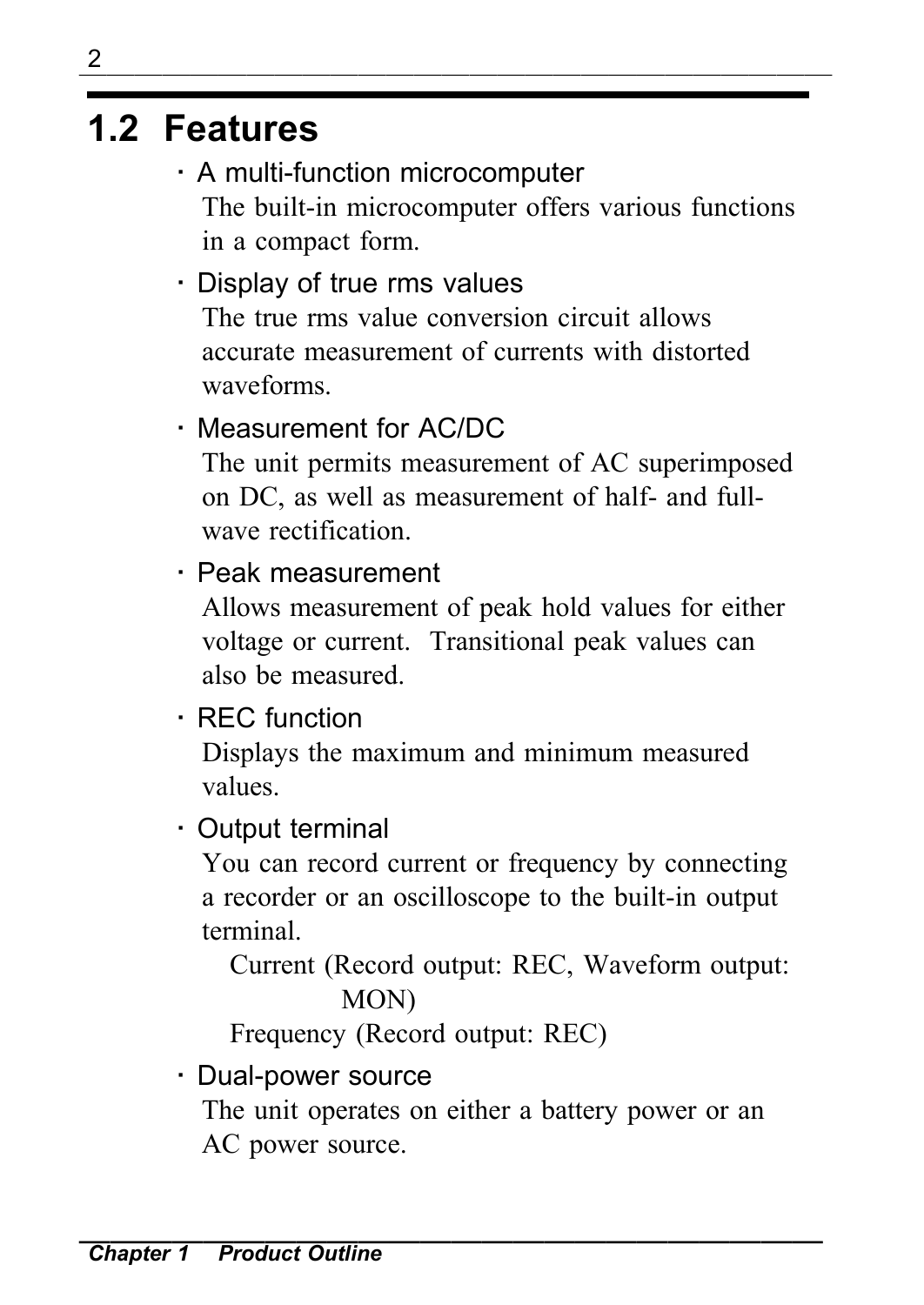# **1.3 Parts and Functions**

Top and Side View

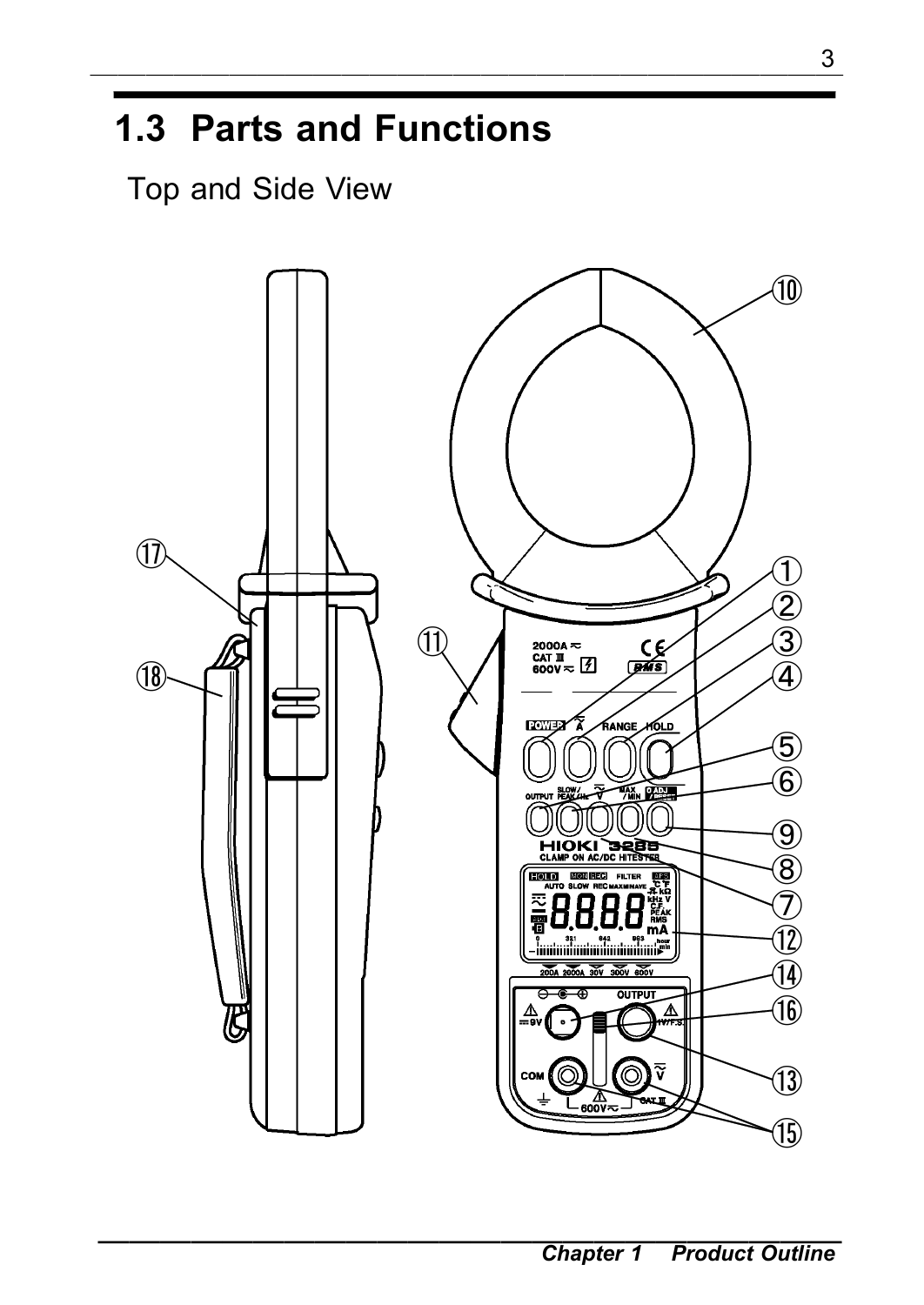・ Used to turn power on/off

・ To disable the auto power-off function, hold **HOLD** and press **POWER** , when you turn power on.

 $(2)$  key

・ Switches current modes as follow.

 $DCA \rightarrow ACA \rightarrow AC+DCA$ 

#### ③ **RANGE**

- ・ Switches between auto and manual ranges in measurements of current, voltage, or frequency.
- ・ Switches manual ranges.
- ・ Displays a cursor on the bar graph to show the selected range.
- ・ The current ranges are 200 A and 2000 A. The voltage ranges are 30 V, 300 V and 600 V. The frequency ranges are 10 Hz, 100 Hz and 1000 Hz.

#### ④ **HOLD**

- ・ Used to suspend or inactivate the screen-updating function.
- ・ To disable the auto power-off function when powering on, hold **HOLD** and press **POWER** .

#### ⑤ **OUTPUT**

- ・ Allows voltage output during current measurement or frequency measurement in a current mode.
- ・ The auto power-off function is inactivated.



・ You can find how much the battery power remains on the bar graph, when you press **OUTPUT** in a current mode.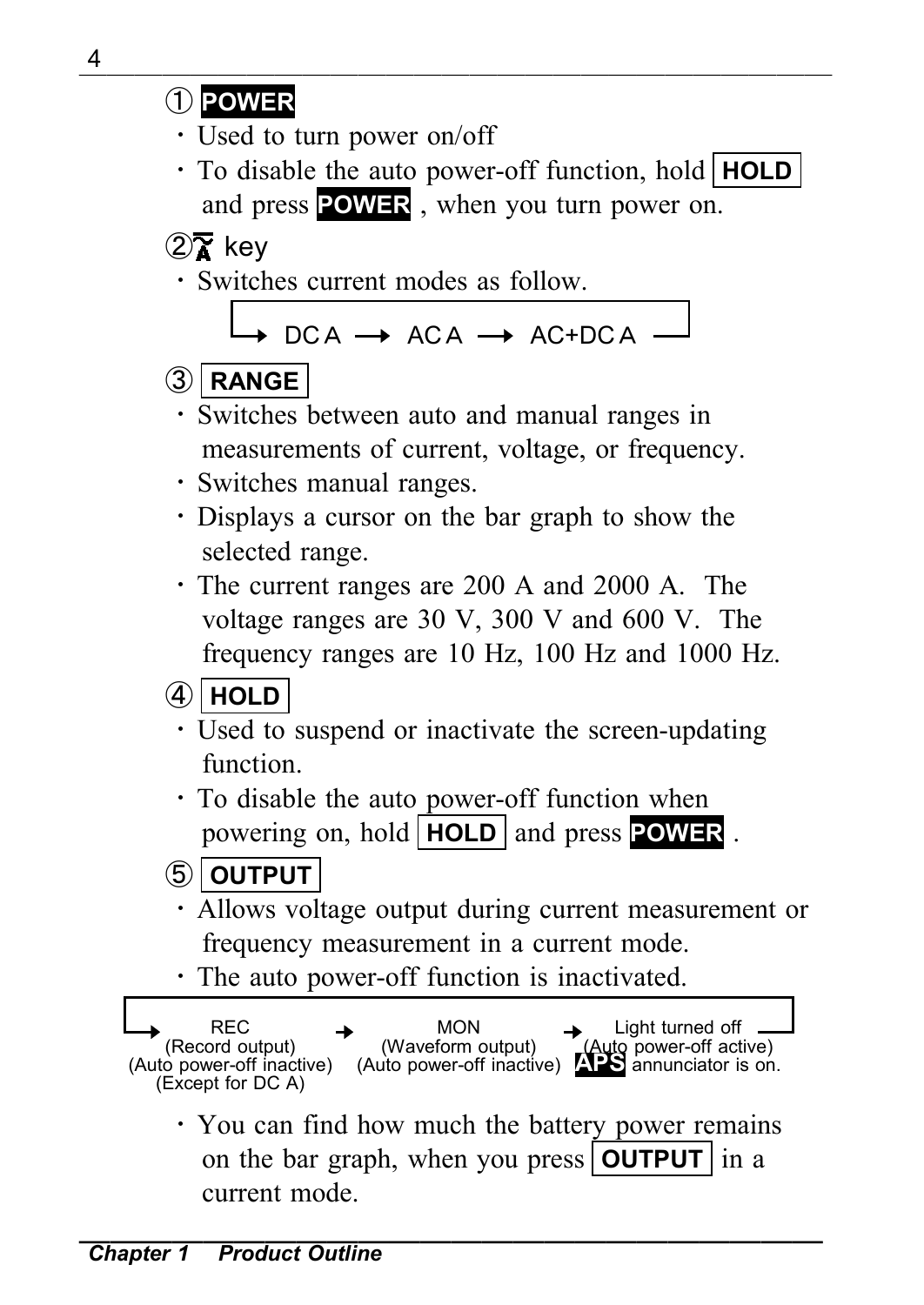- ⑥ **SLOW/PEAK/Hz**
	- ・ **SLOW** slows down screen updating (once per three seconds).
	- ・ **FAST** speeds up screen updating (four times per second). There isn't an annunciator " **FAST** ". Instead, the unit symbol blinks.
	- ・ **PEAK** measures peak values (Peak Hold).
	- ・ **Hz** measures frequency (in AC or AC+DC mode).

 $\mathcal{D}(\overline{\mathbf{r}})$ 

・ Switches voltage modes as follows.

 $\rightarrow$  DC V  $\rightarrow$  AC V  $\rightarrow$  AC+DC V  $\rightarrow$ 

#### ⑧ **MAX/MIN**

- ・ Displays the maximum value (**MAX**), the minimum value (**MIN**), or the average value (**AVE**) of the maximum and minimum values for the recording (**REC**) function.
- ・ **MAX** displays the maximum measured value after the **REC** function is activated.
- ・ **MIN** displays the minimum measured value after the **REC** function is activated.
- ・ **AVE** displays the average value of the maximum and minimum measured values after the **REC** function is activated.
- ・ The auto power-off function is disabled in the **REC** function.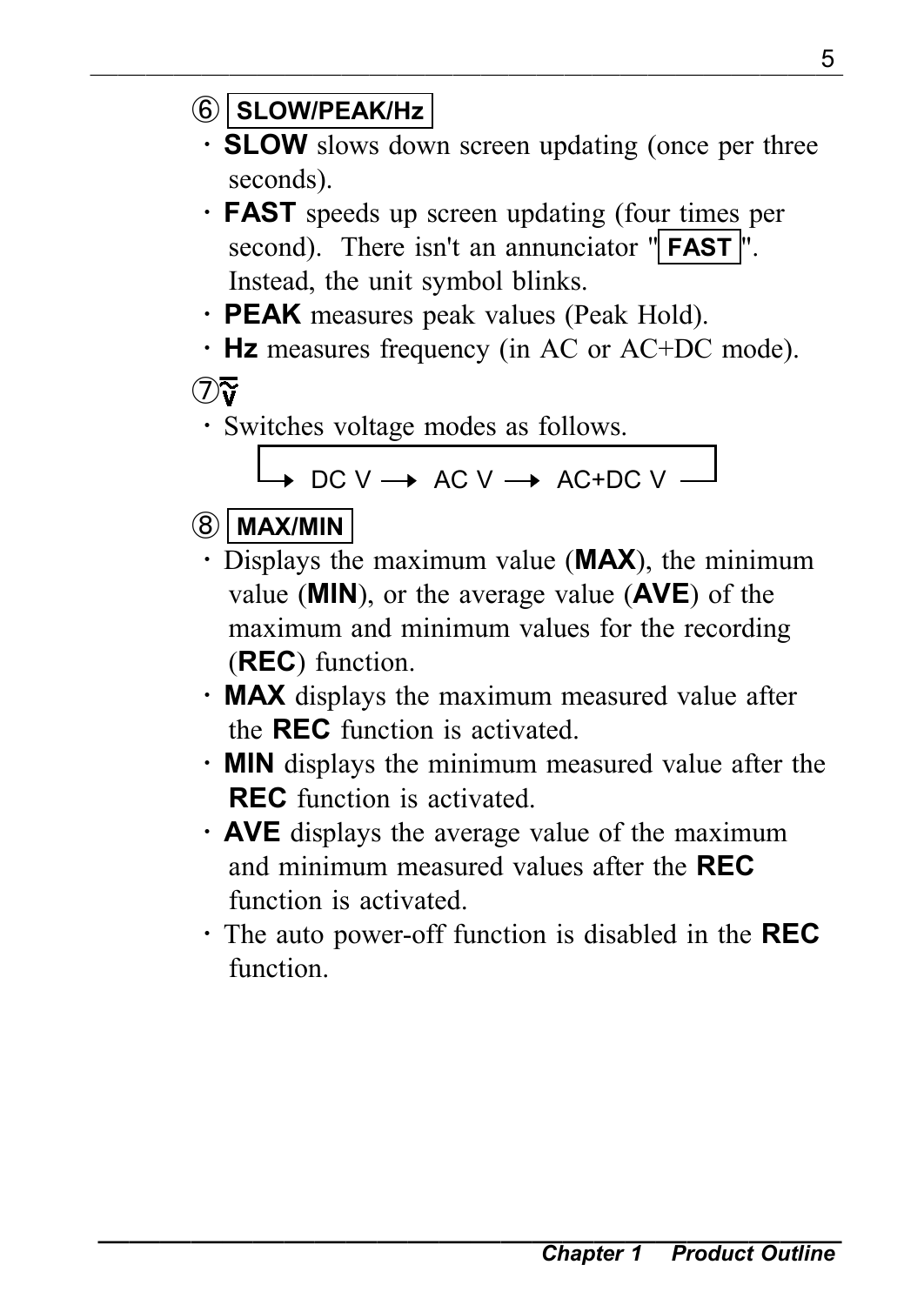#### ⑨ **0ADJ/RESET**

- ・ Performs auto-zero-adjustment in DC A, AC+DC A and DC V modes.
- ・ Resets data when measuring peak values. Reset all the data in a **REC** function.
- ・ If zero is not indicated under no input in the AC A, AC+DC A, AC V or AC+DC V modes, press **HOLD** , then press **0ADJ/RESET** to perform a zerocancel correction.
- ⑩ Clamp sensor
	- ・ To measure current, open the top ends of the clamp sensor by gripping the lever ⑪. Then position the conductor to be measured at the center of the clamp sensor and firmly close the clamp sensor.
- ⑪ Lever
	- ・ Used to open and close the clamp sensor.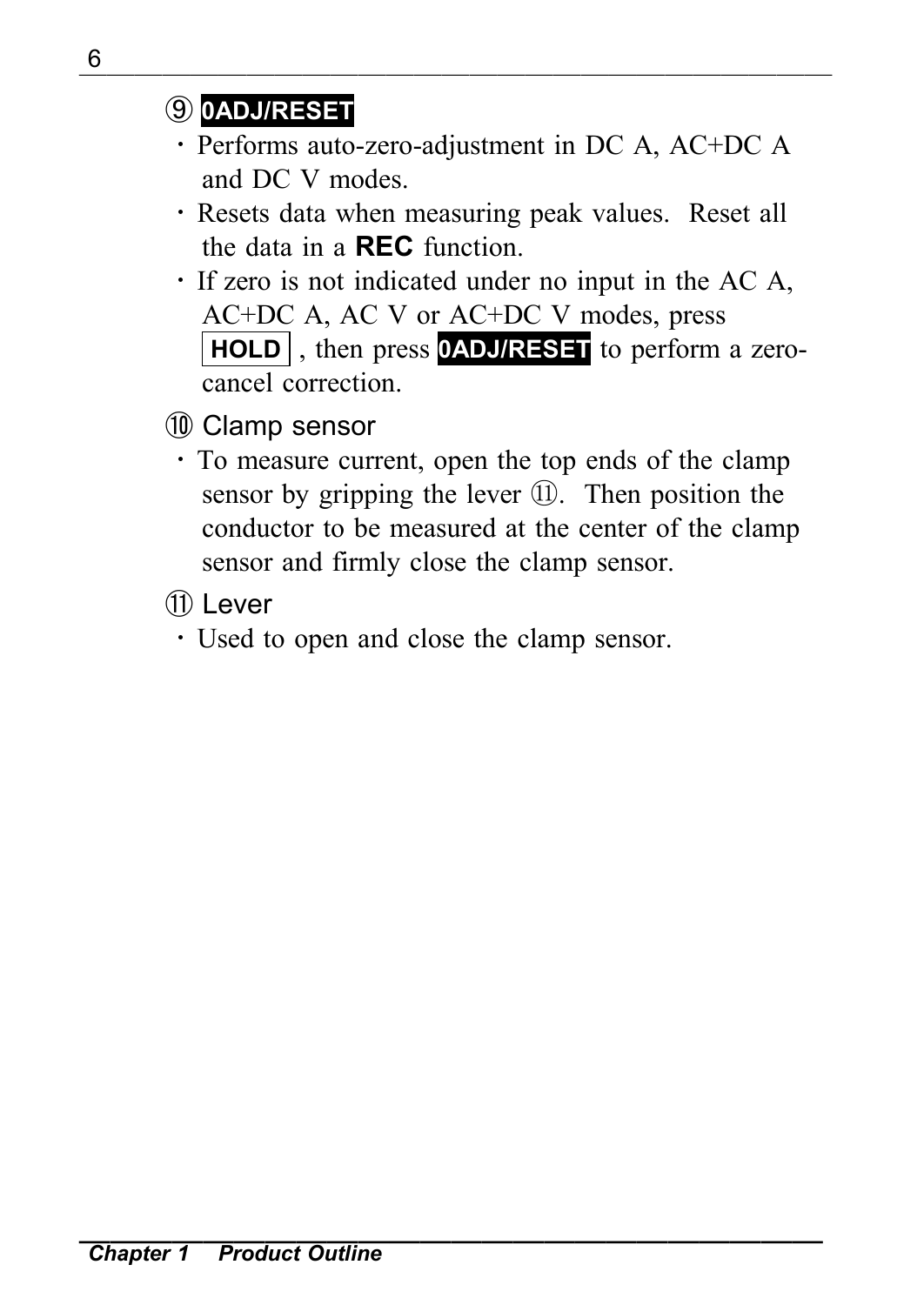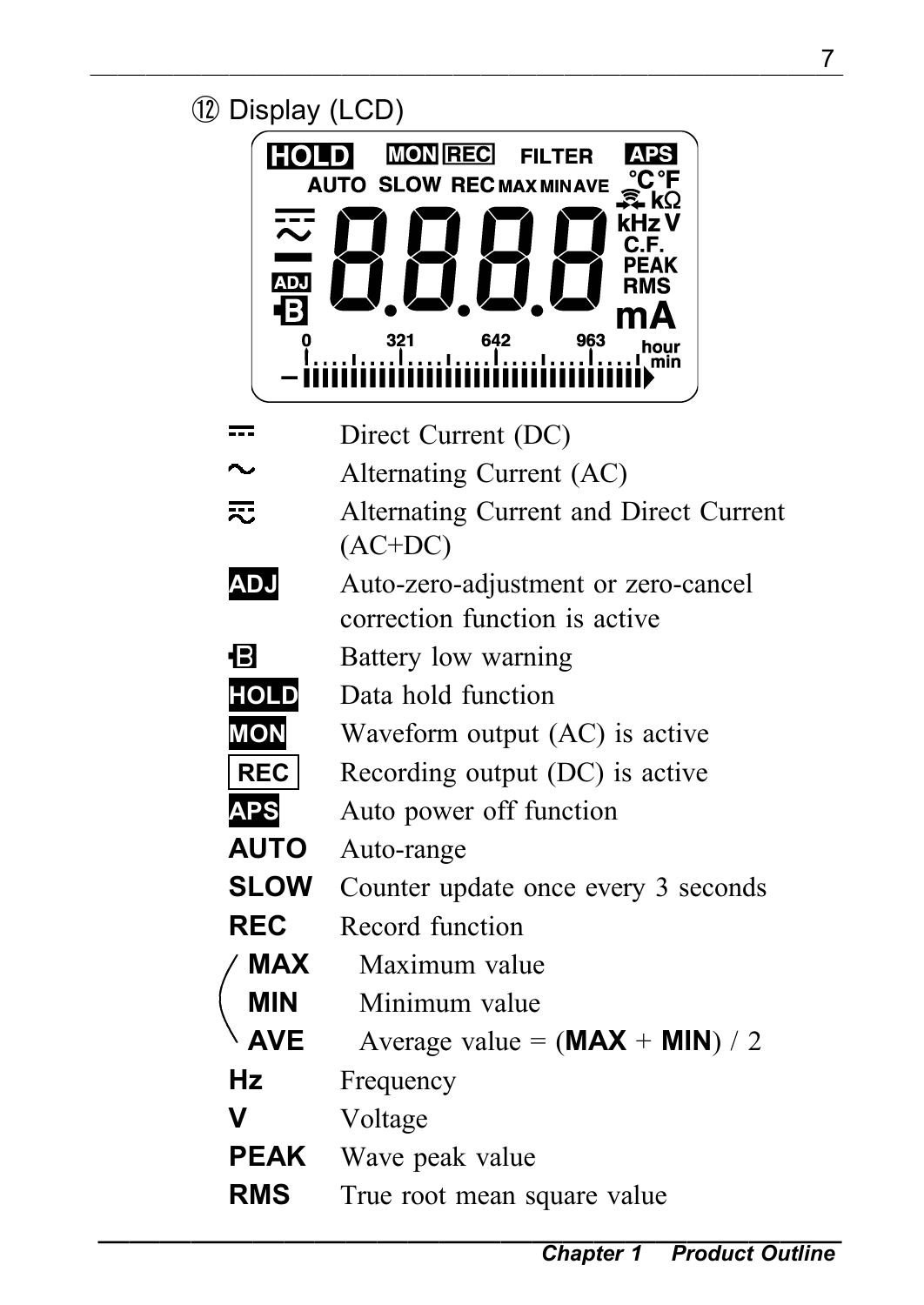| ◡ |      |                              |
|---|------|------------------------------|
|   | A    | Current                      |
|   | hour | 1 hour/segment (bar graph)   |
|   | min  | 1 minute/segment (bar graph) |
|   |      | Input over (bar graph)       |

⑬ Output terminal

Connected to the optional 9094 OUTPUT CORD to provide output during a current measurement or a frequency measurement in a current mode.

⑭ AC adapter connection terminal Connected to the optional 9445-02 or 9445-03 AC ADAPTER to perform measurements for no battery or a long term measurement.

⑮ Voltage measurement terminal (V and COM terminals)

Connected to the 9207-10 TEST LEAD (red and black, supplied with the unit) to measure voltage.

⑯ Slide knob

Slide up to use the voltage measurement terminal or slide down to use the output terminal or AC adapter connection terminal. Move until a click is heard.

⑰ Back case

To replace the battery, remove the two screws.

⑱ Hand strap

Attach to get a better grip on the unit.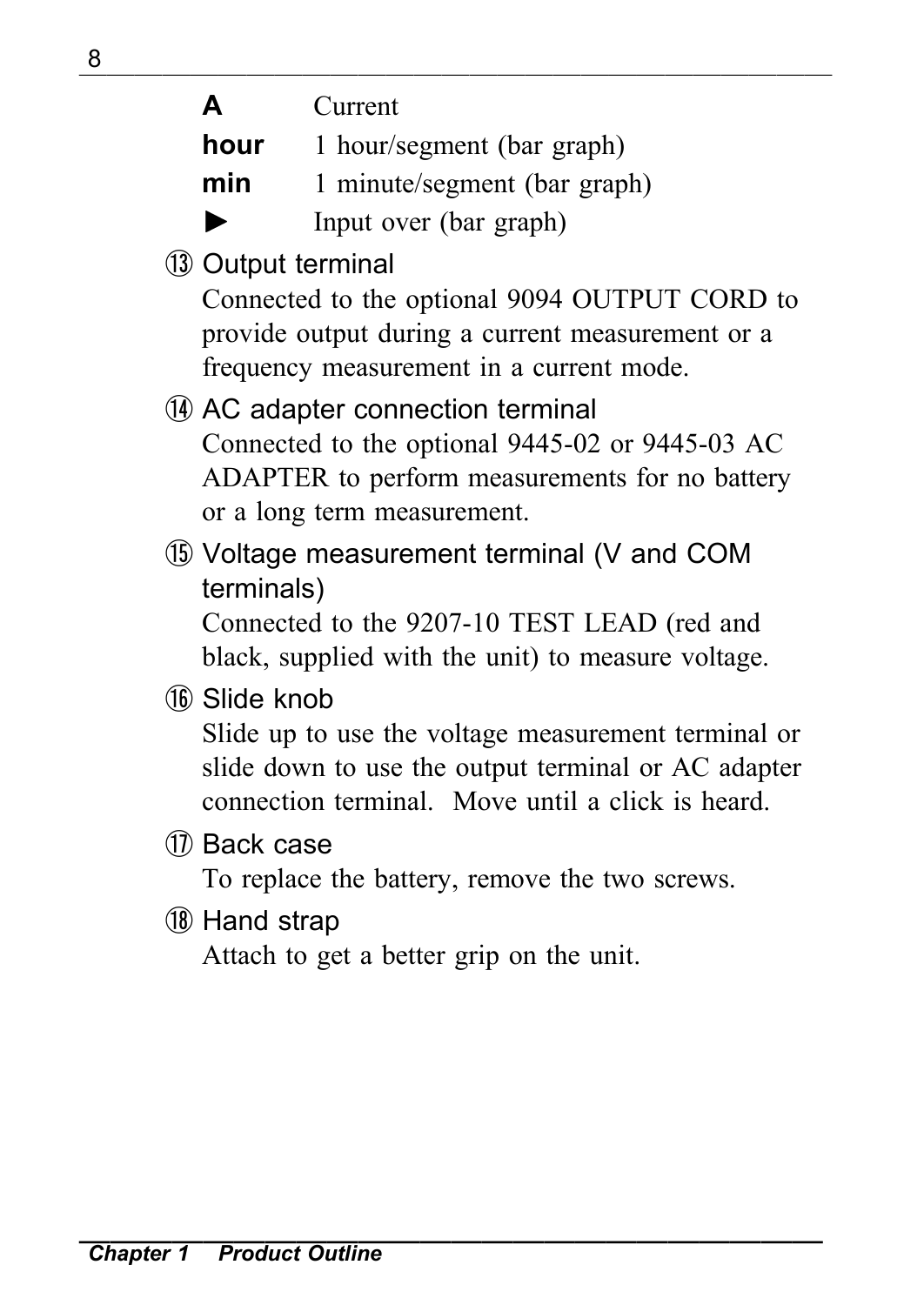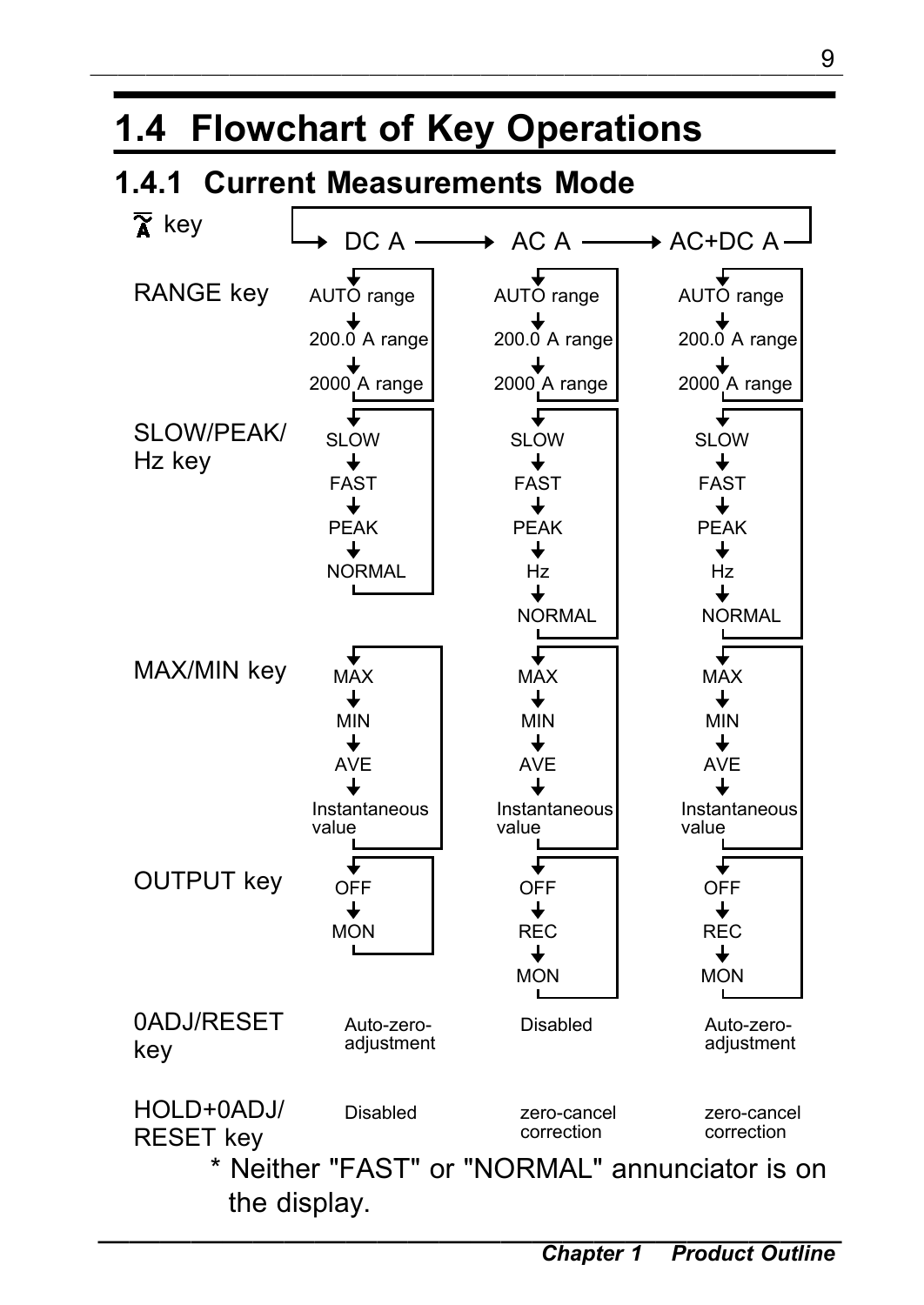

\* Neither "FAST" or "NORMAL" annunciator is on the display.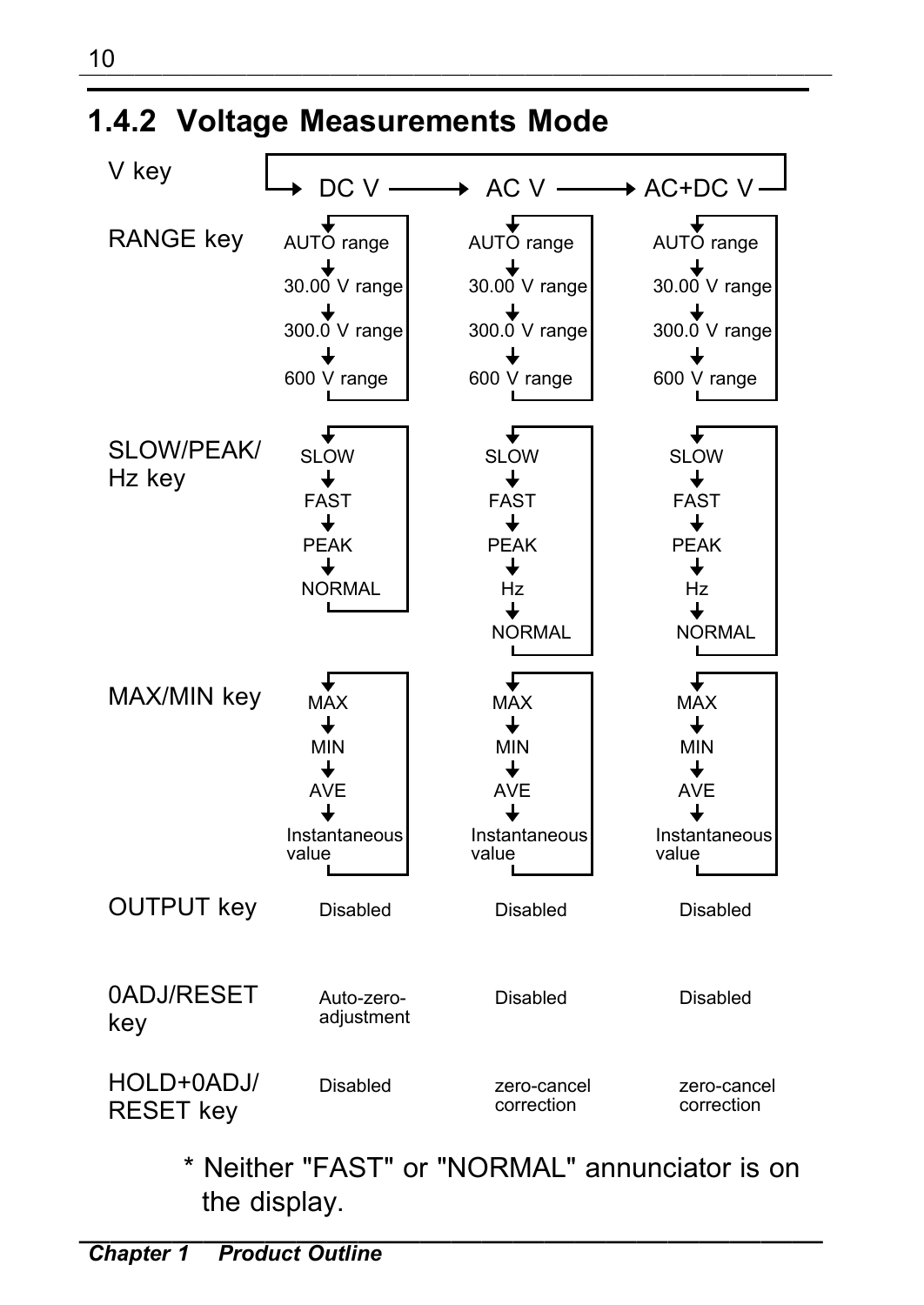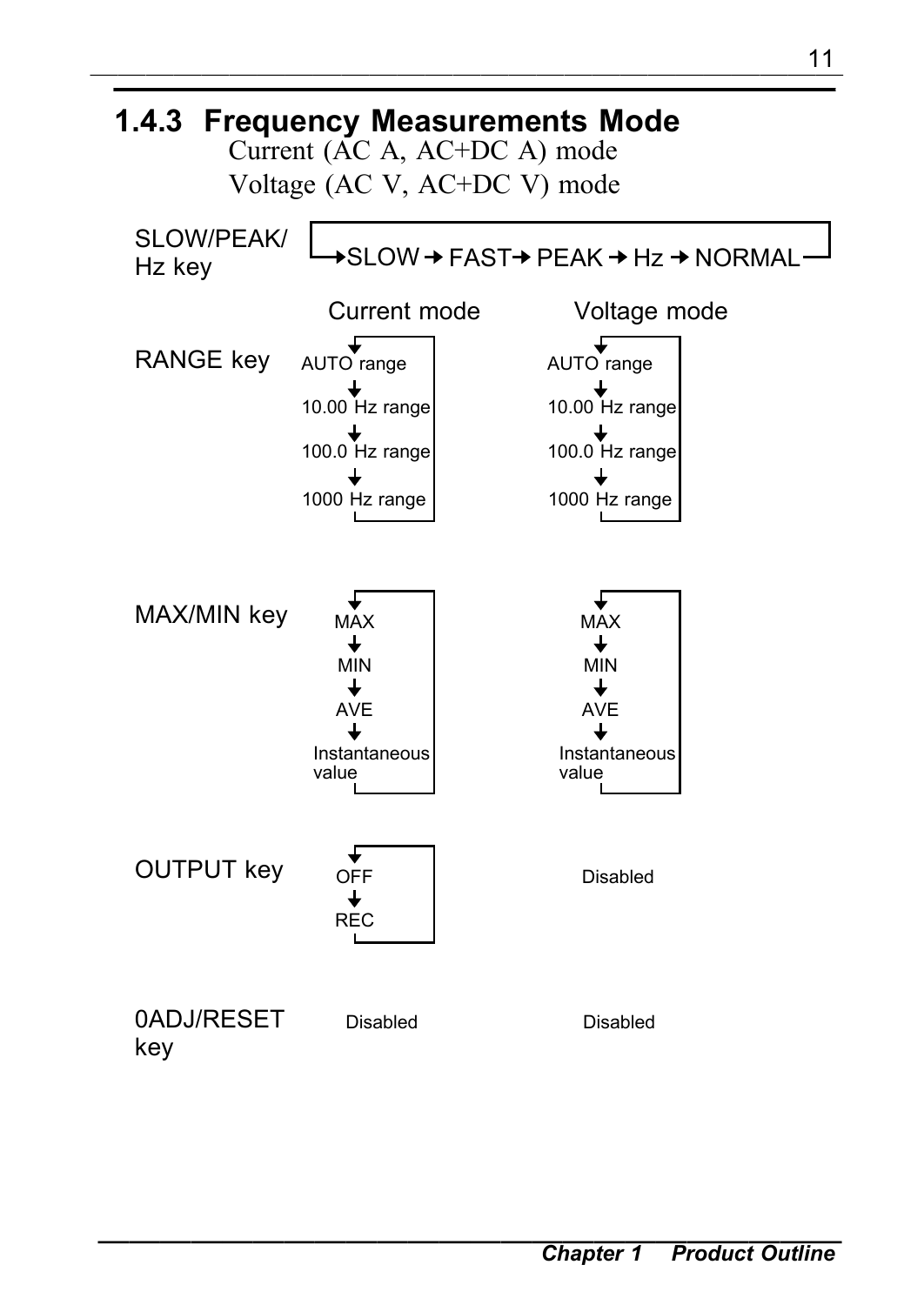# **1.5 Modes**

For voltage and current, three modes are provided: DC (direct current,  $\overline{\phantom{m}}$ ), AC (alternating current,  $\sim$ ), and AC+DC (alternating current and direct current,  $\overline{z}$ ) modes. Select a proper mode according to the waveform shown below: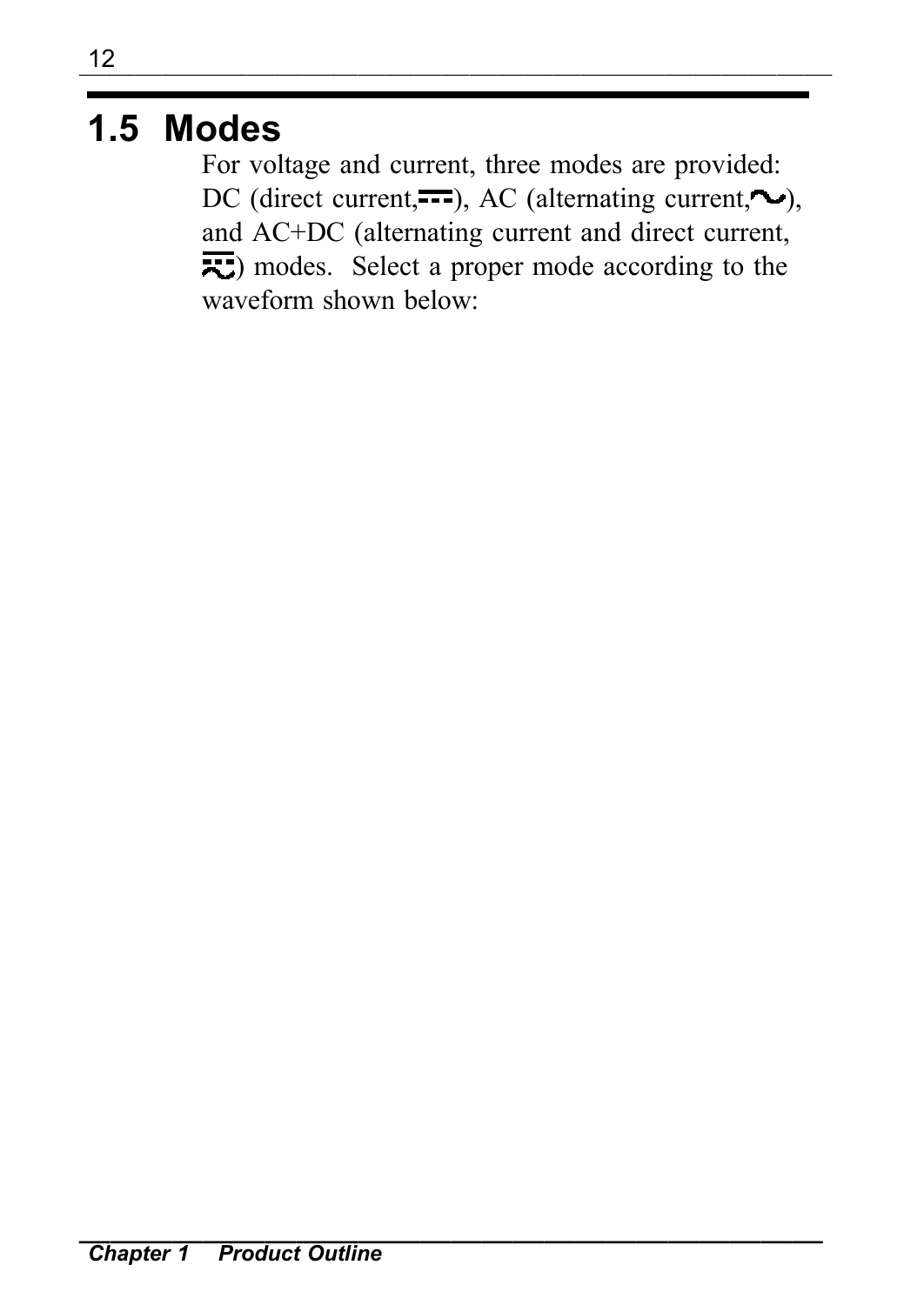|                                               |                                    |                         |                                                |                                                                      | 13              |
|-----------------------------------------------|------------------------------------|-------------------------|------------------------------------------------|----------------------------------------------------------------------|-----------------|
|                                               | Mode                               | Input<br>waveform       | Display                                        | <b>OUTPUT</b><br>(only for current mode)<br><b>MON</b><br><b>REC</b> |                 |
|                                               |                                    | $\Omega$                | ○Average value<br>displayed (with<br>polarity) |                                                                      | 0               |
|                                               | DC<br>$\left( \frac{1}{2} \right)$ |                         | $\times$ Not measurable                        | Disabled                                                             |                 |
|                                               |                                    |                         | $\times$ Not measurable                        |                                                                      |                 |
|                                               | AC<br>$(\boldsymbol{\sim})$        | O                       | $\times$ Not measurable<br>(zero displayed)    | 0 V<br>U                                                             | 0 V<br>$\Omega$ |
|                                               |                                    | 0                       | ORMS value                                     | $\Omega$                                                             |                 |
|                                               |                                    | $\times$ Not measurable | $\Omega$                                       |                                                                      |                 |
|                                               |                                    | $\Omega$                | ORMS value<br>(without polarity)               | $\Omega$                                                             | 0               |
| $AC+DC$<br>$\left( \overline{\infty} \right)$ | 0                                  | ORMS value              | ΩI                                             |                                                                      |                 |
|                                               |                                    | ORMS value              | $\Omega$                                       |                                                                      |                 |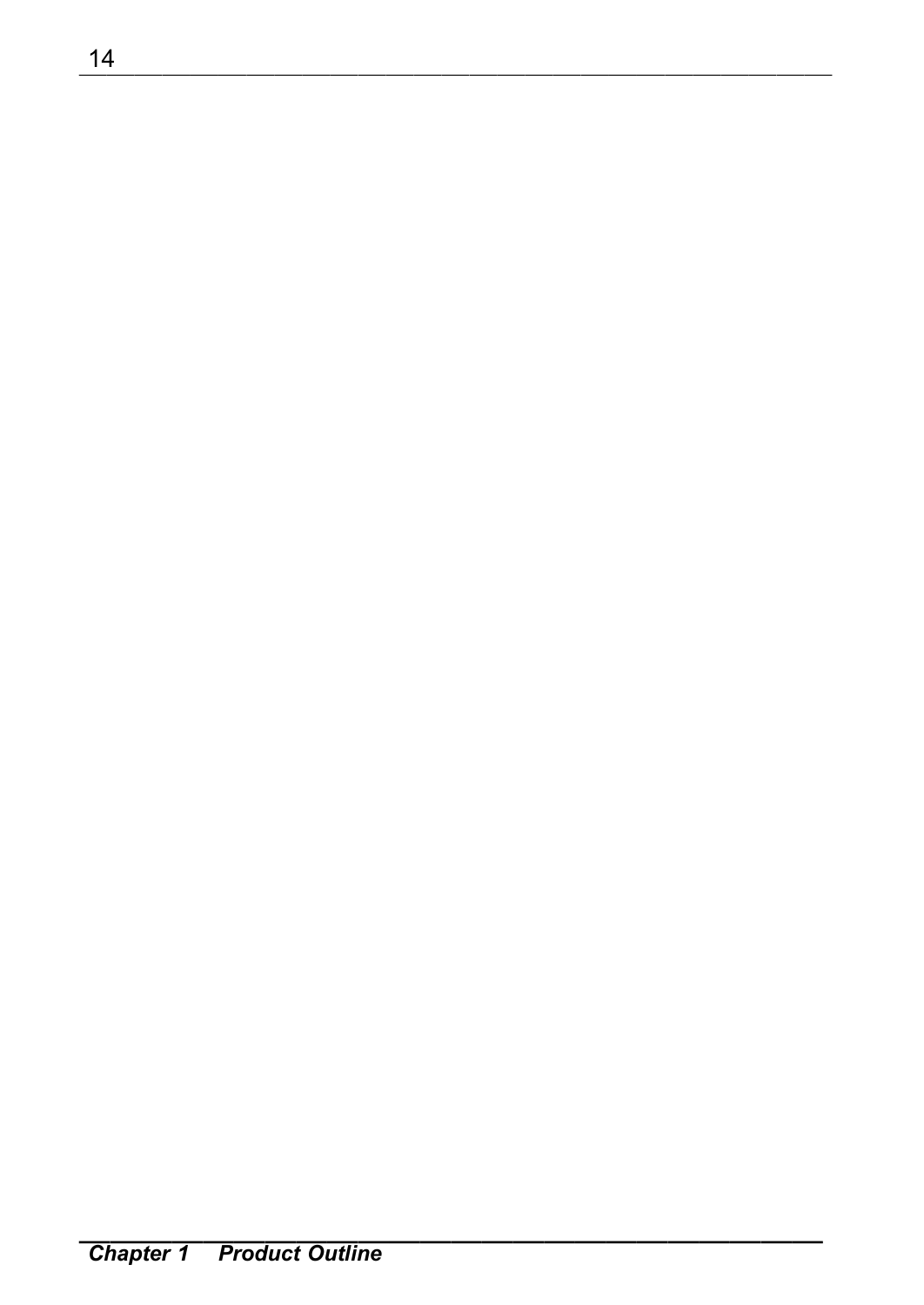# **Chapter 2 Measurement Procedure**

# **2.1 Preparations**

- 1. Remove the rear cover and insert a battery. (Refer to "Chapter 4 Battery Replacement".)
- 2. Press **POWER** to turn the unit on. Verify that all segments of the display light up briefly. Then the model name is shown, and the bar graph indicates the battery condition.

linininininininininininininin Fresh battery Battery capacity 50% Battery capacity 0 Beep tone sounds 3 times

3. The DC current measurement mode is activated.

#### 【Low battery voltage detection function】

After the  $\blacksquare$  mark lights and battery voltage drops below a certain level, the power goes off automatically. When this occurs, **bAtt** and **Lo** are displayed.

When power goes off after display of these marks, replace the exhausted battery with a new one.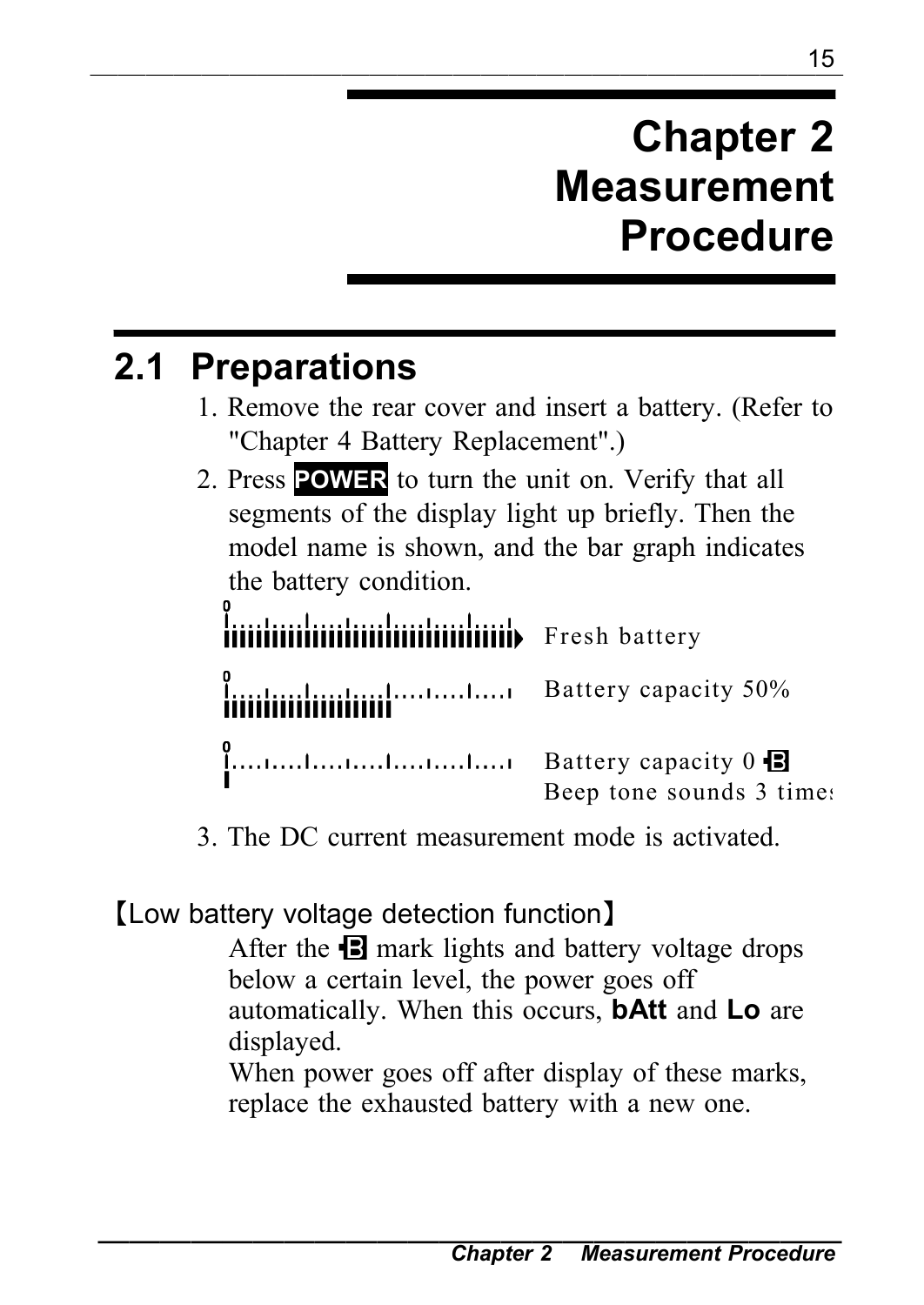# **2.2 Current Measurement**



Accurate measurement may be impossible in locations subject to strong external magnetic fields, such as transformers and high-current conductors, or in locations subject to strong external electric fields, such as radio transmission equipment.

- ・ Make sure that only one conductor is clamped in the center of the clamp sensor. If you clamp singlephase (2-wire) or three-phase (3-wire) lines together, it will be impossible to measure.
- ・ The display may show a measured value bigger than the actual value due to a magnet:c field interference. The interference is less than 2 A during the measurement.

# **2.2.1 Measuring DC Current (DC A)**

- 1. Press  $\sqrt{\overline{\mathbf{X}}}$  to display  $=$ .
- 2. Switch between the auto range and the manual range as necessary.
- 3. Press **0ADJ/RESET** to make an auto-zero-adjustment (without clamping the measured conductor inside the clamp sensor) with the clamp sensor firmly closed. (see 2.5.1: Auto-zero-adjustment function). **ADJ** annunciator lights to indicate that auto-zeroadjustment is complete. (If you make an auto-zeroadjustment in the auto range, two current ranges will be adjusted in this mode.)
- 4. Open the top ends of the clamp core, orient the current direction indicator on the clamp in the current direction of the measured conductor, and clamp the conductor so that it passes through the center of the clamp core.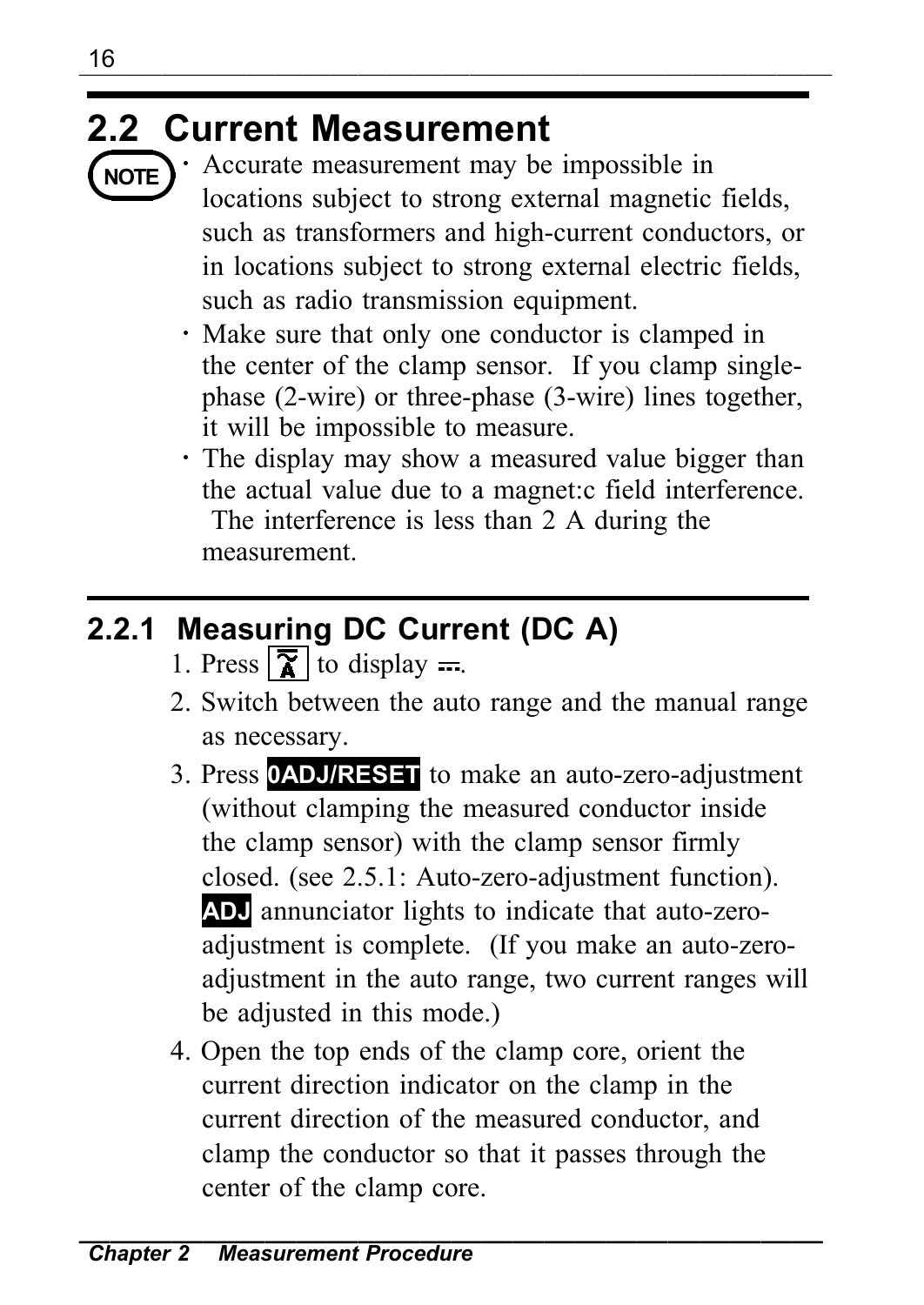



The DC A mode permits only DC current measurements that does not include the AC component (see 1.5: Modes).

- ・ The 200 A range will display up to 250 A, however, only the range from 10 A to 200 A can be displayed with guaranteed accuracy.
- ・ At any range, gross errors may occur at 1% or below of the range, whose accuracy is not guaranteed, as a result of internal corrective calculations.

### **2.2.2 Measuring AC Current (AC A)**

- 1. Press  $\sqrt{\overline{\mathbf{x}}}$  to display  $\sim$ .
- 2. Switch between the auto range and the manual range as necessary.
- 3. Open the top ends of the clamp core and clamp the measured conductor so that it passes through the center of the clamp core.

**NOTE**

Just after suspension of input, or when modes are switched under no input, the counter would not become zero for about 10 seconds. This is normal and simply reflects the workings of the internal circuit. But you can measure with guaranteed accuracy before the counter becomes zero.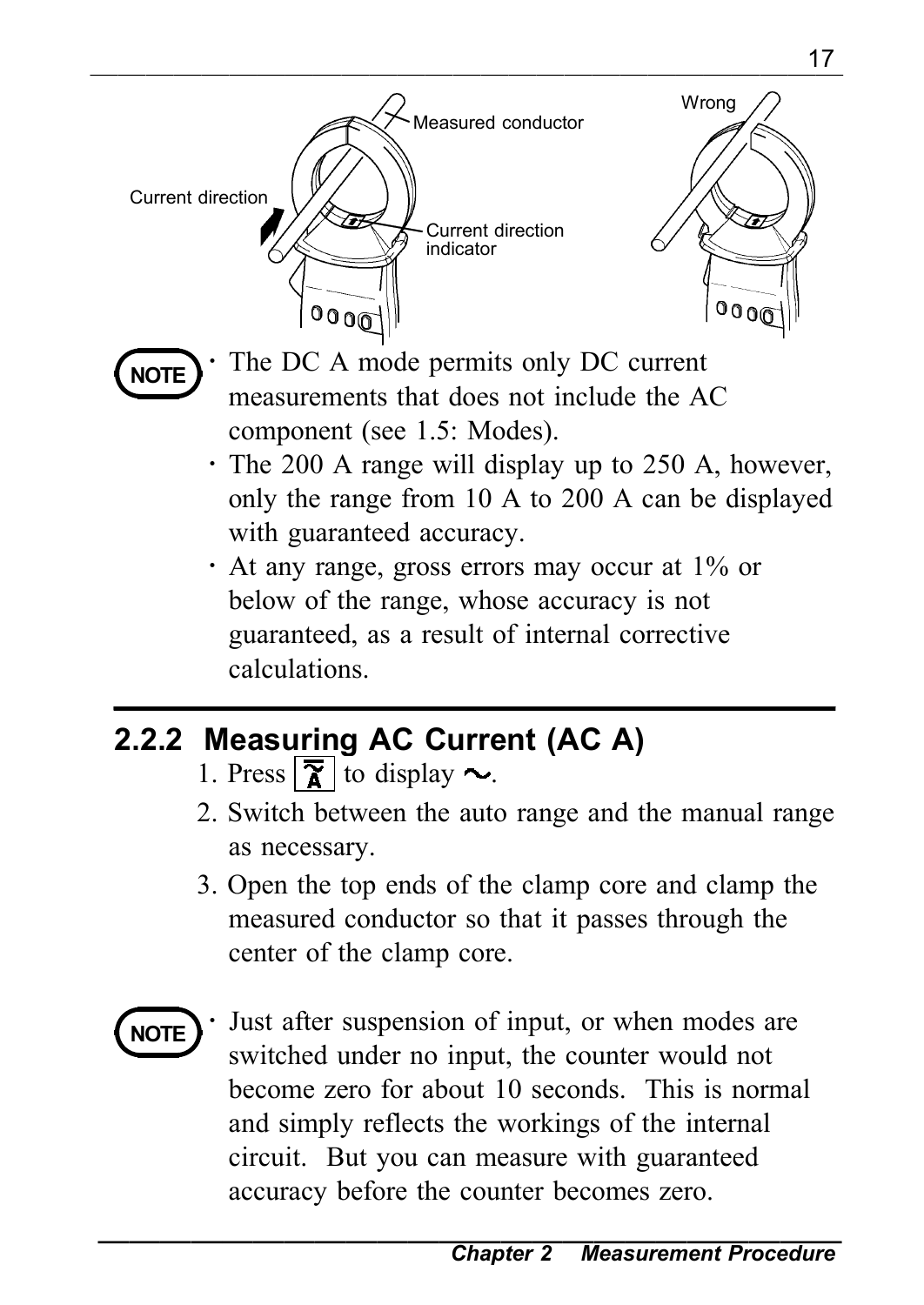$\frac{10}{\pm}$ **NOTE**

Depending on ambient temperatures, the counter would not become zero under no input. If this happens, perform a zero-cancel correction  $(2.5.2)$ : Zero-cancel correction function).

- ・ During a f.s. input, the measurement response speed is about 250 ms during rise  $(0\%$  to  $90\%)$  and about 500 ms (100% to 10%) during fall (2.2.5, Figs. 1 and 2).
- ・ The AC A mode does not allow measurement of DC waveforms, full-wave rectification waveforms, halfwave rectification waveforms, or DC+AC waveforms (See 1.5: Modes).
- ・ The 200 A range will display up to 250 A, however, only the range from 10 A to 200 A can be displayed with guaranteed accuracy.
- ・ At any range, gross errors may occur at 1% or below of the range ,whose accuracy is not guaranteed, as a result of internal corrective calculations.

# **2.2.3 Measuring AC/DC Current (AC+DC A)**

- 1. Press  $\boxed{\mathbf{X}}$  to display  $\overline{\mathbf{x}}$ .
- 2. Switch between the auto range and the manual range as necessary.
- 3. Press **0ADJ/RESET** to make an auto-zero-adjustment (without clamping the measured conductor inside the clamp sensor) with the clamp sensor firmly closed. (see 2.5.1: Auto-zero-adjustment function). **ADJ** annunciator lights to indicate that auto-zeroadiustment is complete.
- 4. If the counter fails to become zero under no input, press **HOLD** and then press **0ADJ/RESET** to perform a zero-cancel correction.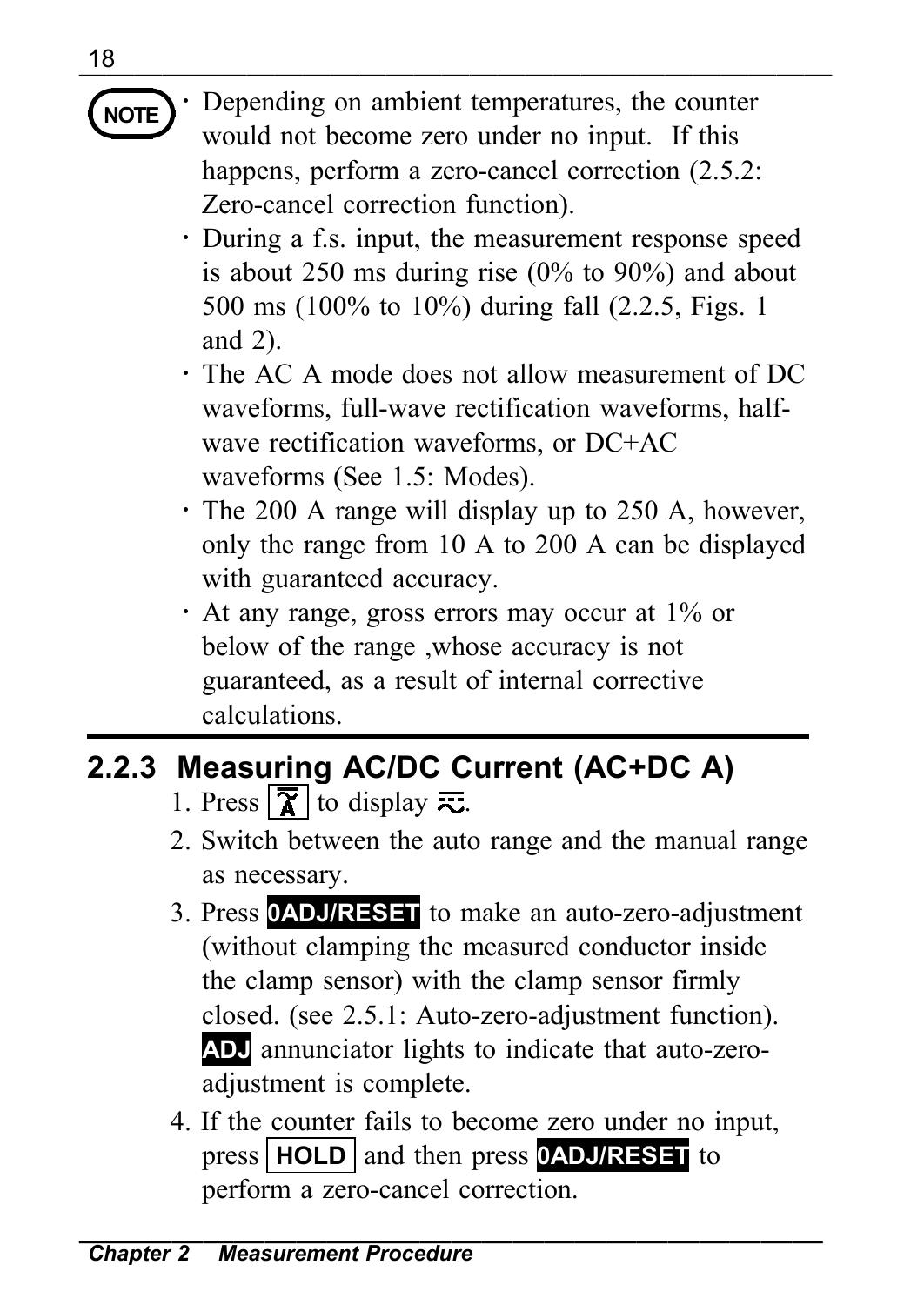5. Open the top ends of the clamp core and clamp the measured conductor so that it passes through the center of the clamp core.

# **NOTE**

Just after suspension of input, or when modes are switched under no input, the counter would not become zero for about 10 seconds. This is normal and simply reflects the workings of the internal circuit. But you can measure with guaranteed accuracy before the counter becomes zero.

- ・ Depending on ambient temperatures, the counter would not become zero under no input. If this happens, preform a zero-cancel correction  $(2.5.2)$ : Zero-cancel correction function).
- ・ The polarity of the input is not displayed, even if DC current is measured in this mode. If the clamp sensor is reoriented, the measured values may change, but the values are within the guaranteed accuracy. (In case that you would like to measure a DC current which doesn't have AC components, you should make the measurement in DC A mode.)
- ・ During a f.s. input, the measurement response speed is about 250 ms during rise (0% to 90%) and about 500 ms (100% to 10%) during fall (2.2.5, Figs. 1 and 2).
- ・ The 200 A range will display up to 250 A, however, only the range from 10 A to 200 A can be displayed with guaranteed accuracy.
- ・ At any range, gross errors may occur at 1% or below of the range,whose accuracy is not guaranteed as a result of internal corrective calculations.
- ・ When displaying the current measured value during a frequency output, the auto-zero-adjustment is unavailable for the current measurement.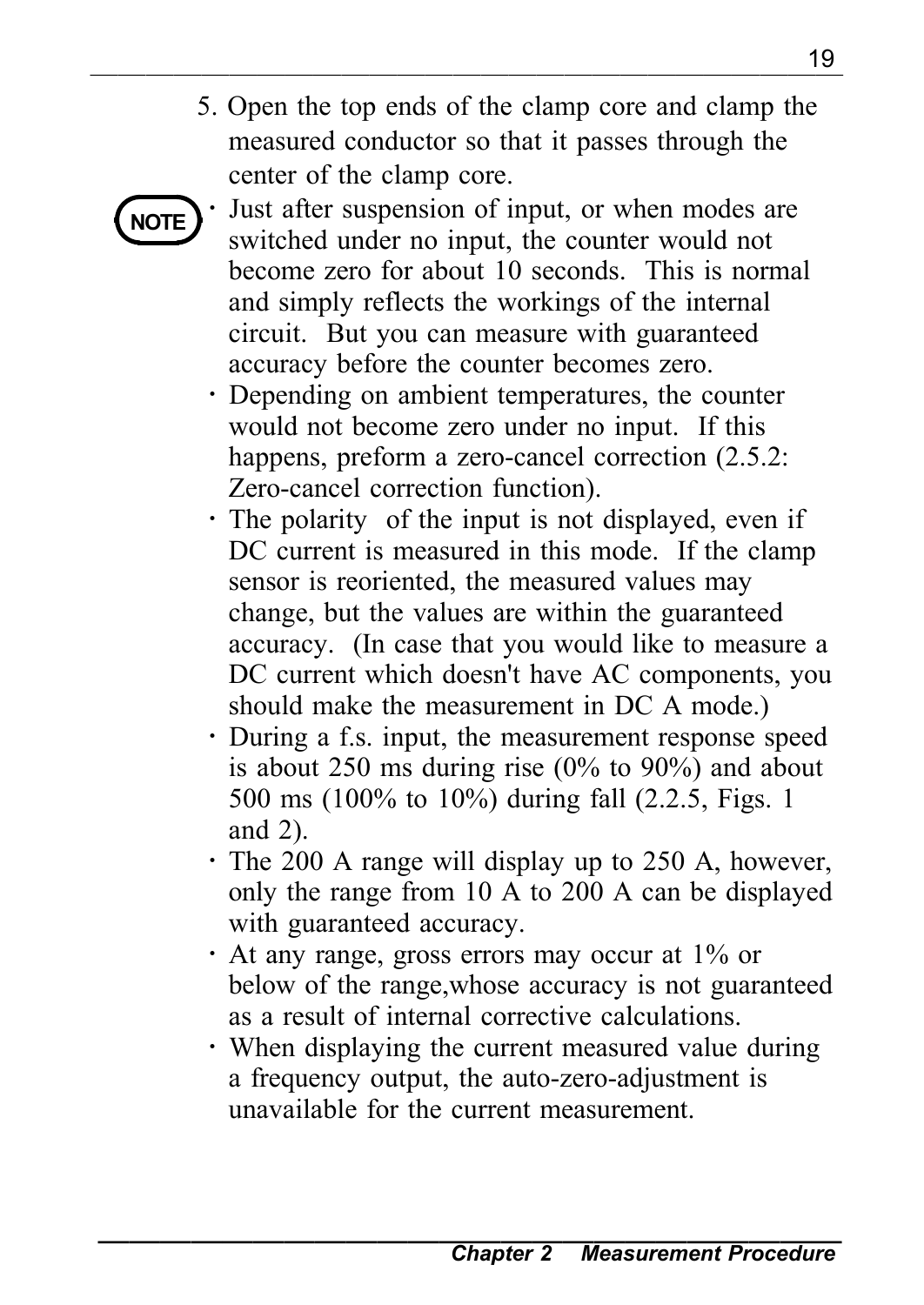#### **2.2.4 Peak Hold Measurement**

- 1. Press  $\boxed{\mathbf{\overline{\chi}}}$  and select a measurement mode for the measured circuit.
- 2. In DC A and AC+DC A modes, make an auto-zeroadjustment by **0ADJ/RESET** .
- 3. Set to **PEAK**. The measurement mode is switched by **SLOW/PEAK/Hz** as follows.

SLOW PEAK FAST (The unit symbol blinks.) Hz (Except DC) NORMAL

- 4. Switch between the auto and the manual range as necessary. (If you are unable to estimate the peak current value, start at the 2000A range.)
- 5. Before the measurement, press **0ADJ/RESET** to reset the residual data.
- 6. Open the top ends of the clamp core and clamp the measured conductor so that it passes through the center of the clamp core.
- **NOTE**

The polarity of the input is not displayed during peak measurements. The measured values may change if the clamp sensor is reoriented, but the values are within the guaranteed accuracy.

- ・ For peak measurements, internal resetting occurs every 250 ms. This may cause a peak detection failure, depending on the timing.
- ・ Even after clamping, press **0ADJ/RESET** to reset the data as necessary.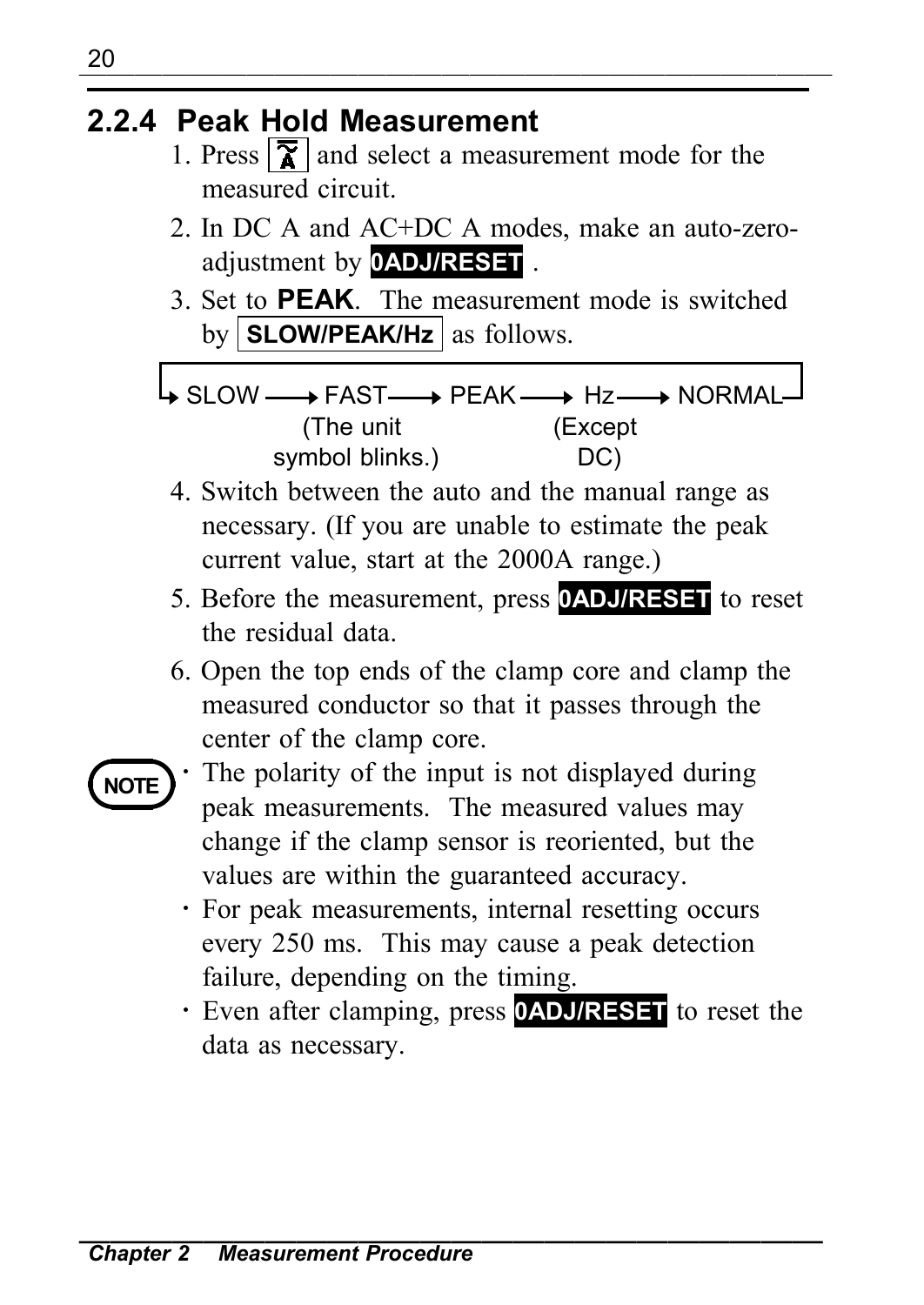## **NOTE**

In case that the counter doesn't become zero under no input in peak measurement mode, even though you pressed **0ADJ/RESET** to reset the peak data, the clamp sensor may be magnetized. Quit the peak measurement mode, and perform the auto-zero adjustment by **0ADJ/RESET** . Then make the settings again. (A few counts would remain,even if you push **0ADJ/RESET** .)

- ・ The hold value does not change, unless a larger value is measured, but be careful to avoid accidental loss of data resulting from the auto power-off function. (See 2.9: Auto power-off function.)
- ・ Use the REC function to make measurements longer than the auto power OFF time.
- ・ You cannot output peak values. When pressing **OUTPUT** during peak measurement, the present measured value is outputted.
- ・ To check transitional peak value, press **MAX/MIN** to shift to the Instantaneous value (no annunciator).

 $\Box$ MAX  $\longrightarrow$  MIN  $\longrightarrow$  AVE  $\longrightarrow$  Instantaneous value (no annunciator)

#### **2.2.5 Output Function**

An output of AC/DC 1 V is produced for 2000 count on the full scale of each current range. Select either **REC** (record output) or **MON** (waveform output).

(In DC A mode, only **MON** is available. See 1.5: Modes)

- 1. Press **RANGE** to set the current range.
- 2. Press **OUTPUT** . **REC** or **MON** annunciator lights and activates the output function, automatically disabling the auto power-off function. (**APS** annunciator is turned off.)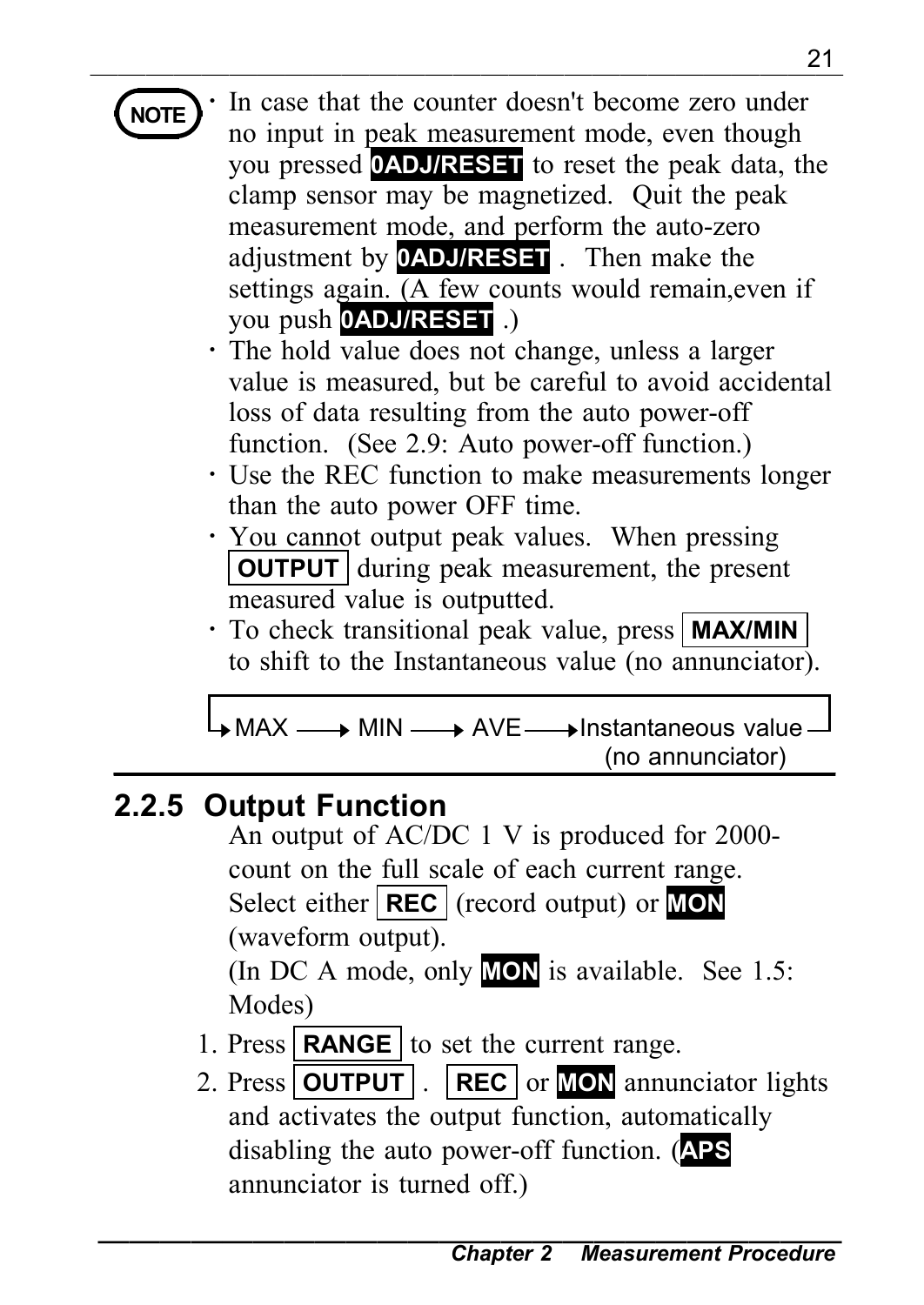#### ――――――――――――――――――――――――――― 3. **OUTPUT** switches the output modes.

REC (Record output) → MON (Waveform output) → Light turned off —<br>(Auto power-off inactive) (Auto power-off inactive) (Auto power-off active)

4. Set a range based on the unit's measurement range and other instruments, such as recorders. A conversion table for ranges is provided below.

| Range /DIV   |    |      |                 | $10 \text{ mV}$ 20 mV 50 mV 0.1 V 0.2 V 0.5 V |      |      |      |
|--------------|----|------|-----------------|-----------------------------------------------|------|------|------|
| 2000 A range | 20 | 40 A | $100 \text{ A}$ | 200 A   400 A   1000 A   2000 A               |      |      |      |
| 200 A range  |    |      |                 | 20                                            | 40 A | 100A | 200A |

※ The figures are current values per DIV of a measuring instrument, such as a recorder



**To avoid damage to the unit, do not short the output terminal and do not input voltage to the output terminal.**

**NOTE**

- Before using the output function, be sure to press **OUTPUT** , confirming that either **REC** or **MON** annunciator is on. Output is made even when both annunciators are off, but the power will be automatically off in approximately 10 minutes, since the auto power-off function is activated.
- ・ If **OUTPUT** is pressed in an auto range (**AUTO**), the current range is set as the key is pressed. (**AUTO** annunciator is turned off.)
- ・ Errors may occur or output values unless an autozero-adjustment is done in DC A mode.
- ・ The zero-cancel function does not affect output. Thus, voltage would be generated because of an ambient temperature, even if there is no input.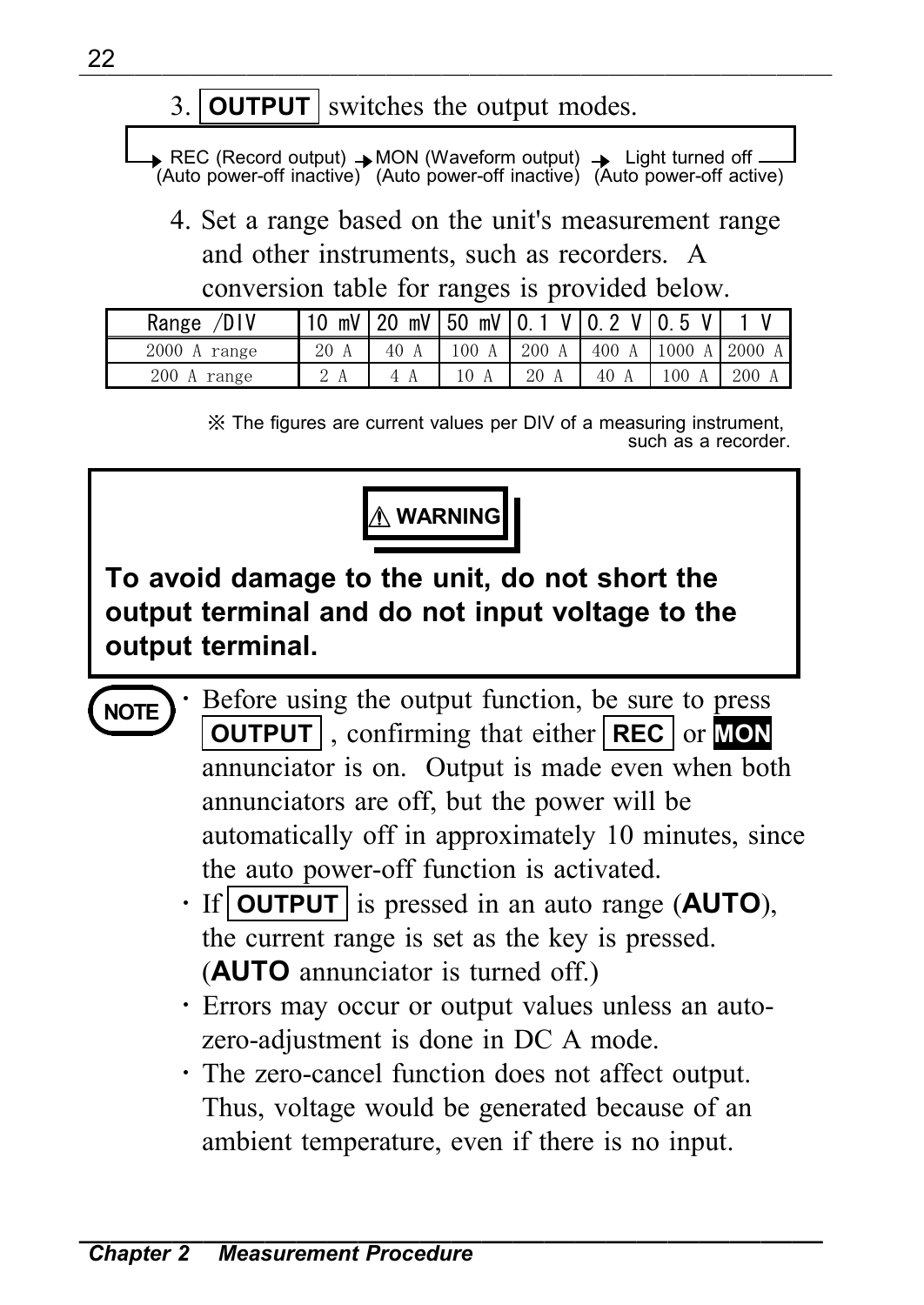**NOTE REC** outputs are analog outputs. The output response time during a f.s. input differs between rise (0% to 90%, about 250 ms) and fall (100% to 10%, about 500 ms). (Figs 2 and 3) As the measured value is small to the range response time becomes long.

- ・ Changes of counter updating rate, peak measurement, frequency measurement, recording, and data holding are possible when generating current measurement output. (But output will be changed during mode shift, range shift, shift to voltage measurement mode, or auto-zeroadjustment.)
- ・ Use the optional 9094 OUTPUT CORD to connect the unit to a recorder.
- $\cdot$  For recorders, use over 1 M $\Omega$  input impedance. Low impedances will affect indicated values.
- $\cdot$  Even if you press  $\sqrt{\frac{1}{\pi}}$  while recording frequency measurements, output is still for the frequency. To obtain a current output, press **OUTPUT** to disable the frequency output, then make new settings.
- ・ For a long term measurement, use the optional 9445-02 or 9445-03 AC ADAPTER.
- ・ When the AC adapter is used and there is a large amount of noise in the power line, the display may show several counts or noise may be present in the output. In such a case, connect the ground terminal of the level recorder or the L side of the input to ground.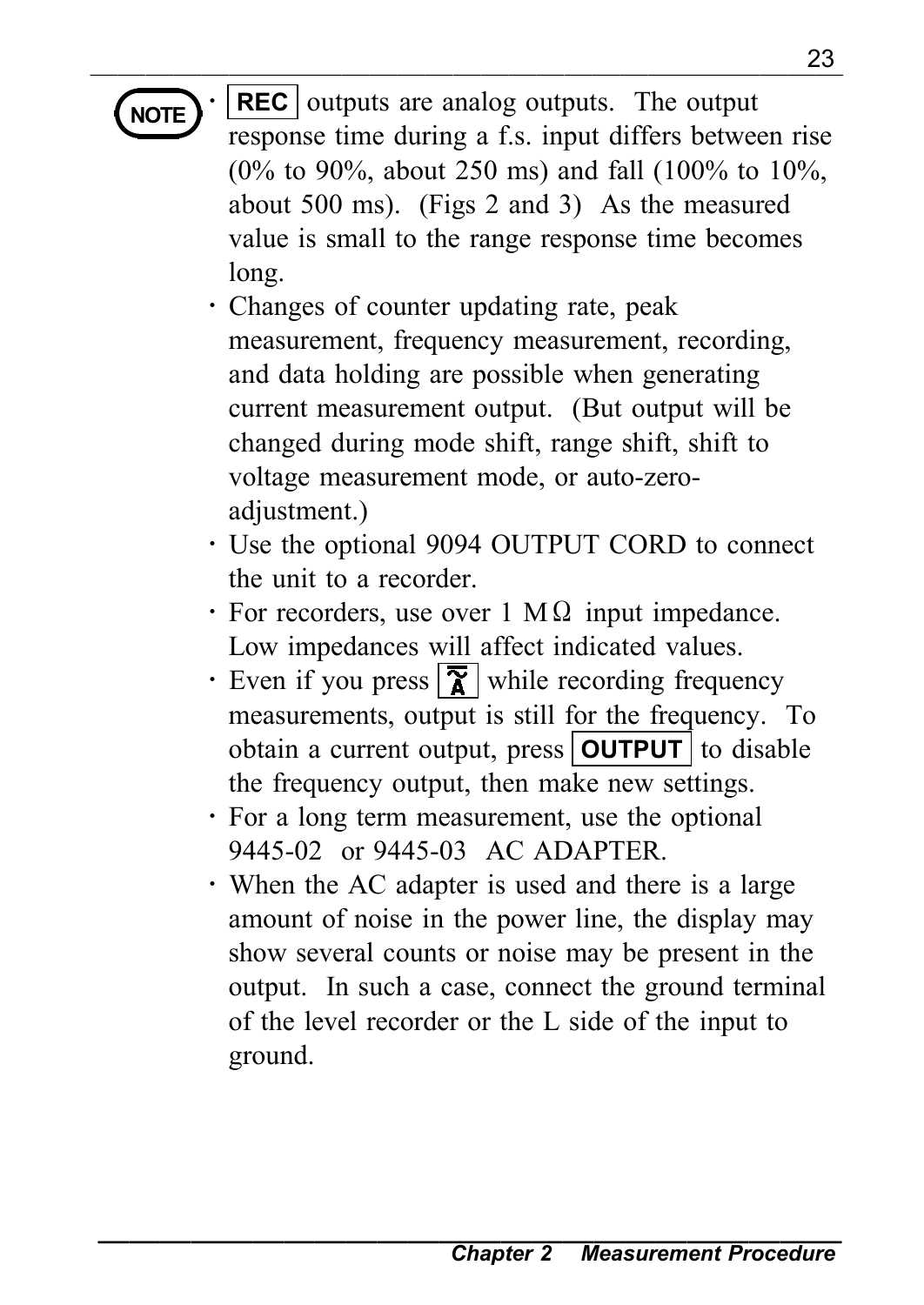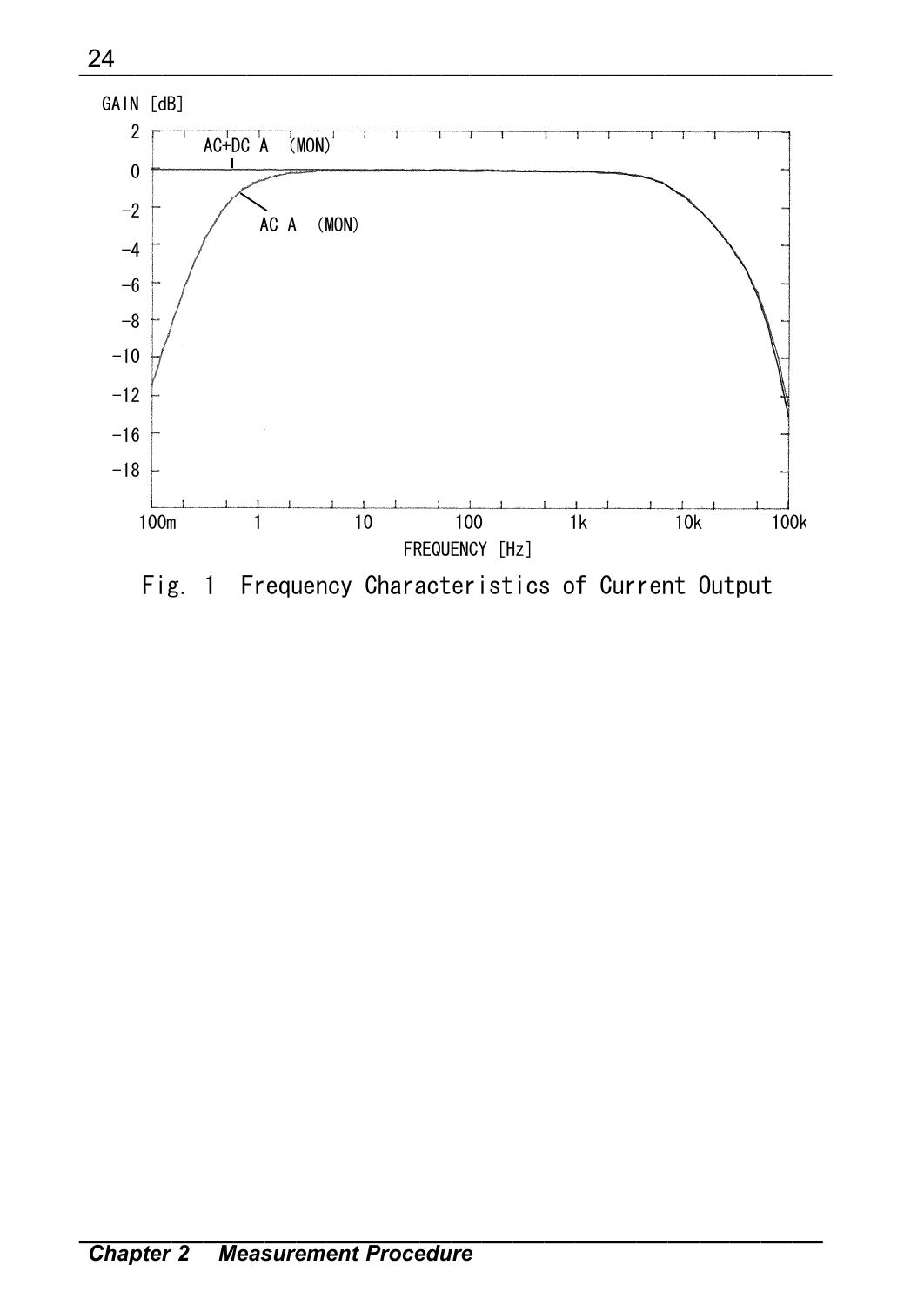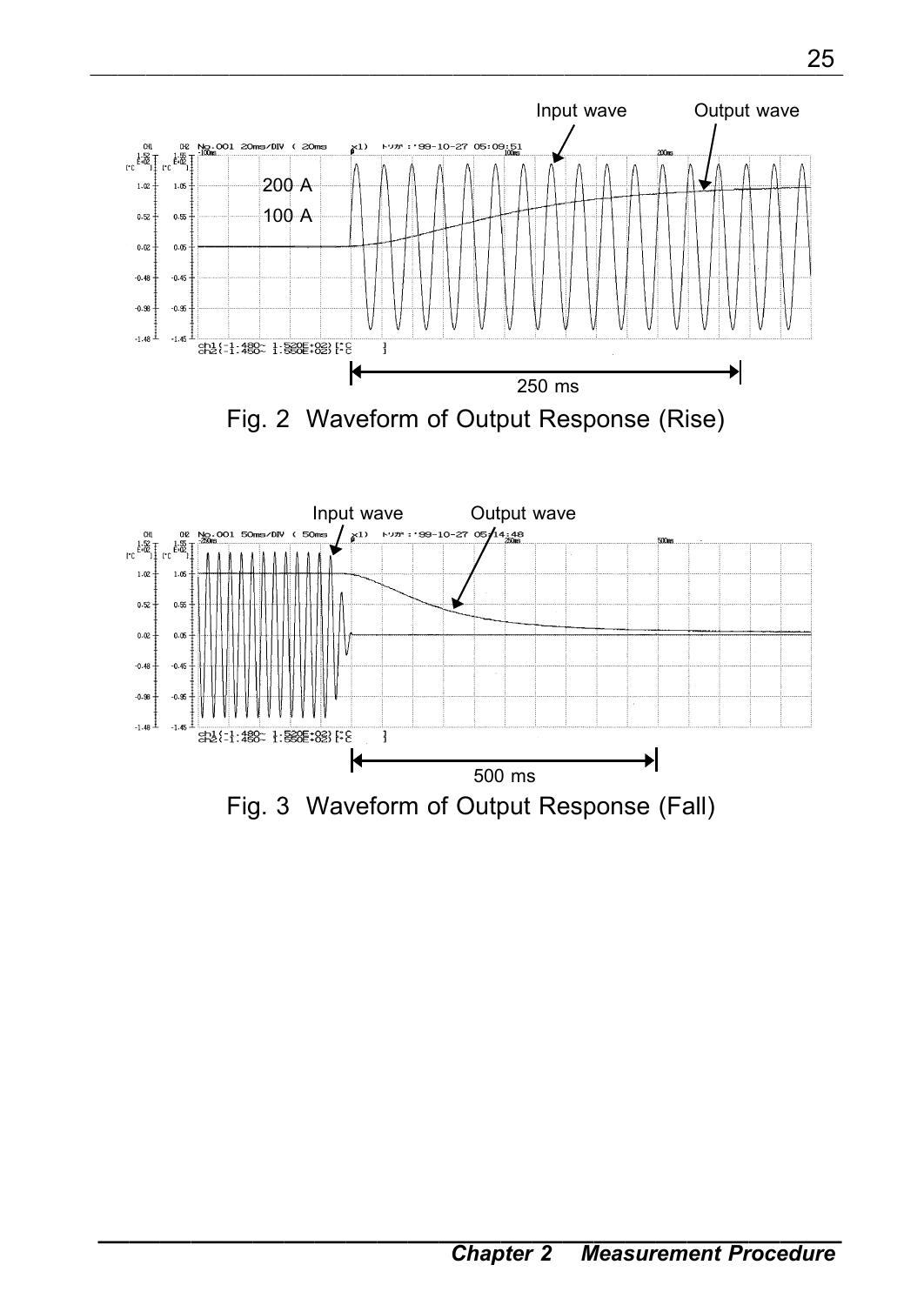## **2.3 Voltage Measurement**

## **2.3.1 Measuring DC Voltage (DC V)**

- 1. Press  $\sqrt{\overline{\mathbf{x}}}$  to display  $=$ .
- 2. Slide the slide cover up using the slide knob. Next, insert the red test lead to V and the black test lead to COM of the voltage measurement terminal.
- 3. Switch between the auto range and the manual range as necessary.
- 4. If the counter does not show zero, switch to the range you will use (manual range), and press **0ADJ/RESET** to perform an auto-zero adjustment.

**ADJ** annunciator lights to indicate that auto-zeroadjustment is complete.

5. Carefully contact the test leads to a circuit.



- ・ You can perform the auto-zero-adjustment up to 4% of the range.
- ・ When you switch ranges after auto-zero adjustment, deviation of the adjustment value will prevent accurate measurement. Always perform the auto-zero adjustment after switching ranges. (Do not perform auto-zero adjustment when using the auto range.)
- $\cdot$  A lit  $-$  annunciator indicates that potential is higher at the black test lead than at the red test lead.
- ・ The DC V mode permits only DC voltage measurements that does not include the AC component (see 1.5: Modes).
- ・ Every range will display up to 125% of the range, however, only the range from 10% to 100% can be displayed with guaranteed accuracy.
- ・ At any range, gross errors may occur at 1% or below of the range, whose accuracy is not guaranteed, as a result of internal corrective calculations.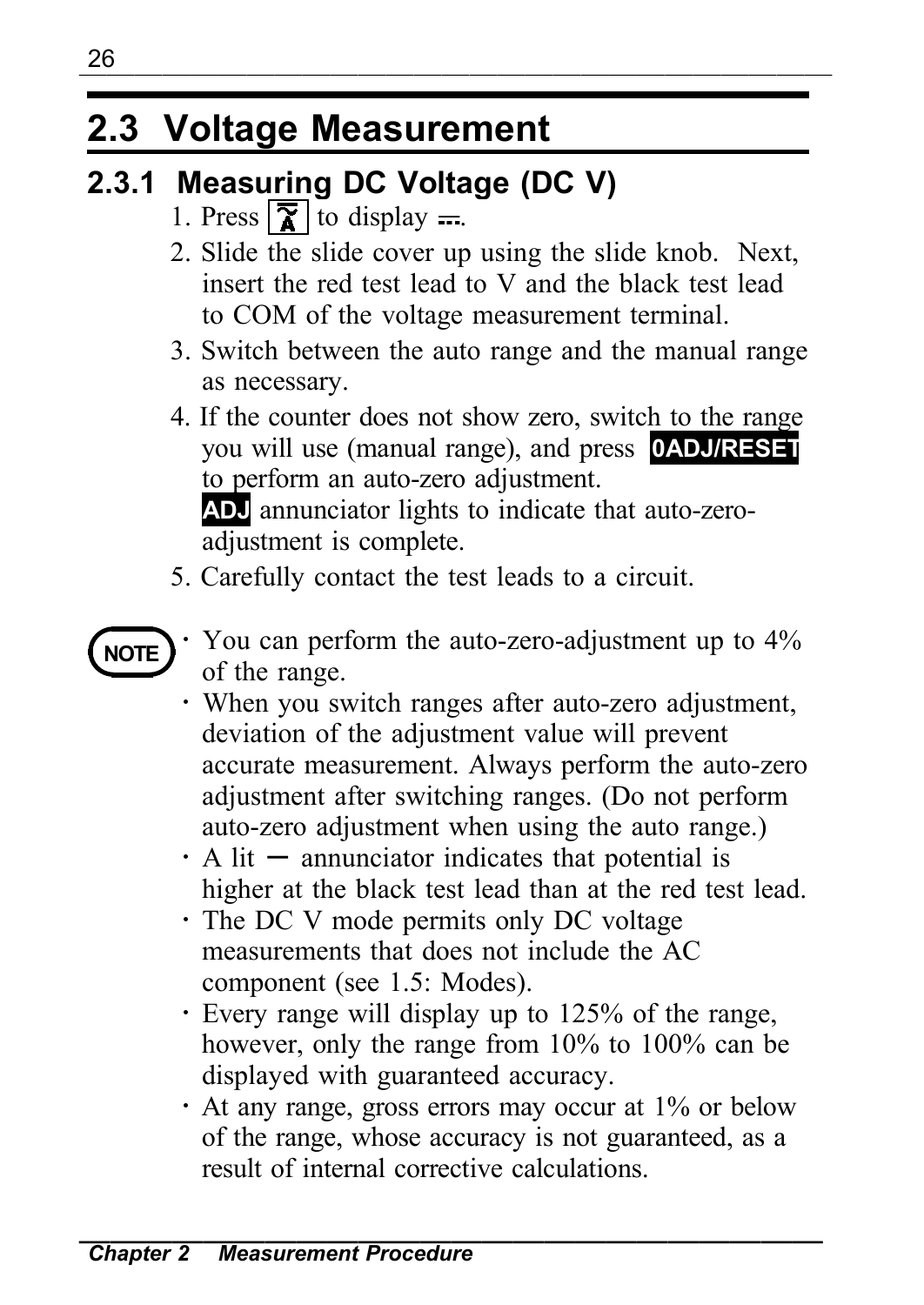## **2.3.2 Measuring AC Voltage (AC V)**

- 1. Press  $\sqrt{\overline{\mathbf{\chi}}}$  to display  $\sim$ .
- 2. Slide the slide cover up using the slide knob. Next, insert the red test lead to V and the black test lead to COM of the voltage measurement terminal.
- 3. Switch between the auto range and the manual range as necessary.
- 4. Carefully contact the test leads to a circuit.



Just after suspension of input, or when modes are switched under no input, the counter would not become zero for about 10 seconds. This is normal and simply reflects the workings of the internal circuit. But you can measure with guaranteed accuracy before the counter becomes zero.

- ・ Depending on ambient temperatures, the counter would not become zero under no input, if this happens, press **HOLD** and then press **0ADJ/RESET** to perform a zero-cancel correction. (2.5.2: Zerocancel correction function)
- ・ During a f.s. input, the measurement response speed is about 250 ms during rise (0% to 90%) and about 500 ms (100% to 10%) during fall (2.2.5, Figs. 1 and 2).
- ・ The AC V mode does not allow measurement of DC waveforms, full-wave rectification waveforms, halfwave rectification waveforms, or DC+AC waveforms (See 1.5: Modes).
- ・ Every range will display up to 125% of the range, however, only the range from 10% to 100% can be displayed with guaranteed accuracy.
- ・ At any range, gross errors may occur at 1% or below of the range, whose accuracy is not guaranteed, as a result of internal corrective calculations.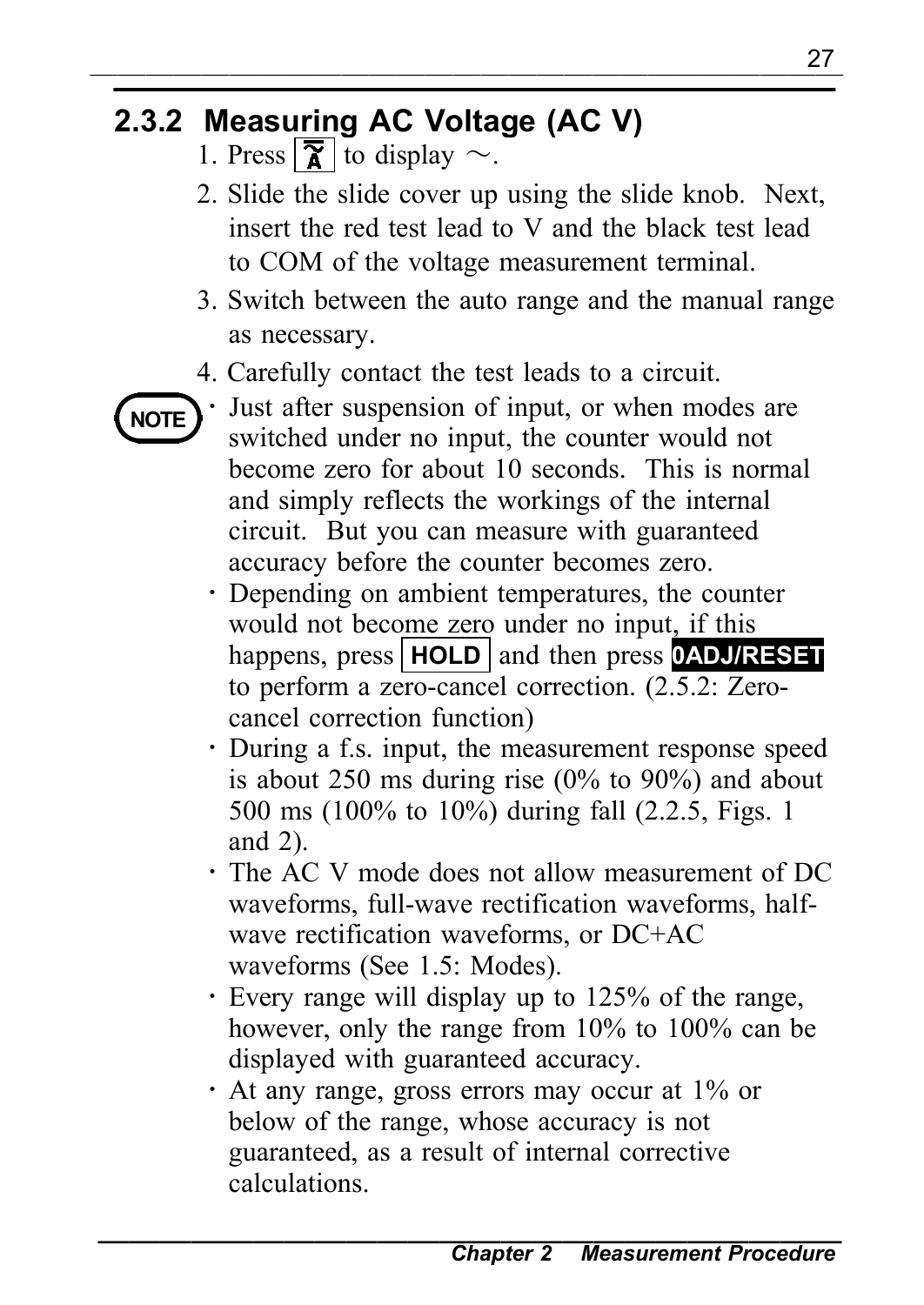## **2.3.3 Measuring AC/DC Voltage (AC+DC V)**

- 1. Press  $\sqrt{\chi}$  to display  $\bar{\mathbf{z}}$ .
- 2. Slide the slide cover up using the slide knob. Next, insert the red test lead to V and the black test lead to COM of the voltage measurement terminal.
- 3. Switch between the auto range and the manual range as necessary.
- 4. If the counter does not show zero even after display stabilizes, switch to the range you will use (a manual range), press **HOLD** and then press **0ADJ/RESET** to perform a zero-cancel correction. (2.5.2: Zero-cancel correction function)
- 5. Carefully contact the test leads to a circuit.
- **NOTE**

When you switch ranges after zero-cancel correction, deviation of the correction value will prevent accurate measurement. (Do not perform a zero-cancel correction when using the auto range.) If you accidentally perform zero-cancel correction while using the auto range, repeat zero-cancel correction after turning the power off once and then on again.

- ・ Just after suspension of input, or when modes are switched under no input, the counter would not become zero for about 10 seconds. This is normal and simply reflects the workings of the internal circuit. But you can measure with guaranteed accuracy before the counter becomes zero.
- ・ The polarity of the input is not displayed, even if DC voltage is measured in this mode. If the connections of test leads are moved, the measured values may change, but the values are within the guaranteed accuracy. (In case that you would like to measure DC voltage which doesn't have AC components, you should make the measurement in DC V mode.)
- ・ During a f.s. input, the measurement response speed is about 250 ms during rise  $(0\%$  to  $90\%$  and about 500 ms (100% to 10%) during fall (2.2.5, Figs. 1 and 2).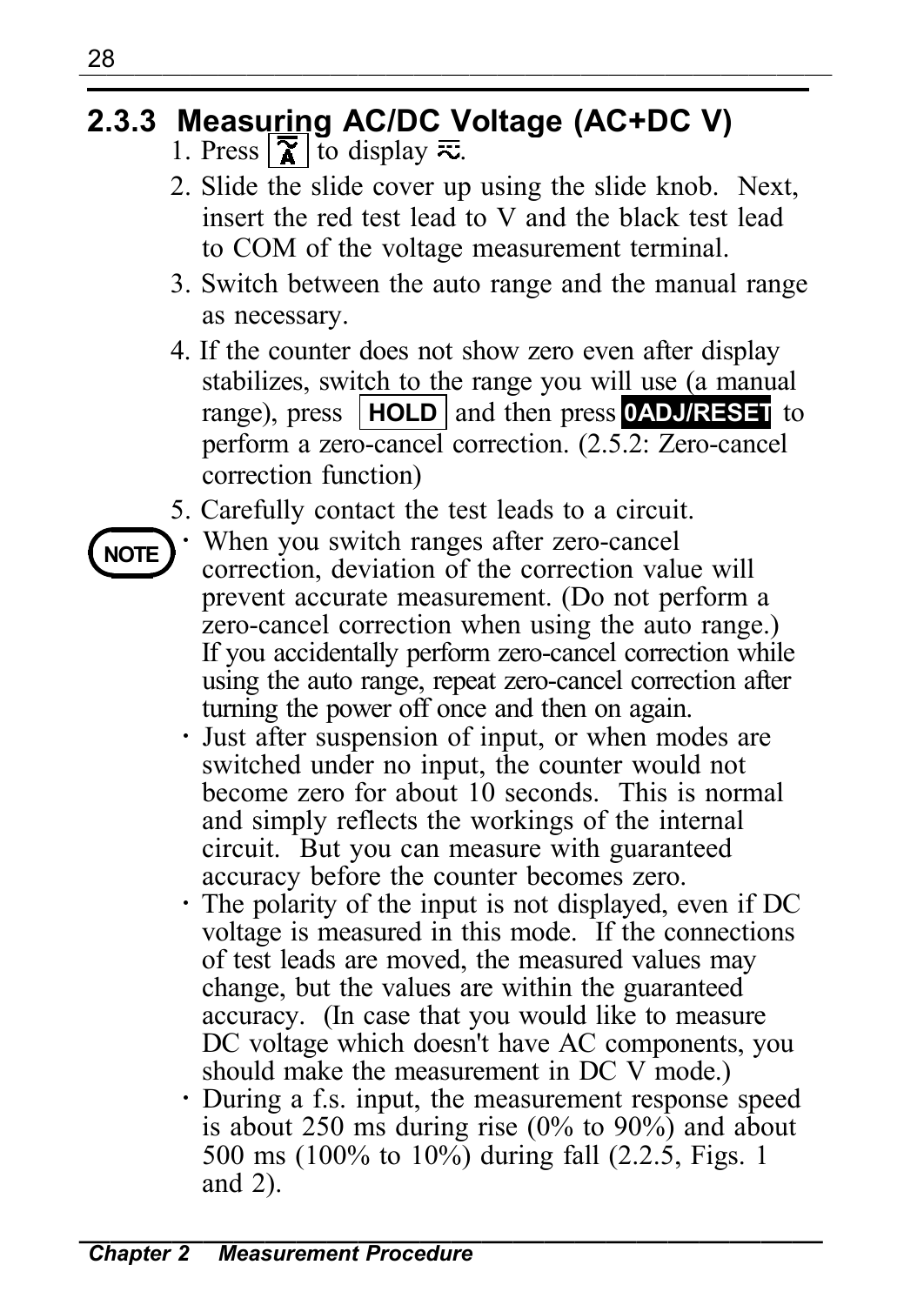## **NOTE**

Every range will display up to 125% of the range, however, only the range from 10% to 100% can be displayed with guaranteed accuracy.

・ At any range, gross errors may occur at 1% or below of the range, whose accuracy is not guaranteed, as a result of internal corrective calculations.

## **2.3.4 Peak Hold Measurement**

- 1. Press  $\frac{1}{\mathbf{v}}$  and select a measurement mode for the measured circuit.
- 2. Slide the slide cover up using the slide knob. Next, insert the red test lead to V and the black test lead to COM of the voltage measurement terminal.
- 3. Set to **PEAK**. The measurement mode is switched by **SLOW/PEAK/Hz** as follow.

SLOW — FAST — > PEAK — → Hz — → NORMAL (The unit symbol blinks.) (Except DC)

- 4. Switch between the auto and the manual range as necessary. (If you are unable to estimate the peak voltage value, start at the 600 V range.)
- 5. Before the measurement, press **0ADJ/RESET** to reset the residual data.



The polarity of the input is not displayed during peak measurements. If the connections of test leads are moved, the measured values may change, but the values are within the guaranteed accuracy.

- ・ For peak measurements, internal resetting occurs every 250 ms. This may cause a peak detection failure, depending on the timing.
- ・ To check transitional peak value, press **MAX/MIN** to shift to the Instantaneous value (no annunciator).
- ・ In peak measurement mode, zero-adjustment is disabled.

 $\rightarrow$  MAX  $\rightarrow$  MIN  $\rightarrow$  AVE  $\rightarrow$  Instantaneous value (no annunciator)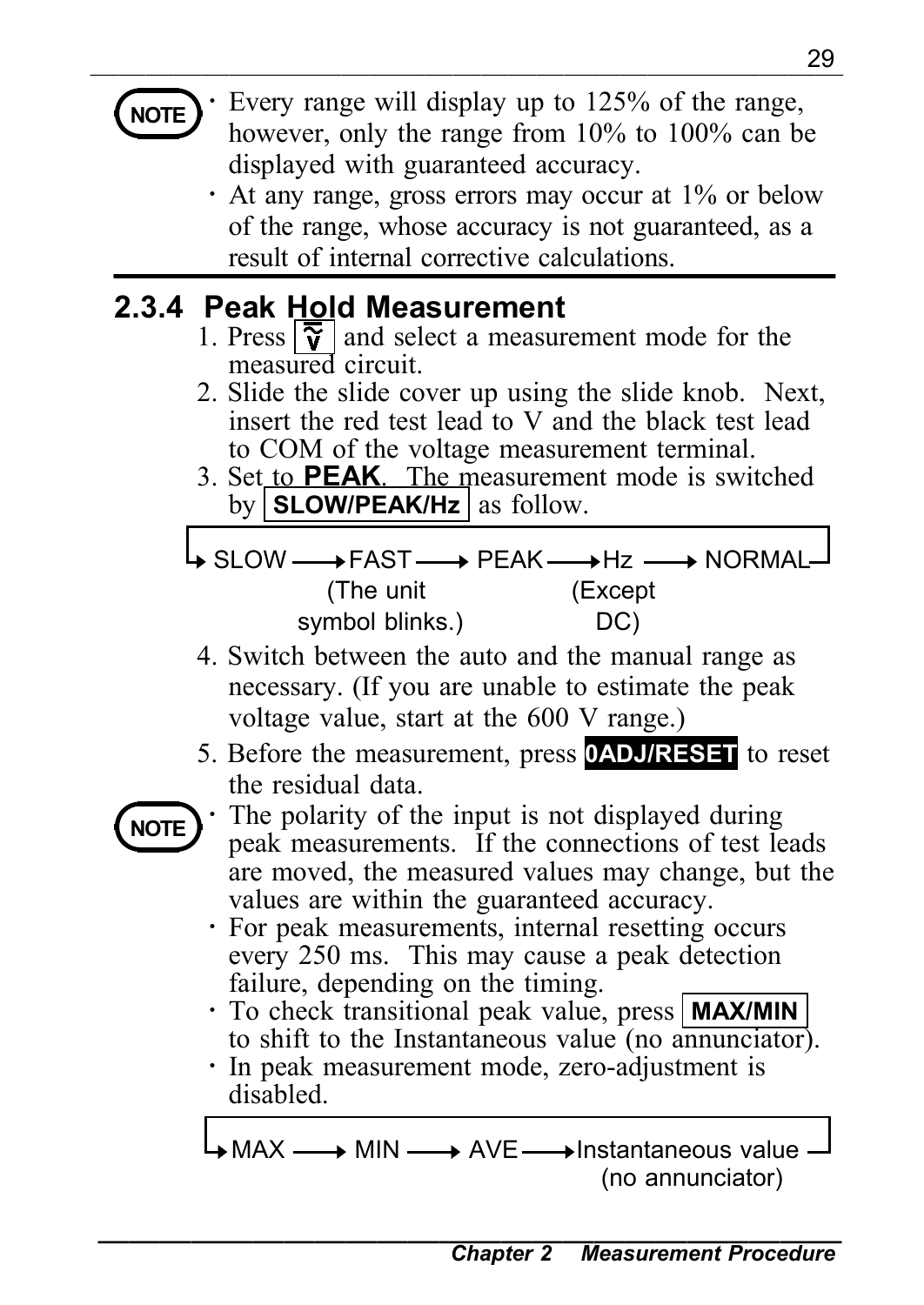## **2.4 Frequency Measurement**

## **2.4.1 Frequency Measurement in Current Mode**

- 1. Press  $\sqrt{\mathbf{x}}$  and select AC or AC+DC, depending on the circuit to be measured.
- 2. If the current range of the measured circuit is known, set the current range to the manual range.
- 3. **SLOW/PEAK/Hz** switches the annunciators as follows. Select Hz by pressing the key. (The unit symbol **A** blinks, and a current value is displayed on the bar graph.)
- SLOW PEAK FAST Hz RMS (The unit
	- symbol blinks.)
	- 4. Switch the auto range and the manual range as necessary.
	- 5. Open the top ends of the clamp core and clamp the measured conductor so that it passes through the center of the clamp core.



- ・ At the 100 Hz and 1000 Hz ranges, **----** appears on the counter when the frequency is lower than 10 Hz.
	- ・ **----** appears on the counter, if the frequency is lower than 1 Hz.
	- ・ **O. L.** appears on the counter, if the frequency is higher than 1 kHz.
	- ・ If an input value is significantly lower than the range, an accurate measurement may not be achieved, resulting in **----**, **O. L.** or display fluctuations.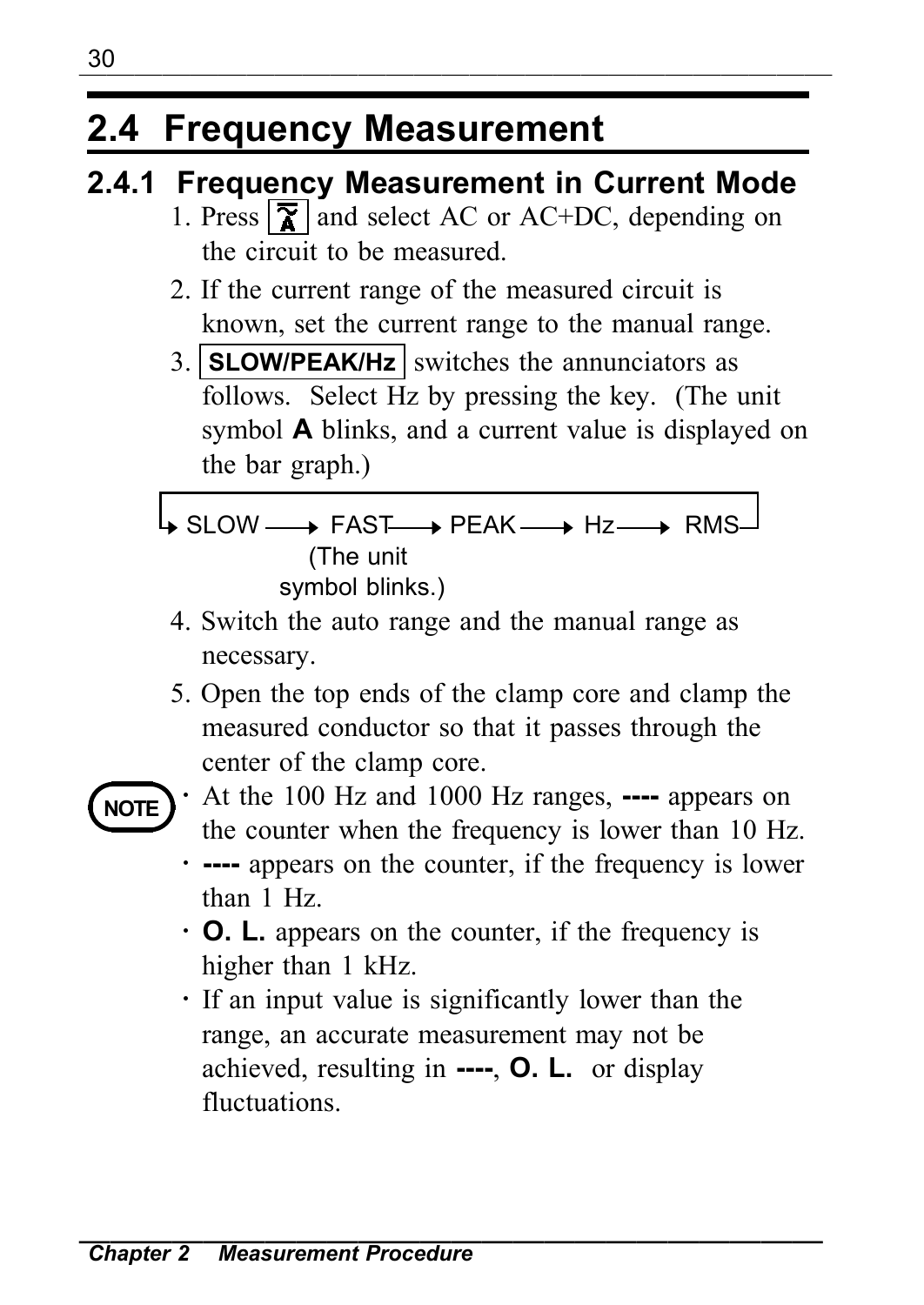## **NOTE**

——<sub>——</sub>——————————————————————————————31 The 10 Hz range or 100 Hz range will display up to 125% of each range, however, only the range from 10% to 100% can be displayed with guaranteed accuracy.

- **MAX/MIN** does not affect output values.
- ・ The frequencies, whose waveforms are special such as inverters, would not be measurable, when the carrier frequencies are lower than several kHz.
- ・ Full-wave rectification indicates twice the actual value, due to an AC coupling in the internal circuit.
- ・ It would take time to stabilize the counter, depending on the frequency range or the input frequency.

## **2.4.2 Frequency Measurement in Voltage Mode**

- 1. Press  $\sqrt{\tilde{v}}$  and select AC or AC+DC, depending on the circuit to be measured.
- 2. If the voltage range of the measured circuit is known, set the voltage range to the manual range.
- 2. Slide the slide cover up using the slide knob. Next, insert the red test lead to V and the black test lead to COM of the voltage measurement terminal.
- 4. **SLOW/PEAK/Hz** switches the annunciators as follows. Select Hz by pressing the key. (The unit symbol **V** blinks, and a voltage value is displayed on the bar graph.)

SLOW PEAK FAST Hz NORMAL (The unit symbol blinks.)

- 4. Switch between the auto range and the manual range as necessary.
- 5. Carefully contact the test leads to a circuit.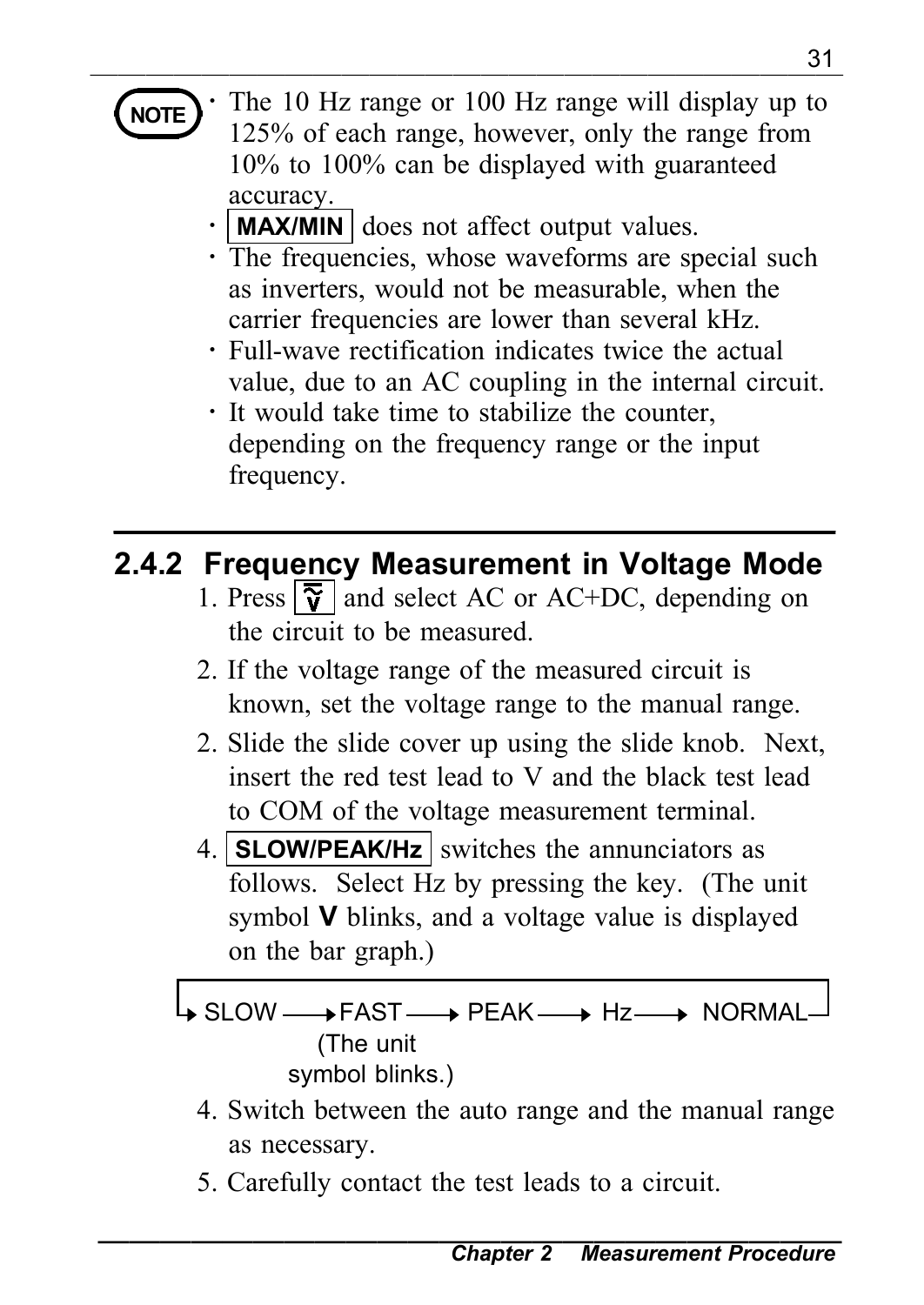**NOTE**

――――――――――――――――――――――――――― ・ At the 100 Hz and 1000 Hz ranges, **----** appears on the counter when the frequency is lower than 10 Hz.

- ・ **----** appears on the counter, if the frequency is lower than 1 Hz.
- ・ **O. L.** appears on the counter, if the frequency is higher than 1 kHz.
- ・ If an input value is significantly lower than the range, on accurate measurement may not be achieved, resulting in **----**, **O. L.** or display fluctuations.
- ・ The 10 Hz range or 100 Hz range will display up to 125% of each range, however, only the range from 10% to 100% can be displayed with guaranteed accuracy.
- ・ The frequencies, whose waveforms are special such as inverters, would not be measurable, when the carrier frequencies are lower than several kHz.
- ・ Full-wave rectification indicates twice the actual value, due to an AC coupling in the internal circuit.
- ・ It would take time to stabilize the counter, depending on the frequency range or the input frequency.

## **2.4.3 Output Function For Frequency**

Frequency measurement output is available only in current modes.

An output of DC 1 V is produced for 1000-count on the full scale of the frequency range. An output is produced twice per second, the same as display refreshing. (The output waveform will be in step form for a large frequency change, due to D/A outputs.)

1. To make settings, refer to the frequency measurement procedure in a current mode.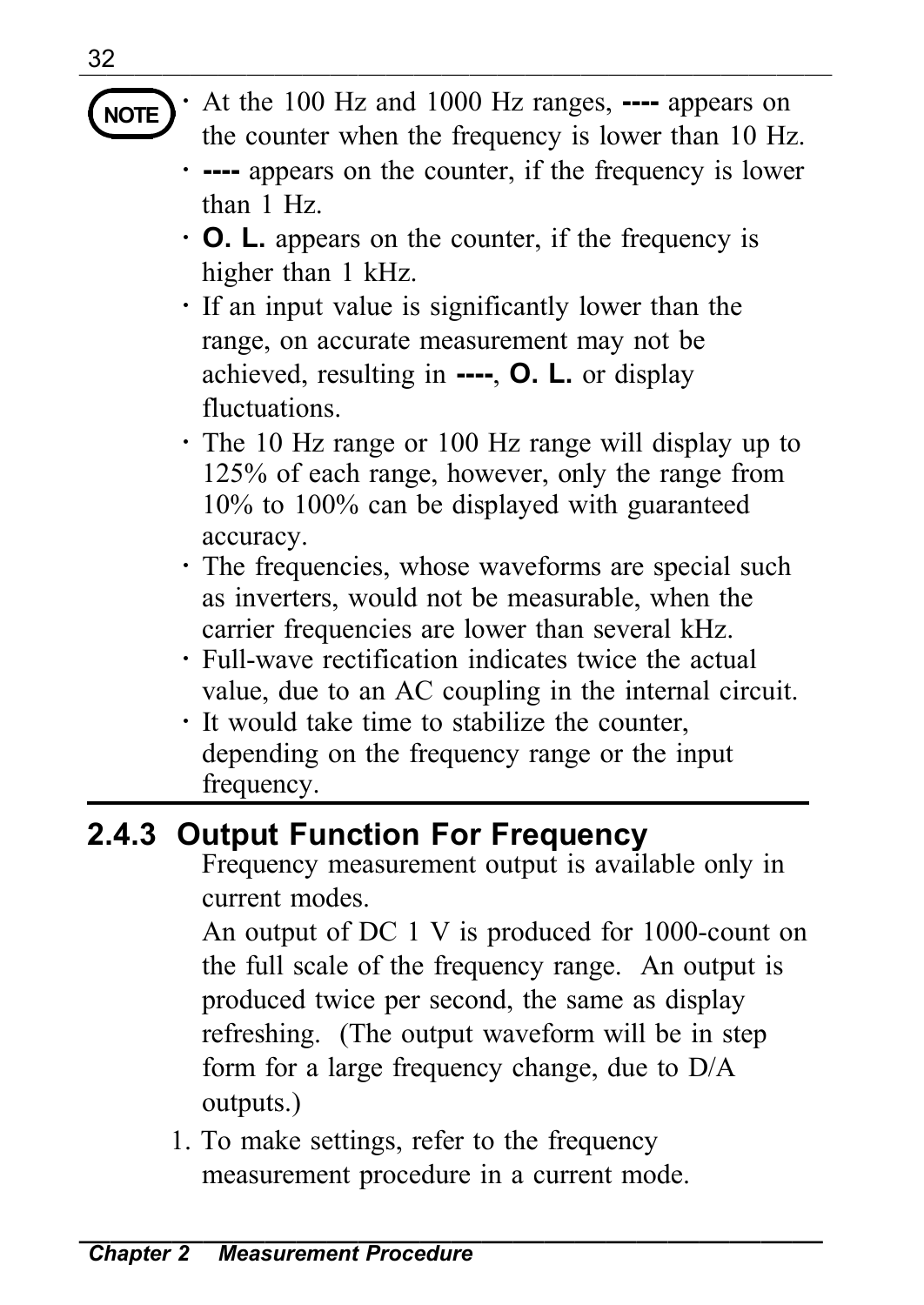- 2. Press **OUTPUT** . **REC** annunciator lights and activates the output function.
- 3. The auto power-off function is automatically disabled. (**APS** annunciator is tuned off.)
- 4. Set a range based on the unit's measurement range and other instruments, such as recorders.

| Range/DIV     |       |                            |      |         | 10 mV 20 mV 50 mV 10.1 V 10.2 V 10.5 V |              |                                            |
|---------------|-------|----------------------------|------|---------|----------------------------------------|--------------|--------------------------------------------|
| 1000 Hz range | 10 Hz | $20$ Hz                    |      |         |                                        |              | 50 Hz   100 Hz   200 Hz   500 Hz   1000 Hz |
| 100 Hz range  | 1 Hz  | $2$ Hz                     | 5 Hz | $10$ Hz | $20$ Hz                                | $150$ Hz $1$ | $100$ Hz                                   |
| 10 Hz range   |       | $0.1$ Hz $0.2$ Hz $0.5$ Hz |      | $1$ Hz  | $2$ Hz                                 | 5 Hz         | 10 Hz                                      |

※ The figures are frequency values per DIV of a measuring instrument, such as a recorder.



- Before using the output function, be sure to press **OUTPUT** , confirming that **REC** annunciator is on. When **REC** annunciator is off, the output is for current measured values.
- $\cdot$  No auto-zero-adjustment is available in AC +DC A mode.
- ・ If **OUTPUT** is pressed in the auto range (**AUTO**), the frequency range is set as the key is pressed. (**AUTO** annunciator is turned off.)
- ・ If you press **HOLD** , the frequency output is also held.
- ・ The display "**----**" corresponds to 0 V output and the display "**O.L.**" corresponds to 1.36 V output respectively.
- ・ To connect a recorder, use the optional 9094 OUTPUT CORD.
- $\cdot$  For recorders, use over 1 M $\Omega$  input impedance.
- ・ Current measurements will continue to be recorded when you shift to the frequency measurement mode during current measurement recording. To obtain frequency measurements, press **OUTPUT** to disable the current measurement mode, then make the new settings.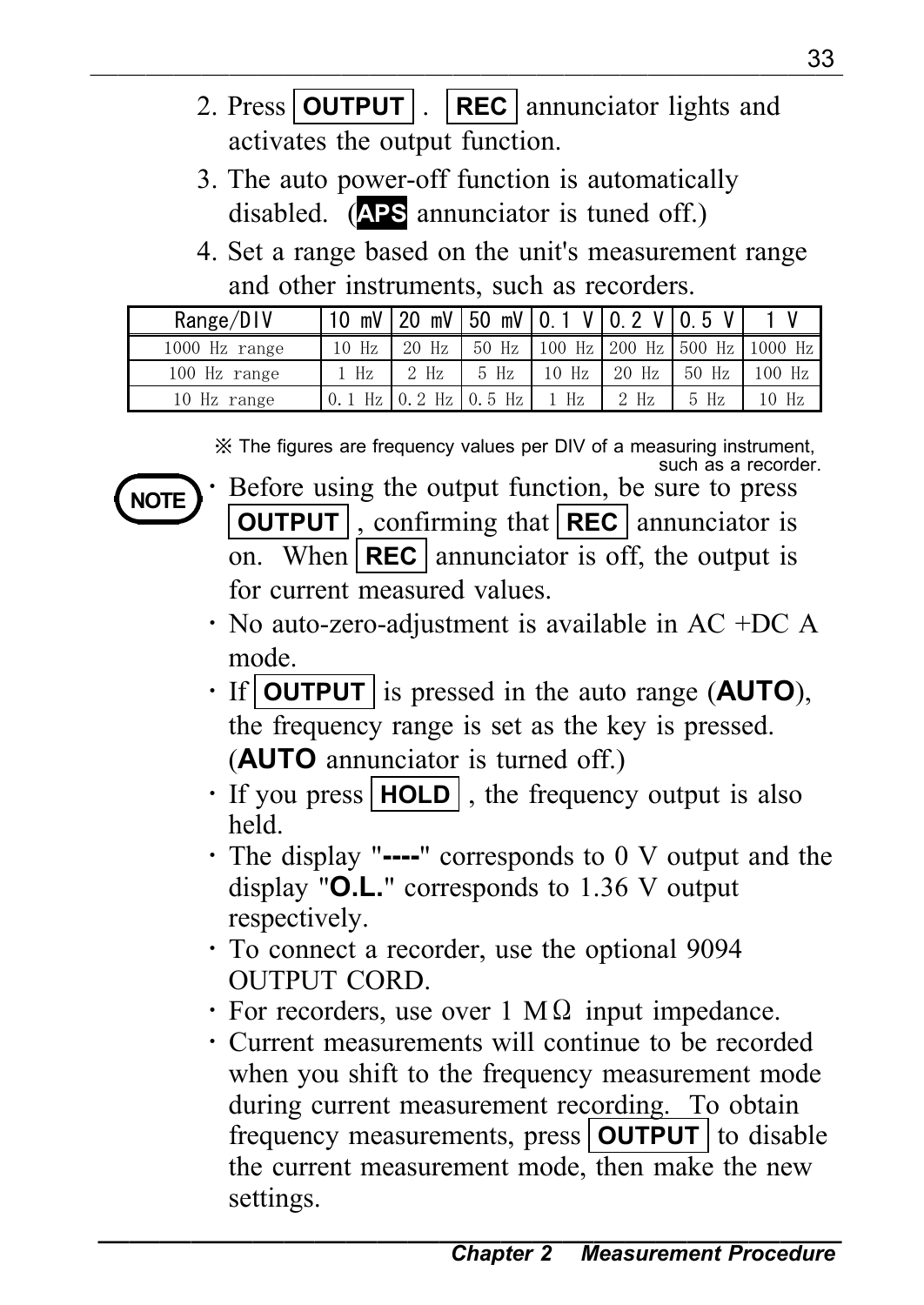## **NOTE**

34

――――――――――――――――――――――――――― For a long term measurement, use the optional 9445-02 or 9445-03 AC ADAPTER.

・ When the AC adapter is used and there is a large amount of noise in the power line, the display may show several counts or noise may be present in the output. In such a case, connect the ground terminal of the level recorder or the L side of the input to ground.

## **2.5 Auto-Zero-Adjustment/ Zero-Cancel Correction Function**

## **2.5.1 Auto-Zero-Adjustment Function**

The auto-zero-adjustment function is used to adjust offsets in the internal circuit automatically that result from temperature characteristics or clamp sensor magnetization. The clamp core is magnetized during a large DC current measurement, or when a powerful magnet is placed close to the clamp core.

1. Wait until the counter is stable under no input. Then, press **0ADJ/RESET** . **ADJ** annunciator lights.



- You can perform the auto-zero-adjustment, if the counter displays within  $\pm 45$  A in a current mode.
- ・ When there is an input or the counter decreases, the measurement accuracy will be spoiled by pressing 0ADJ/RESET as well as the accurate auto-zeroadjustment. If inaccurate auto-zero-adjustment is performed, perform the correct procedure again.
- ・ It would take approximately 20 seconds to stabilize the counter in AC+DC A mode.
- ・ Use the zero-cancel correction function if the counter fails to revert to zero after correct auto-zeroadjustment in AC+DC A mode.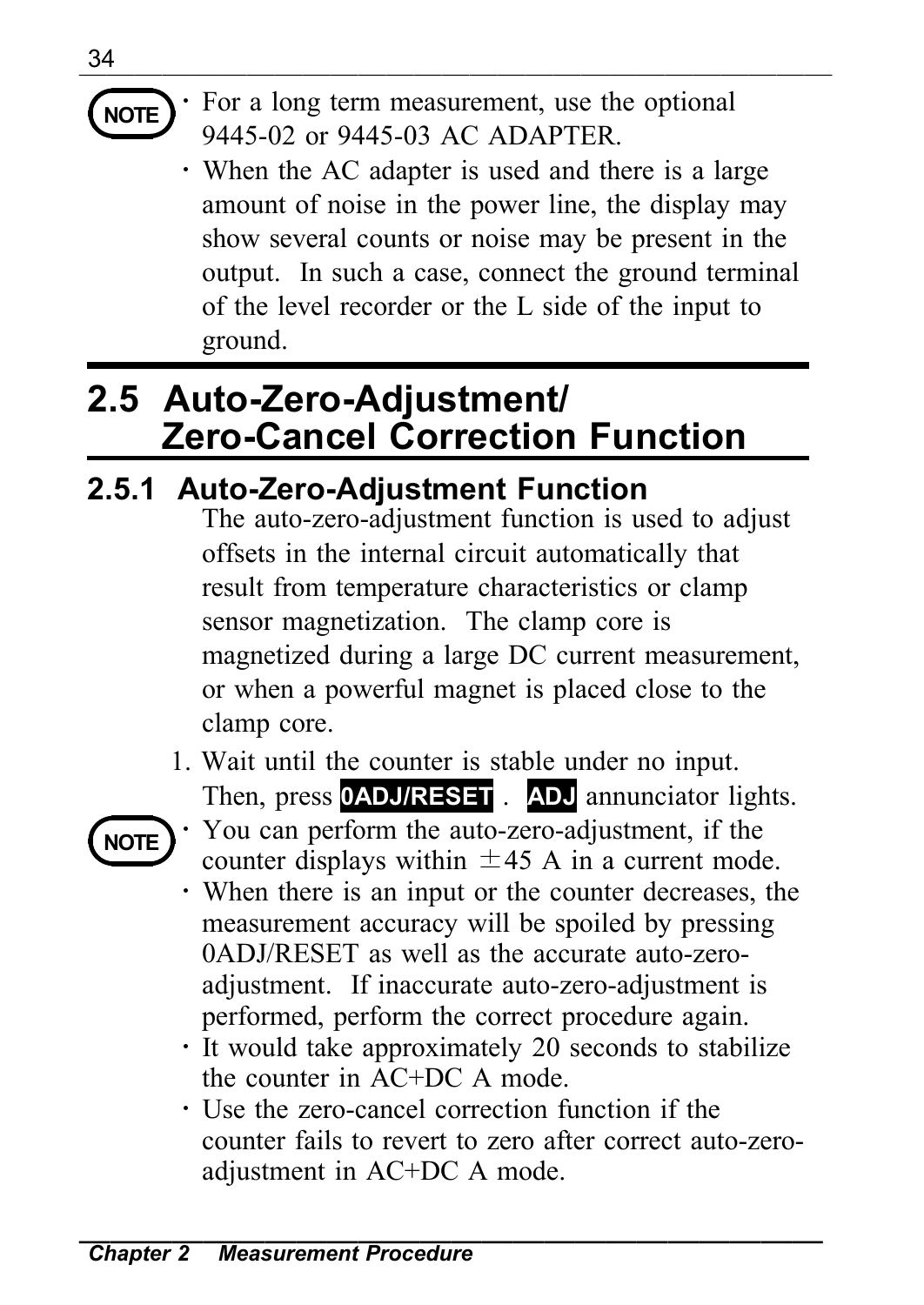| 35                                                                                                                                                                                                                                                                                                                                                                                                                                                                                                                                                                                                                                                                                                                                                                                                                                                                                                                                                |
|---------------------------------------------------------------------------------------------------------------------------------------------------------------------------------------------------------------------------------------------------------------------------------------------------------------------------------------------------------------------------------------------------------------------------------------------------------------------------------------------------------------------------------------------------------------------------------------------------------------------------------------------------------------------------------------------------------------------------------------------------------------------------------------------------------------------------------------------------------------------------------------------------------------------------------------------------|
| If you press <b>0ADJ/RESET</b> again during the auto-<br>NOTE<br>zero-adjustment in the internal circuit, the auto-zero-<br>adjustment is canceled.<br>Do not perform auto-zero adjustment when using<br>auto range in the DC V mode. Always switch to the<br>range you will use (a manual range) before<br>performing the adjustment.                                                                                                                                                                                                                                                                                                                                                                                                                                                                                                                                                                                                            |
| 2.5.2 Zero-Cancel Correction Function<br>Use the zero-cancel correction function when the<br>counter fails to become zero under no input in AC<br>A, AC+DC A, AC V, or AC+DC V mode.<br>1. Press   HOLD   to display   [OLD annunciator.<br>2. Press <b>OADJ/RESET</b> . ADJ annunciator blinks.<br>· Do not perform a zero-cancel correction when using<br><b>NOTE</b><br>the auto range. Always switch to the range you will<br>use (a manual range) before performing the<br>adjustment.<br>· When there is an input or the counter decreases, the<br>measured values will be evaluated lower by pressing<br>0AJD/RESET<br>· If the counter is zero, the zero-cancel correction<br>function does not work.<br>· In AC+DC A mode, the zero-cancel correction<br>function does not work, unless auto-zero-adjustment<br>is complete.<br>• The zero-cancel correction function works only on<br>the counter. It will not calibrate output values. |
| 2.6 Data Hold Function<br>This function freezes the counter at any desired<br>point for easy reading.                                                                                                                                                                                                                                                                                                                                                                                                                                                                                                                                                                                                                                                                                                                                                                                                                                             |

1. Press **HOLD** . **HOLD** annunciator lights on the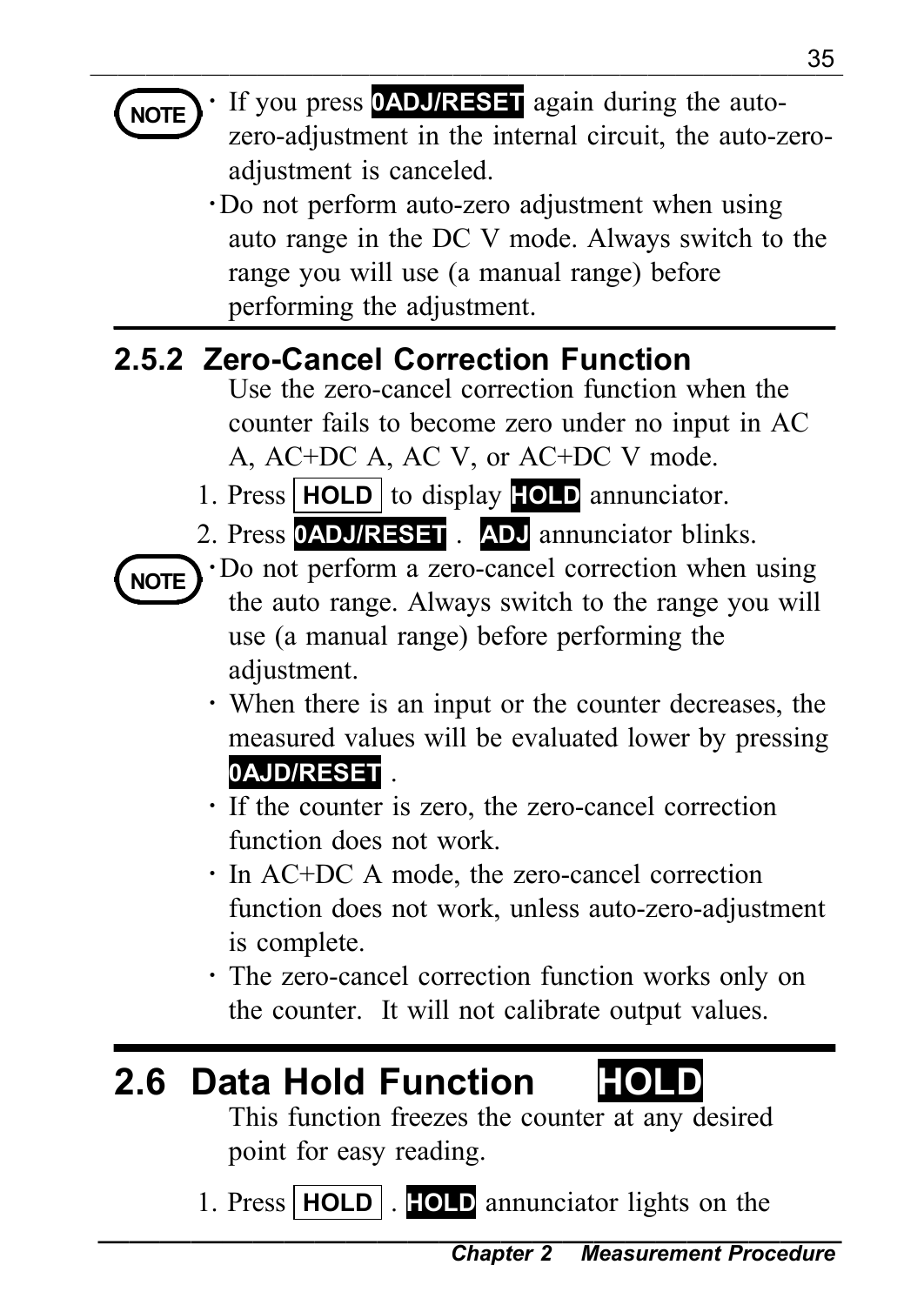――――――――――――――――――――――――――― display and the digital display value and bar graph display are maintained.

> The data hold function is available for all measurements.

To cancel the data hold function, press **HOLD** again. If you press **RANGE** during the data hold function, the bar graph display the present range.

## **2.7 Alteration of Counter Updates**

The counter is updated twice per second when powering on. The counter update may be altered according to measurement conditions.

**SLOW/PEAK/Hz** changes an annunciator as follows:

SLOW —→ FAST —→ PEAK —→ Hz —→ NORMAL (The unit annunciator blinks.) (Except DC)

## **2.7.1 SLOW mode**

If the counter fluctuates rapidly and is hard to read, you can select a slower update rate (once every 3 seconds) by pressing **SLOW/PEAK/Hz** .

## **2.7.2 FAST mode**

- ・ For current measurements and voltage measurements, the counter is updated four times per second in FAST mode. You can measure abrupt changes such as starting currents.
- ・ The unit symbol **A** or **V** blinks.
- ・ To facilitate reading when measuring a starting current, use the record (**REC**) function to hold the maximum value (**MAX**).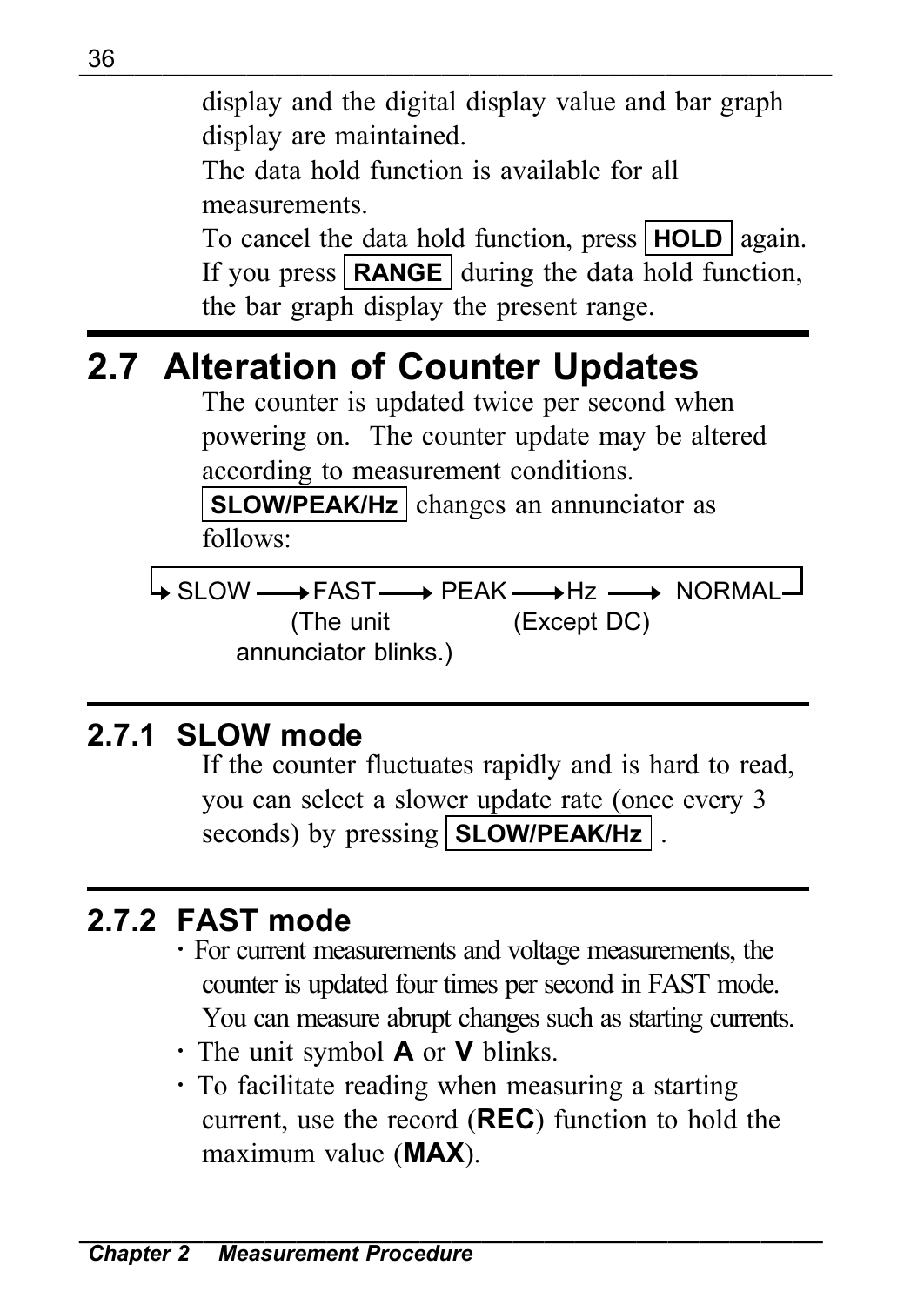## **2.8 Recording Function REC**

Use the recording function to hold the maximum and minimum measured values and maximum/minimum averages.

1. Measurement indicated value

Pressing the **MAX/MIN** key during measurements of current or voltage activates the recording function. **REC** flashes and the product saves the maximum value (MAX), minimum value (MIN), and average value (AVE) in internal memory from the instant you press the **MAX/MIN** key. Pressing the **MAX/MIN** key with the recording function activated switches the display as shown below. If MAX, MIN, or AVE is not displayed, an instantaneous value is assumed.

#### MAX→MIN→AVE→Instantaneous value (no annunciator)

Data (MAX, MIN, AVE) remains displayed while the display is switched. If maximum or minimum data is updated in the meantime, however, the data values will change.

With the recording function activated, the auto power-off function remains disabled. (APS off.) The average value (AVE) displayed is calculated by: Average Value =  $(Maximum value + Minimum)$ Value)/2].

If the recording function is activated and Instantaneous value (no annunciator) selected after you activate PEAK mode with the **SLOW/PEAK/Hz** key, you can see the fluctuation of the peak.

2. Display of Elapsed Time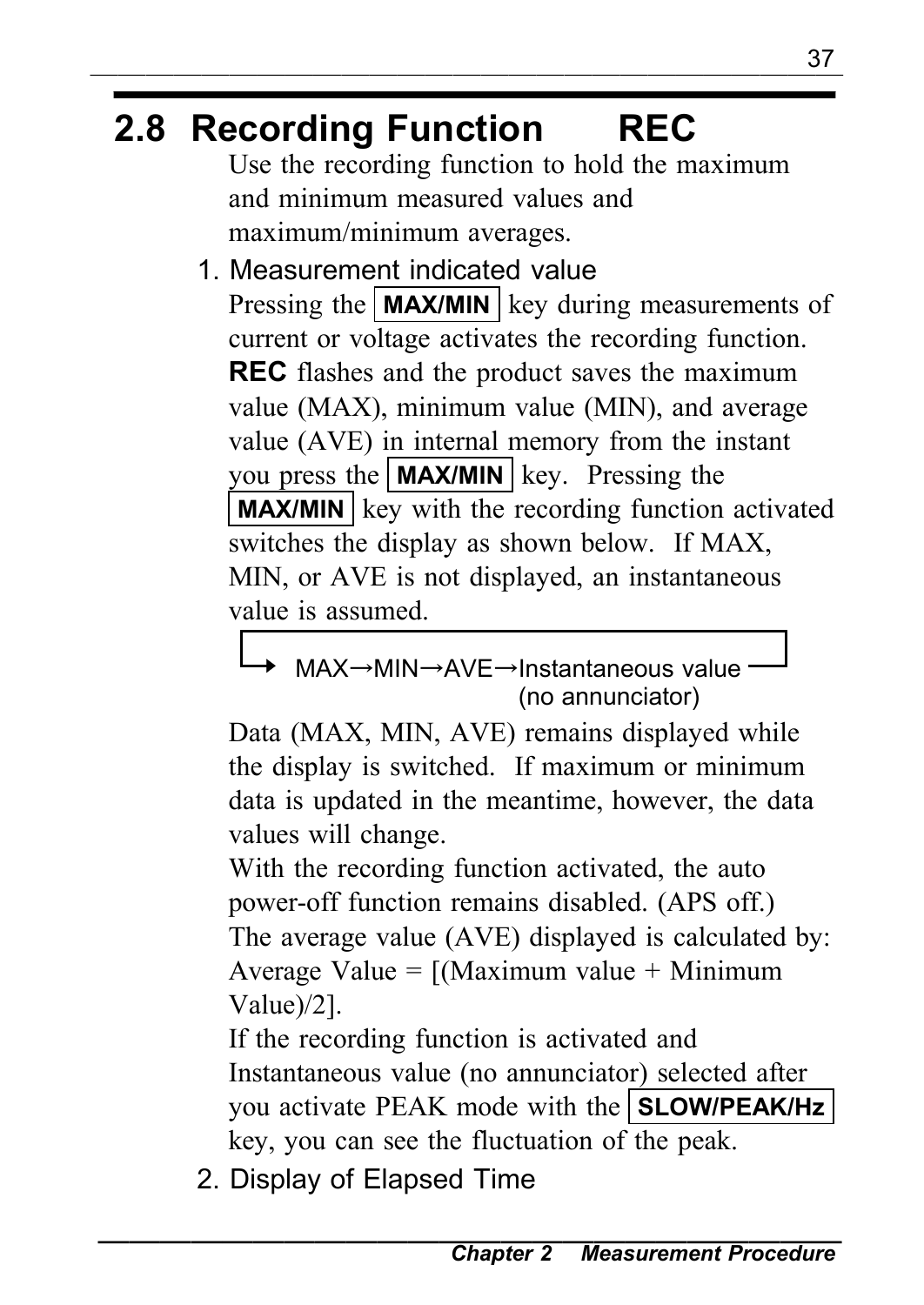――――――――――――――――――――――――――― When you press the  $\mathbf{MAX/MIN}$  key to activate the recording function, the bar graph segments flash and the elapsed time appears.

When "**min**" is shown in the right-hand corner of the bar graph, each segment of the bar graph corresponds to one minute. Every time one minute elapses, one segment of the flashing bar graph goes on. When all segments on the bar graph go on, the elapsed time is 30 minutes.

When the elapsed time exceeds 30 minutes, one segment of the flashing bar graph goes off every time one minute elapses.

When the segments left of a flashing segment remain on: the number of "on" segments represents the elapsed time  $(0 \sim 29)$ .

The illustration below shows when 20 minutes have

# elapsed:<br> $\int_{\text{iiiiiiiiii}}^0$   $\int_{\text{iiiiiiiii}}^1$   $\int_{\text{iiiiii}}^2$   $\ldots$   $\ldots$   $\frac{3}{2}$   $\ldots$  min

When the segments right of a flashing segment remain on: the number of "off" segments (+30) represents the elapsed time  $(30 \sim 59)$ . The illustration below shows when 50 minutes have

## elapsed:<br> $\begin{bmatrix} 0 & 1 & 0 & 0 \\ 0 & 0 & 0 & 0 \\ 0 & 0 & 0 & 0 \end{bmatrix}$

When digital display switches the average value (AVE) to a instantaneous value when you press the **MAX/MIN** key, the right corner of the bar graph indicates hours. In this mode, each segment of the bar graph corresponds to one hour. The way to read the bar graph here is similar to reading it in minutes. When all bar graph segments remain on,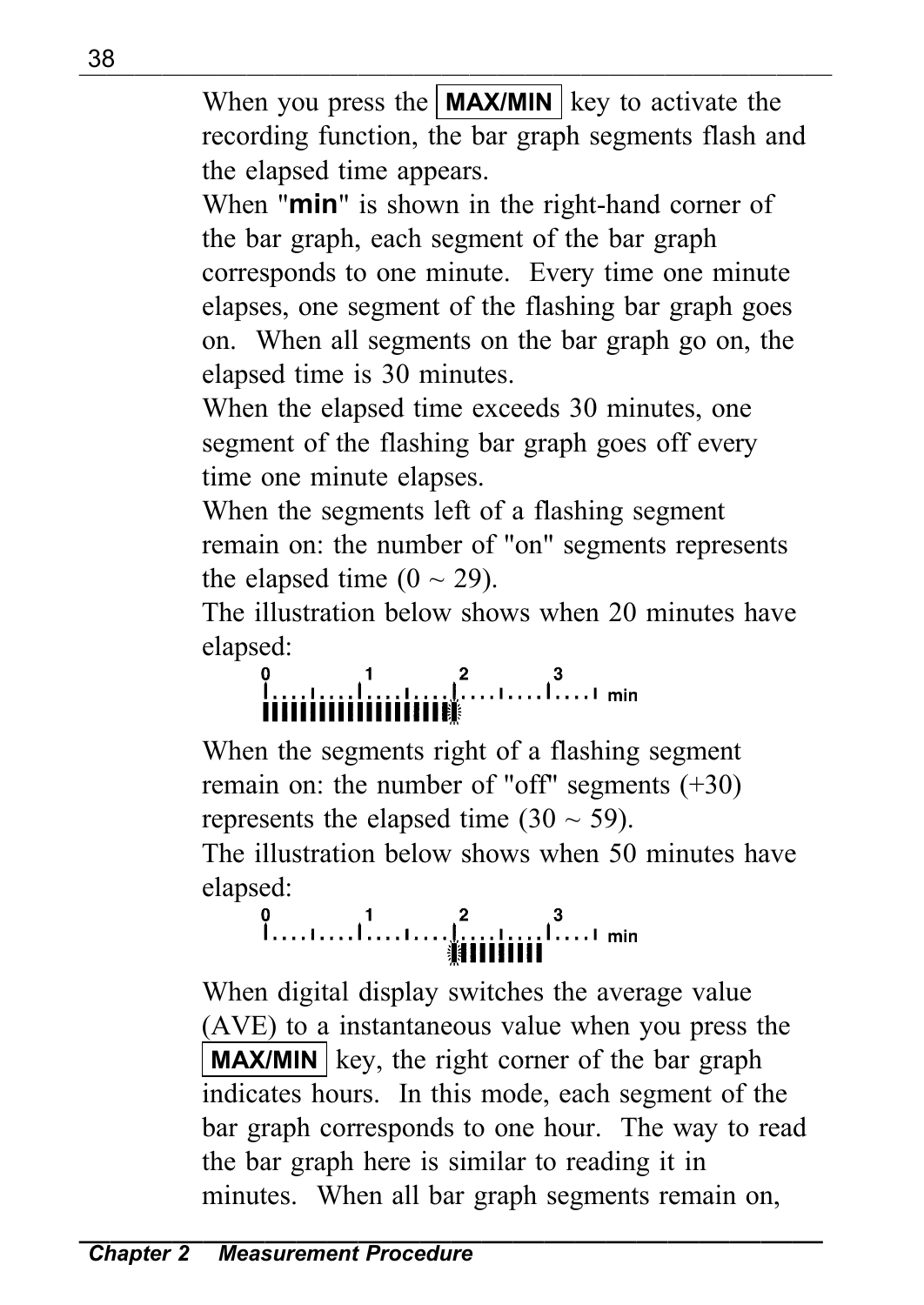<sup>39</sup> ――――――――――――――――――――――――――― the elapsed time is 29 hours. The illustration below shows when one hour, 40 minutes have elapsed.

$$
\mathbf{I}^{0}_{\mathbf{I}^{1}}\ldots\mathbf{I}^{1}\ldots\mathbf{I}^{2}\ldots\mathbf{I}^{3}\ldots\mathbf{I}^{hour}
$$

- 3. Deactivation of Recording Function Pressing the **HOLD** key deactivates the recording function. **HOLD** goes on, **REC** stops flashing and goes on, and the elapsed time stops incrementing. While the recording function is being deactivated, data is not updated, even if the clamp sensor is disconnected from the conductor. Pressing the **HOLD** key again cancels **HOLD** display and activates the recording function again, with **REC** flashing again.
- 4. Resetting of Recording Function Push **0ADJ/RESET** key, in the case that data is reset during the recording function action.
- 5. Cancellation of Recording Function To cancel the recording function, press the related function key (A or V) for the measurement in progress. Once the recording function is canceled, the auto power-off function becomes effective. (**APS** goes on.)



- For a long term measurement, use the optional 9445-02 or 9445-03 AC ADAPTER, or check how much the battery power remains by pressing **OUTPUT** .
- ・ When starting the recording function (**REC**) in an auto range, the range is set as the range of when that pushed  $MAX/MIN$  key.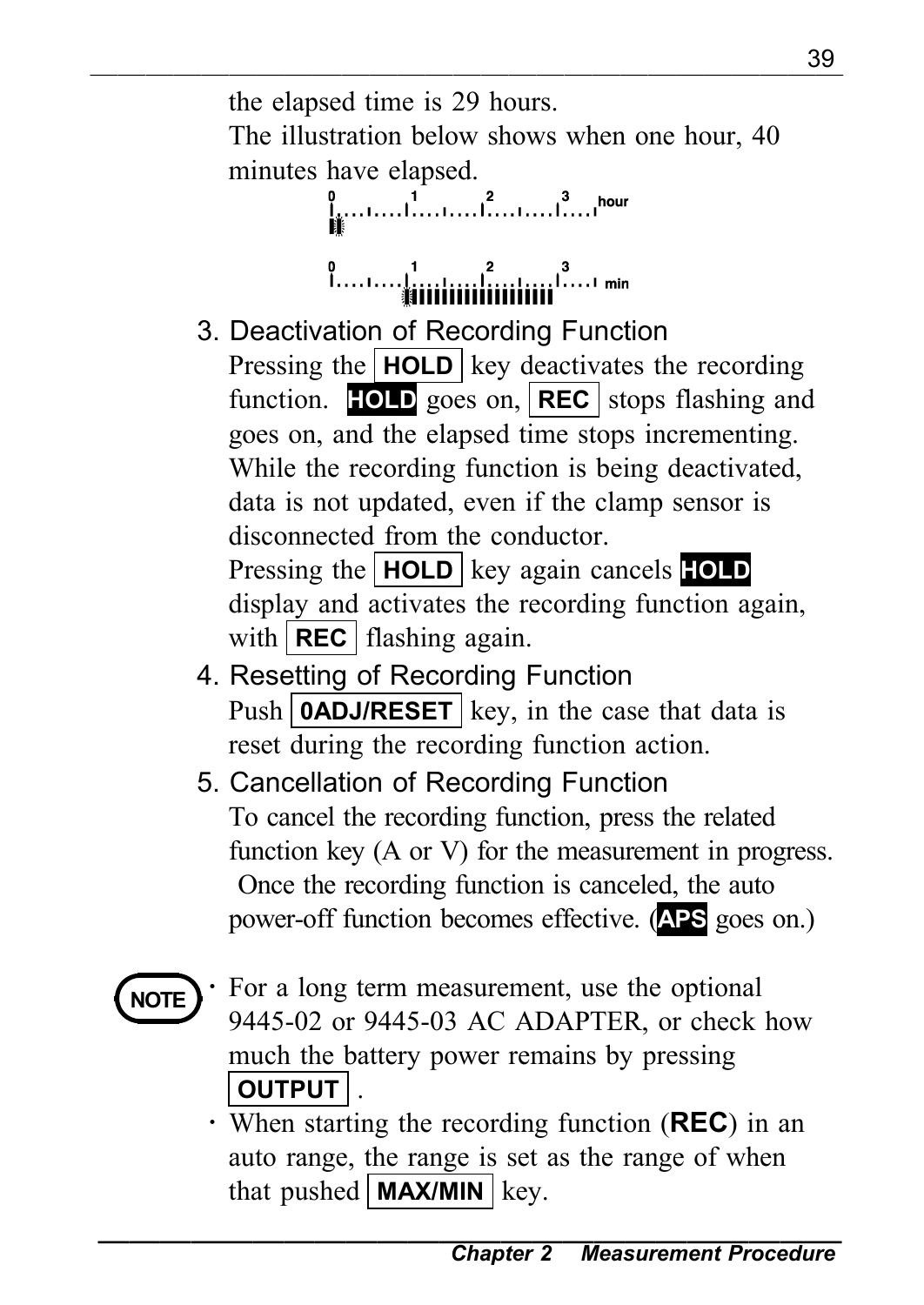

- **NOTE** When you need minimum value and average value data, make sure to activate the recording function during measurement. If the function is activated when there is no input, the minimum value will remain zero. Also, when deactivating the recording function, press the **HOLD** key to terminate measurement once the minimum value and average value data have been read. If you disconnect the clamp or test lead from the circuit under measurement without deactivating the recording function beforehand, the minimum value will be zero.
	- ・ When the unit is turned off, accumulated data are lost.

## **2.9 Auto Power-Off Function**



- ・ When the **APS** annunciator is displayed, the auto power-off function is active.
- ・ If no key is pressed for about 10 minutes, the unit turns itself off automatically.
- ・ Immediately before turning off automatically, **APS** annunciator blinks and a beep tone is heard for about 30 seconds.
- ・ By pressing any key except **POWER** , you will extend the powered state for another 10 minutes.

Procedure for disabling the auto power-off function.

- ・ Press **POWER** with holding down **HOLD** , when you turn power on.
- ・ Use the recording function (**REC**) by pressing **MAX/MIN** .
- Press **OUTPUT** in a current mode.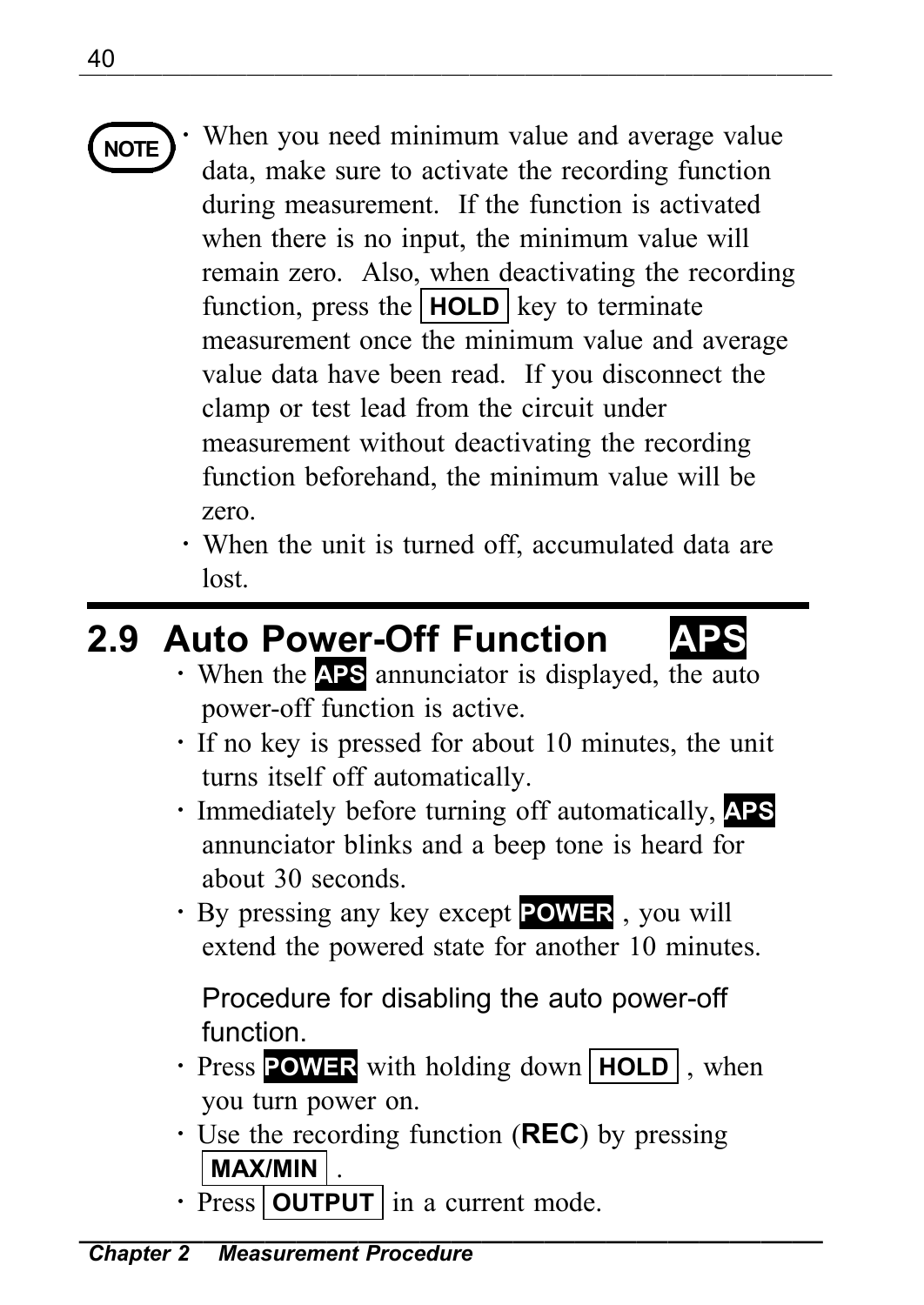## **2.10 Battery Low Warning**

- ・ When this indication appears, the battery is depleted, which can lead to inaccurate measurements. Replace the battery to ensure accuracy.
- ・ To check remaining battery life, check the bar graph, when powering on or by pressing **OUTPUT** . The bar graph provides a rough approximation of remaining battery life. Be careful for the battery life especially before using an output function for a long term or when using the REC function.
- ・ Batteries tend to increase in voltage somewhat when left unused for a long period. Even if the battery warning annunciator becomes temporarily off after the period, replace the battery as soon as possible. If the battery is not replaced at this point in time, the annunciator may not light up immediately on the next occasion. Replace a new battery before it ruins a measurement or causes some other inconvenience. (See Chapter 4: Battery replacement)

## **2.11 Beep Tone**

To disable the beep tone, hold **RANGE** when turning the unit on by pressing **POWER** .

B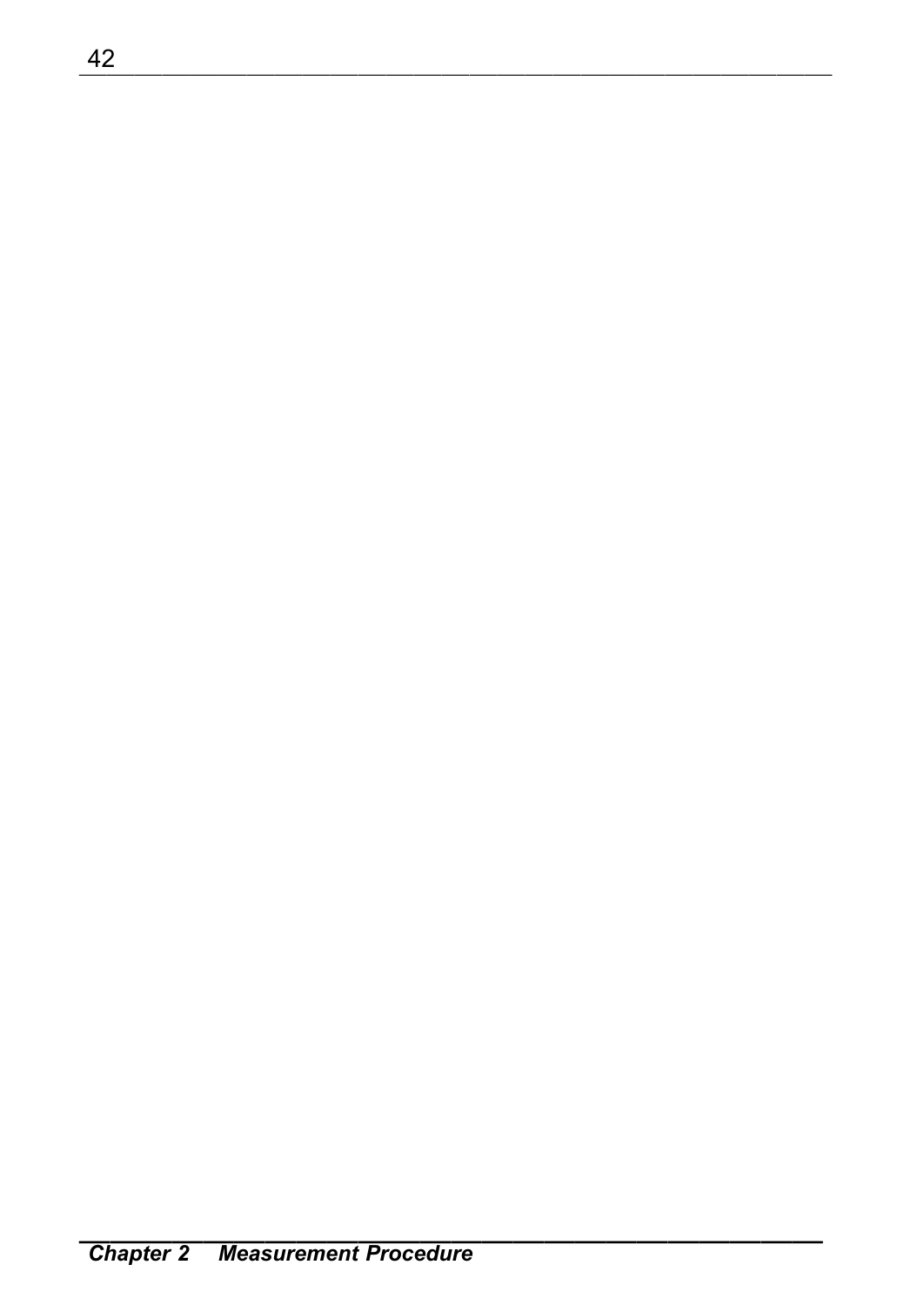## **Chapter 3 Specifications**

## **3.1 Measurement Specifications**

| Temperature and humidity   | $23^{\circ}$ C $\pm 5^{\circ}$ C $(73^{\circ}$ F $\pm 9^{\circ}$ F).                         |
|----------------------------|----------------------------------------------------------------------------------------------|
| for quaranteed accuracy    | $80\%$ RH or less                                                                            |
| Guaranteed accuracy period | 1 year, or opening and closing of<br>the Clamp Sensor 10,000 times,<br>whichever comes first |

### **3.1.1 Current Measurement Specifications**

○ Current display accuracy

① DC current A (mean value)

| Range<br>(Accuracy Range) Resolution |      | DC                                        |
|--------------------------------------|------|-------------------------------------------|
| 200A(10.0~200.0A)                    | 0.1A | $\pm (1.3\% \text{rdg.} + 3 \text{dgt.})$ |
| $2000A(100 \sim 2000A)$              |      | $\pm (1.3\% \text{rdg.} + 3 \text{dgt.})$ |

#### ② AC current Arms (true rms)

| Range<br>(Accuracy Range) <sup>Resolution</sup> |      | $45 - 66$ Hz                                                                      | $10 - 45.66 - 1$ kHz |
|-------------------------------------------------|------|-----------------------------------------------------------------------------------|----------------------|
| 200A(10.0~200.0A)                               | 0.1A | $\pm (1.3\% \text{rdg.} + 3 \text{dgt.}) \pm (2.0\% \text{rdg.} + 5 \text{dgt.})$ |                      |
| $(100 \sim 1800)$                               |      | $\pm (1.3\% \text{rdg.} + 3 \text{dgt.}) \pm (2.0\% \text{rdg.} + 5 \text{dgt.})$ |                      |
| $2000$ A $\frac{(1800 - 2000)$                  | 1А   | $\pm$ (2.3% rdg. +3dgt.)                                                          |                      |

#### ③ AC+DC current Arms (true rms)

| Range<br>(Accuracy Range) Resolution |      | DC. $45 - 66$ Hz                                                                   | $10 - 45.66 - 1$ kHz |
|--------------------------------------|------|------------------------------------------------------------------------------------|----------------------|
| 200A(10.0~200.0A)                    | 0.1A | $\pm (1.3\% \text{rdg.} + 13 \text{dgt.}) \pm (2.0\% \text{rdg.} + 7 \text{dgt.})$ |                      |
| $(100 \sim 1800)$                    |      | $\pm (1.3\% \text{rdg.} + 13 \text{dgt.}) \pm (2.0\% \text{rdg.} + 7 \text{dgt.})$ |                      |
| $2000$ A $\frac{(1800 - 2000)$       | 1А   | $\pm$ (2.3% rdg. +13 dgt.)                                                         |                      |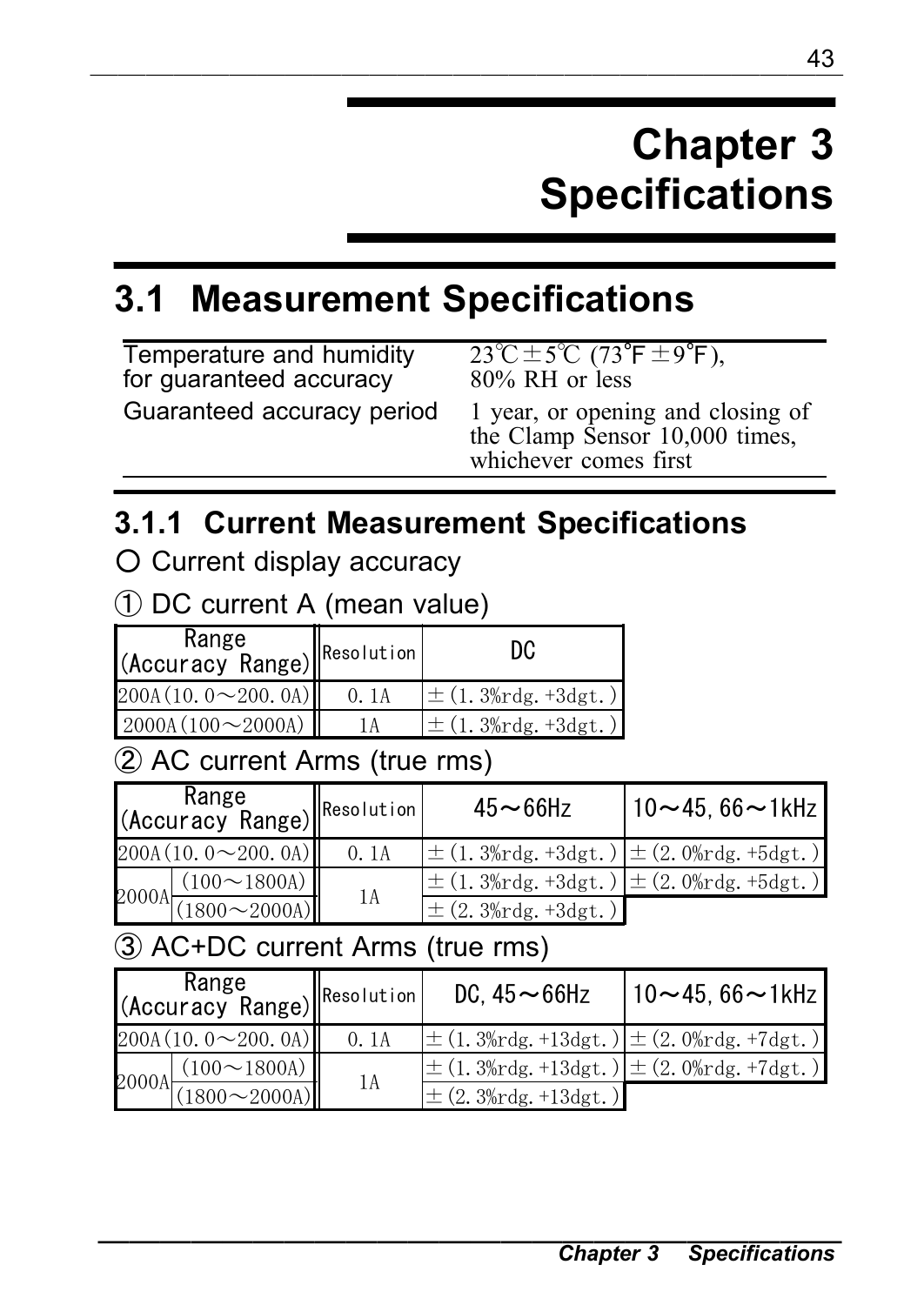### ○ Output accuracy

#### ① DC current A (mean value)

| Range<br>(Accuracy Range)         | <b>MON</b> | DC                     |
|-----------------------------------|------------|------------------------|
| $200A(10.0~200.0A)$ $1V/f.s.$     |            | $\pm$ (1.3% rdg. +5mV) |
| $2000A(100 \sim 2000A)$ $1V/f.s.$ |            | $\pm$ (1.3% rdg. +5mV) |

② AC current Arms (true rms) **MON** 

| Range<br>(Accuracy Range)                                      | <b>MON</b> | $45 - 66$ Hz           | 10∼45. 66∼1kHz         |
|----------------------------------------------------------------|------------|------------------------|------------------------|
| 200A(10.0~200.0A)                                              |            | $\pm$ (1.3% rdg. +5mV) | $\pm$ (2.0% rdg. +5mV) |
| $(100 \sim 1800)$ AC1V/f.s.<br>$2000 \text{A} \frac{(100)}{2}$ |            | $\pm$ (1.3% rdg. +5mV) | $\pm$ (2.0% rdg. +5mV) |
| $(1800 \sim 2000)$                                             |            | $\pm$ (2.3% rdg. +5mV) |                        |

#### frequency bandwidth: $0.5 \sim 15$ kHz ( $\pm 3$ dB)

REC

| Range<br>(Accuracy Range)                                            | <b>RFC</b> | $45 - 66$ Hz                                                                                                                     | $10 - 45, 66 - 1$ kHz                           |
|----------------------------------------------------------------------|------------|----------------------------------------------------------------------------------------------------------------------------------|-------------------------------------------------|
| 200A(10.0~200.0A)                                                    |            |                                                                                                                                  | $\pm$ (1.3% rdg. +10mV) $\pm$ (2.0% rdg. +10mV) |
|                                                                      |            | $(100 \sim 1800 \text{A})$ $\text{DC1V/f. s.}$ $\pm (1.3\% \text{rdg.} + 10 \text{mV})$ $\pm (2.0\% \text{rdg.} + 10 \text{mV})$ |                                                 |
| $2000 \text{A} \frac{(100 - 2000 \text{A})}{(1800 - 2000 \text{A})}$ |            | $\pm$ (2. 3% rdg. +10mV)                                                                                                         |                                                 |

Output response (during a f.s. input): Rise response time (0% to 90%) 250 ms or less Fall response time (100% to 10%) 500 ms or less

③ AC+DC current Arms (true rms) **MON** 

| Range<br>(Accuracy Range)                               | <b>MON</b> | DC. $45 - 66$ Hz       | $ 10 - 45, 66 - 1$ kHz |
|---------------------------------------------------------|------------|------------------------|------------------------|
| 200A(10.0~200.0A)                                       |            | $\pm$ (1.3% rdg. +5mV) | $\pm$ (2.0% rdg. +5mV) |
| $(100 \sim 1800)$ $\vert$ 1V/f. s.                      |            | $\pm$ (1.3% rdg. +5mV) | $\pm$ (2.0% rdg. +5mV) |
| $2000A \frac{(1800 \times 2000A)}{(1800 \times 2000A)}$ |            | $\pm$ (2.3% rdg. +5mV) |                        |

frequency bandwidth: $DC \sim 15kHz$  ( $\pm 3dB$ )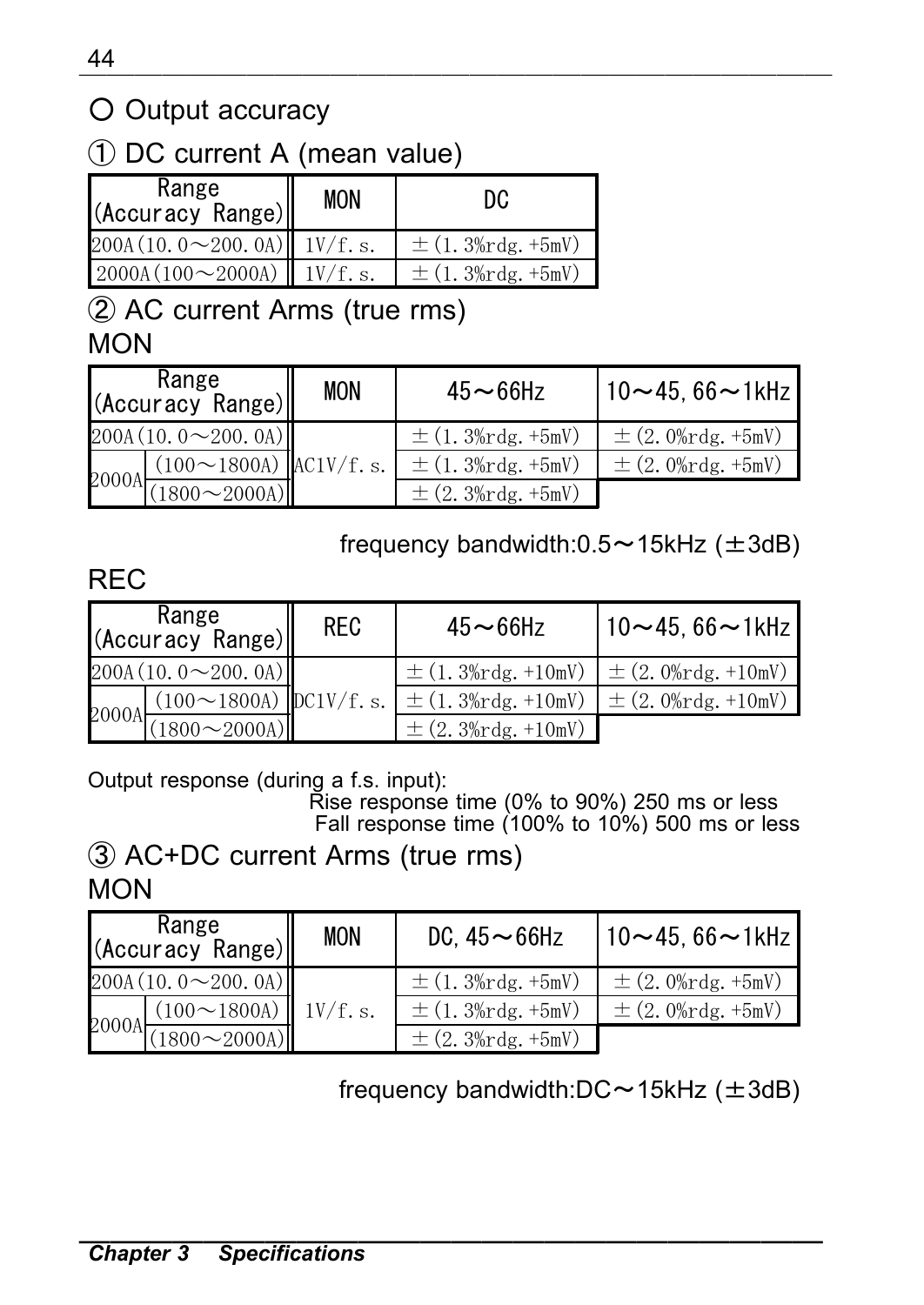| Range<br>$\left\  \begin{array}{c} \text{Range} \\ \text{(Accuracy Range)} \end{array} \right\ $                                                                                                                                           | <b>REC</b> | DC. $45 - 66$ Hz | $10 - 45.66 - 1$ kHz                            |
|--------------------------------------------------------------------------------------------------------------------------------------------------------------------------------------------------------------------------------------------|------------|------------------|-------------------------------------------------|
| 200A(10.0~200.0A)                                                                                                                                                                                                                          |            |                  | $\pm$ (1.3% rdg. +10mV) $\pm$ (2.0% rdg. +10mV) |
| $2000 \text{A} \frac{(100 \text{~} 2000 \text{A})}{(1800 \text{~} 2000 \text{A})} \bigg  \text{DClV/f. s.} = \frac{\pm (1.3\% \text{rdg.} + 10 \text{mV}) \pm (2.0\% \text{rdg.} + 10 \text{mV})}{\pm (2.3\% \text{rdg.} + 10 \text{mV})}$ |            |                  |                                                 |
|                                                                                                                                                                                                                                            |            |                  |                                                 |

Output response (during a f.s. input):

Rise response time (0% to 90%) 250 ms or less Fall response time (100% to 10%) 500 ms or less

- Peak measurement accuracy (Peak hold function) During continuous input of sine waves
- ① DC current A peak (wave peak value)

| Range<br>(Accuracy Range) Resolution |                                                                             |    | DC                                        |
|--------------------------------------|-----------------------------------------------------------------------------|----|-------------------------------------------|
| $200A(10\sim500A)$                   |                                                                             |    | $\pm (1.3\% \text{rdg. +7dgt.})$          |
|                                      | $(100 \sim 2300 \text{A})$                                                  | 1А | $\pm (1.3\% \text{rdg.} + 7 \text{dgt.})$ |
|                                      | $2000 \text{A} \frac{2000 \times 2840 \text{A}}{2300 \times 2840 \text{A}}$ |    | $\pm$ (6.0% rdg. +7 dgt.)                 |

#### ② AC current A peak (wave peak value)

| Range<br>(Accuracy Range) <sup>Resolution</sup>                                       |    | $45 - 66$ Hz                                                                      | $10 - 45.66 - 1$ kHz |
|---------------------------------------------------------------------------------------|----|-----------------------------------------------------------------------------------|----------------------|
| $200A(10 \sim 500A)$                                                                  |    | $\pm$ (1.3% rdg. +7dgt.) $\pm$ (2.0% rdg. +7dgt.)                                 |                      |
| $(100 \sim 2300 \text{A})$                                                            | 1A | $\pm (1.3\% \text{rdg.} + 7 \text{dgt.}) \pm (2.0\% \text{rdg.} + 7 \text{dgt.})$ |                      |
| $2000 \text{A} \frac{(2300 \text{ ~} 2840 \text{A})}{(2300 \text{ ~} 2840 \text{A})}$ |    | $\pm$ (6.0% rdg. +7dgt.)                                                          |                      |

#### ③ AC+DC current A peak (wave peak value)

| Range<br>(Accuracy Range) <sup>Resolution</sup> |                                |    | DC. $45 - 66$ Hz                          | $10 - 45.66 - 1$ kHz                                                              |
|-------------------------------------------------|--------------------------------|----|-------------------------------------------|-----------------------------------------------------------------------------------|
| $200A(10 \sim 500A)$                            |                                |    |                                           | $\pm (1.3\% \text{rdg. +7dgt.}) \pm (2.0\% \text{rdg. +7dgt.})$                   |
|                                                 | $(100 \sim 2300)$              | 1A |                                           | $\pm (1.3\% \text{rdg.} + 7 \text{dgt.}) \pm (2.0\% \text{rdg.} + 7 \text{dgt.})$ |
|                                                 | $2000$ A $\frac{(2300 - 2840)$ |    | $\pm (6.0\% \text{rdg.} + 7 \text{dgt.})$ |                                                                                   |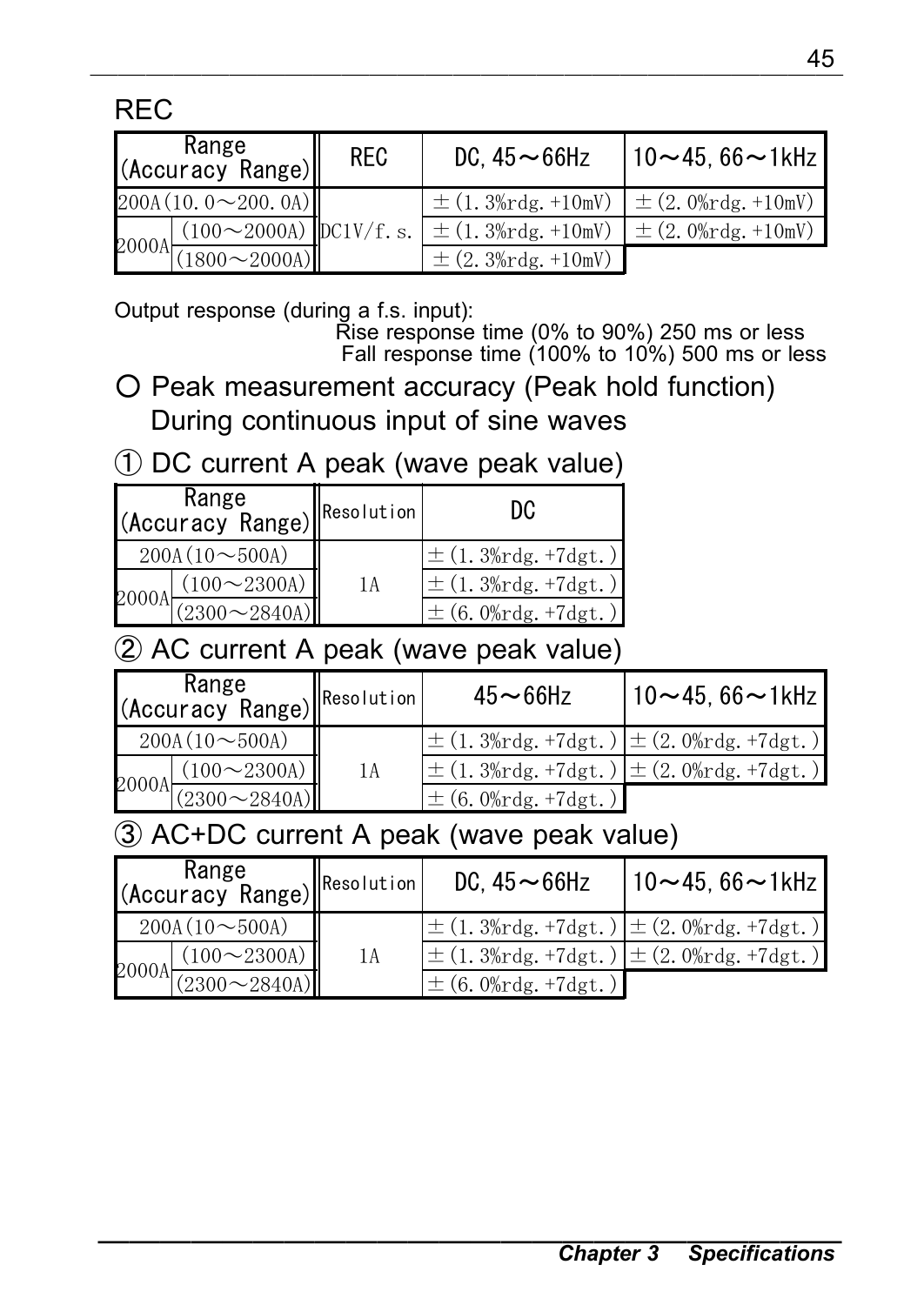#### ○ Frequency measurement Hz

#### Display accuracy

| Range<br>(Accuracy Range) Resolution       |                 |                                           |
|--------------------------------------------|-----------------|-------------------------------------------|
| $10\text{Hz}$ (1, 00 $\sim$ 10, 00Hz)      | $0.01$ Hz       | $\pm (0.3\% \text{rdg.} + 1 \text{dgt.})$ |
| $100Hz$ (10.0 $\sim$ 100.0Hz)              | $0.1$ Hz        | $\pm (0.3\% \text{rdg.} + 1 \text{dgt.})$ |
| $1000 \text{Hz} (100 \sim 1000 \text{Hz})$ | 1H <sub>z</sub> | $\pm$ (1.0%rdg. +1dgt.)]                  |

#### Output accuracy

| Range<br>(Accuracy Range)                            | <b>RFC</b> |                        |
|------------------------------------------------------|------------|------------------------|
| 10Hz (1.00 $\sim$ 10.00Hz) DC1V/f. s.                |            | $\pm$ (1.3% rdg. +3mV) |
| $100Hz$ (10.0~100.0Hz) DC1V/f. s.                    |            | $\pm$ (1.3% rdg. +3mV) |
| $1000 \text{Hz} (100 \sim 1000 \text{Hz})$ DC1V/f.s. |            | $\pm$ (2.0% rdg. +3mV) |

Output response: 4 seconds or less at 1000Hz and 100Hz ranges, 6 seconds or less at 10Hz range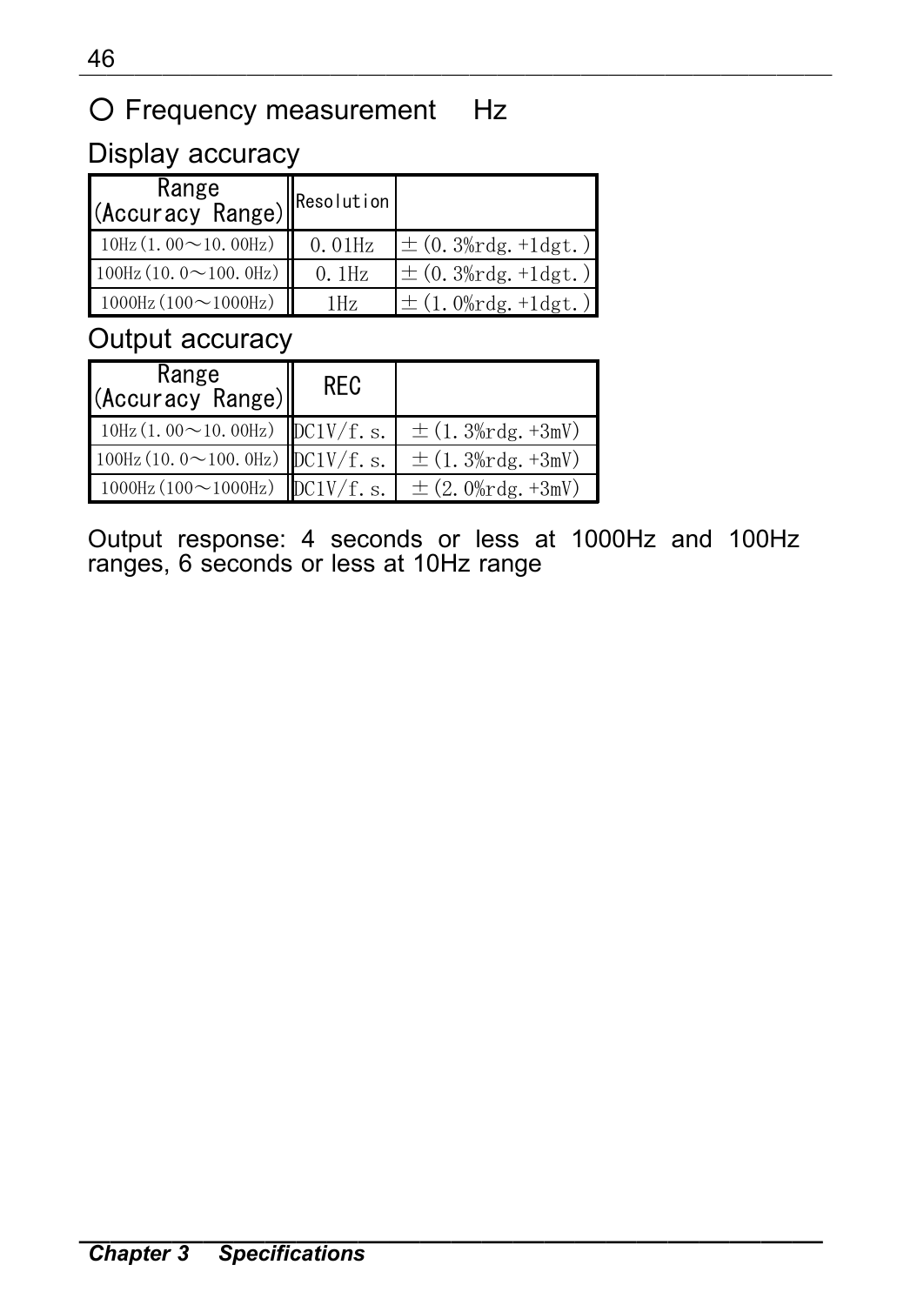#### Current Specifications

| Maximum permissible               | 2000 Arms continuous, 2840 Amax.          |
|-----------------------------------|-------------------------------------------|
| current                           | See Fig.4                                 |
| Effect of conductor               | within $\pm 0.7\%$ (in any direction from |
| position                          | sensor center)                            |
| External magnetic                 | AC 400 A/m (external magnetic fields)     |
| field interference                | corresponds to 2 A or less (display)      |
| Maximum rated<br>voltage to earth | max. 600 Vrms                             |



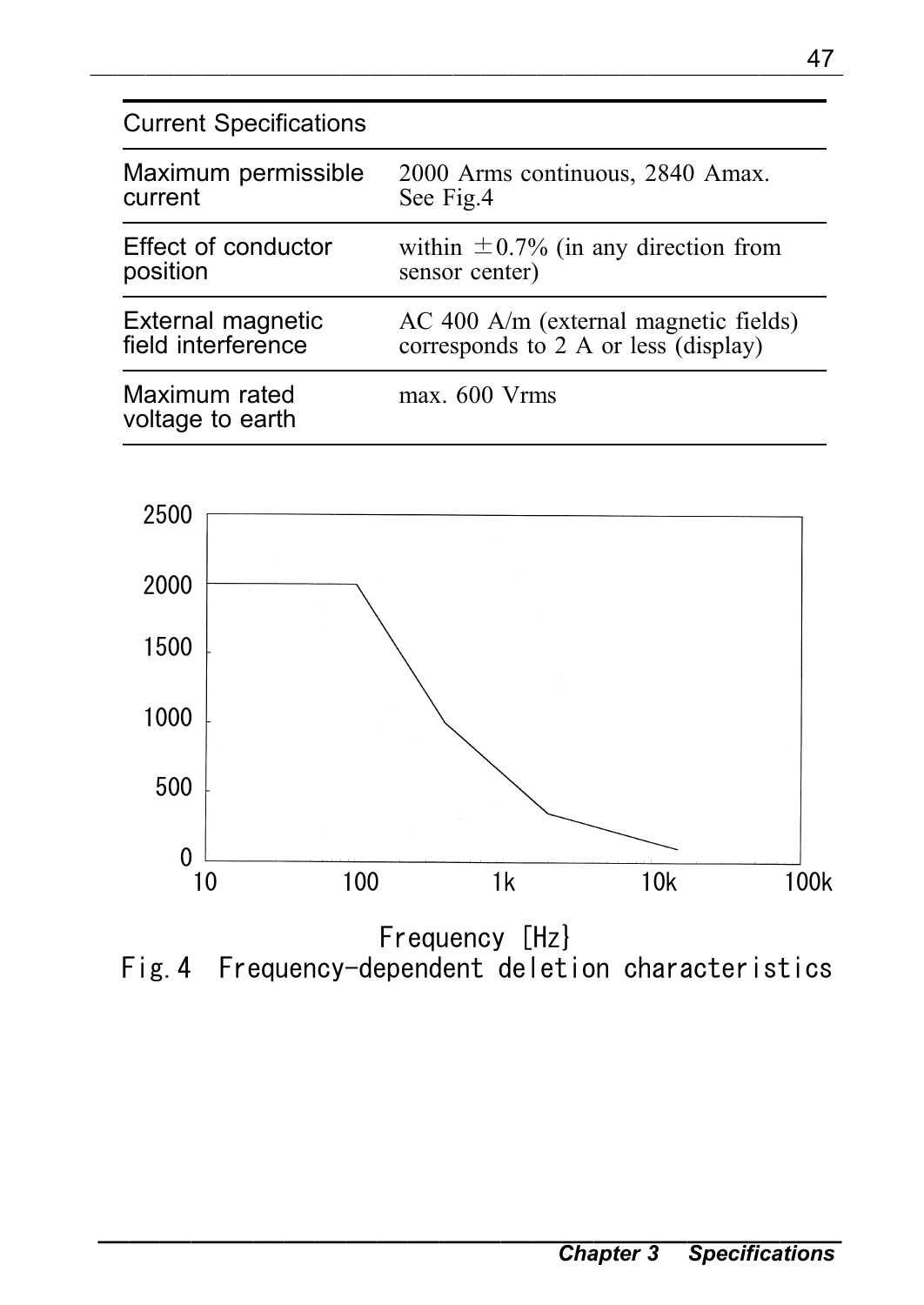## **3.1.2 Voltage Measurement Specifications**

○ Voltage display accuracy

① DC voltage V (mean value)

| Range<br>(Accuracy Range) | <b>IR</b> esolution | DC.                                       |
|---------------------------|---------------------|-------------------------------------------|
| $30V(3.00 \sim 30.00V)$   | 0.01V               | $\pm (1.0\% \text{rdg.} + 3 \text{dgt.})$ |
| $300V(30.0 \sim 300.0V)$  | 0.1V                | $\pm (1.0\% \text{rdg.} + 3 \text{dgt.})$ |
| 600V(60.0~0~0             |                     | $\pm (1.0\% \text{rdg.} + 3 \text{dgt.})$ |

#### ② AC voltage Vrms (true rms)

| Range<br>Resolution      |       | $45 - 66$ Hz                                                                      | $10 - 45.66 - 1$ kHz |
|--------------------------|-------|-----------------------------------------------------------------------------------|----------------------|
| $30V(3.00 \sim 30.00V)$  | 0.01V | $\pm (1.0\% \text{rdg.} + 3 \text{dgt.}) \pm (1.5\% \text{rdg.} + 5 \text{dgt.})$ |                      |
| $300V(30.0 \sim 300.0V)$ | 0.1V  | $\pm (1.0\% \text{rdg.} + 3 \text{dgt.}) \pm (1.5\% \text{rdg.} + 5 \text{dgt.})$ |                      |
| 600V(60.0~0~0            | 1 V   | $\pm (1.0\% \text{rdg.} + 3 \text{dgt.}) \pm (1.5\% \text{rdg.} + 5 \text{dgt.})$ |                      |

#### ③ AC+DC voltage Vrms (true rms)

| Range<br>Karige<br>(Accuracy Range) <sup>Resolution</sup> |       | DC. $45 - 66$ Hz | 10∼45. 66∼1kHz                                                                      |
|-----------------------------------------------------------|-------|------------------|-------------------------------------------------------------------------------------|
| $30V(3, 00 \sim 30, 00V)$                                 | 0.01V |                  | $\pm (1.0\% \text{rdg.} + 13 \text{dgt.}) \pm (1.5\% \text{rdg.} + 13 \text{dgt.})$ |
| $300V(30.0 \sim 300.0 V)$                                 | 0.1V  |                  | $\pm (1.0\% \text{rdg. +7dgt.}) \pm (1.5\% \text{rdg. +7dgt.})$                     |
| 600V(60.0~0~0                                             | 1 V   |                  | $\pm (1.0\% \text{rdg. +7dgt.}) \pm (1.5\% \text{rdg. +7dgt.})$                     |

○ Peak measurement accuracy (Peak hold function) During continuous input of sine waves

#### ① DC voltage V peak (wave peak value)

| Range<br>(Accuracy Range) Resolution |      | DC                                        |
|--------------------------------------|------|-------------------------------------------|
| $30V(3, 0 \sim 75, 0 V)$             | 0.1V | $\pm (1.0\% \text{rdg.} + 7 \text{dgt.})$ |
| $300V(30 \sim 750V)$                 | 1 V  | $\pm (1.0\% \text{rdg.} + 7 \text{dgt.})$ |
| 600V (60 $\sim$ 1000V)               |      | $\pm (1.0\% \text{rdg.} + 7 \text{dgt.})$ |

#### ② AC voltage V peak (wave peak value)

| Range<br>$\left  \begin{array}{c} \text{Ranige} \\ \text{(Accuracy Range)} \end{array} \right $ Resolution |      | $45 - 66$ Hz                                                                      | $10 - 45.66 - 1$ kHz |
|------------------------------------------------------------------------------------------------------------|------|-----------------------------------------------------------------------------------|----------------------|
| $30V(3, 0 \sim 75, 0V)$                                                                                    | 0.1V | $\pm (1.0\% \text{rdg. +7dgt.}) \pm (1.5\% \text{rdg. +7dgt.})$                   |                      |
| $300V(30 \sim 750V)$                                                                                       |      | $\pm (1.0\% \text{rdg.} + 7 \text{dgt.}) \pm (1.5\% \text{rdg.} + 7 \text{dgt.})$ |                      |
| $600V(60 \sim 1000V)$                                                                                      | 1 V  | $\pm (1.0\% \text{rdg. +7dgt.}) \pm (1.5\% \text{rdg. +7dgt.})$                   |                      |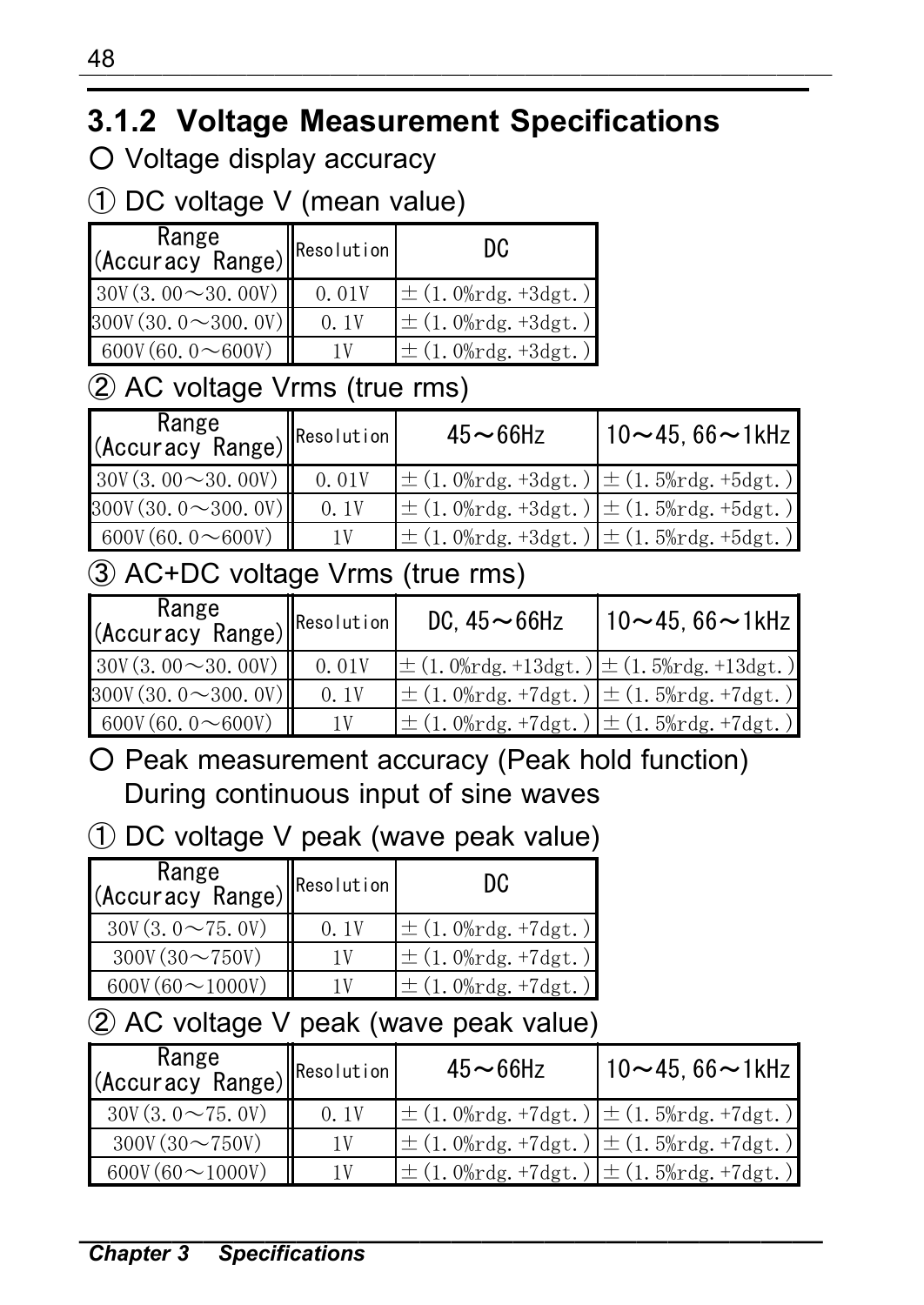## ③ AC+DC voltage V peak (wave peak value)

| Range<br>(Accuracy Range) Resolution |      | DC. $45 - 66$ Hz | $10 - 45.66 - 1$ kHz                                            |
|--------------------------------------|------|------------------|-----------------------------------------------------------------|
| $30V(3, 0 \sim 75, 0 V)$             | 0.1V |                  | $\pm (1.0\% \text{rdg. +7dgt.}) \pm (1.5\% \text{rdg. +7dgt.})$ |
| $300V(30 \sim 750V)$                 | 1 V  |                  | $\pm (1.0\% \text{rdg. +7dgt.}) \pm (1.5\% \text{rdg. +7dgt.})$ |
| $600V(60 \sim 1000V)$                | 1 V  |                  | $\pm (1.0\% \text{rdg. +7dgt.}) \pm (1.5\% \text{rdg. +7dgt.})$ |

○ Frequency measurement Hz

#### Display accuracy

| Range<br>(Accuracy Range) Resolution       |           |                                           |
|--------------------------------------------|-----------|-------------------------------------------|
| $10Hz(1.00 \sim 10.00 Hz)$                 | $0.01$ Hz | $\pm (0.3\% \text{rdg.} + 1 \text{dgt.})$ |
| $100Hz(10.0 \sim 100.0 Hz)$                | $0.1$ Hz  | $\pm (0.3\% \text{rdg.} + 1 \text{dgt.})$ |
| $1000 \text{Hz} (100 \sim 1000 \text{Hz})$ | 1Hz       | $\pm (1.0\% \text{rdg.} + 1 \text{dgt.})$ |

## **3.2 General Specifications**

| O Accessory Functions:           |                                                                                                                                  |
|----------------------------------|----------------------------------------------------------------------------------------------------------------------------------|
| Auto-zero adjustment<br>function | Pressing <b>OADJ/RESET</b> once in DC A or<br>$AC+DC$ A mode.                                                                    |
| Zero cancel function             | Pressing <b>OADJ/RESET</b> once with<br>holding $HOLD$ in AC or AC+DC<br>mode.                                                   |
| Recording                        | Maximum (MAX), minimum (MIN),<br>average (AVE) value display selectable<br>for current, voltage and frequency<br>measurements    |
| Data hold                        | Data hold function                                                                                                               |
| Auto power-off                   | Automatic shutdown after $10.5 \pm 1$<br>minutes. Beep tone warning before the<br>shutdown. Extending and disabling<br>possible. |
| Beep tone                        | <b>ON/OFF</b>                                                                                                                    |
| Display                          | LCD panel                                                                                                                        |
| Digital counter                  |                                                                                                                                  |
|                                  | 2500 counts max. (current)<br>3750 counts max. (voltage)<br>1250 counts max. (frequency)                                         |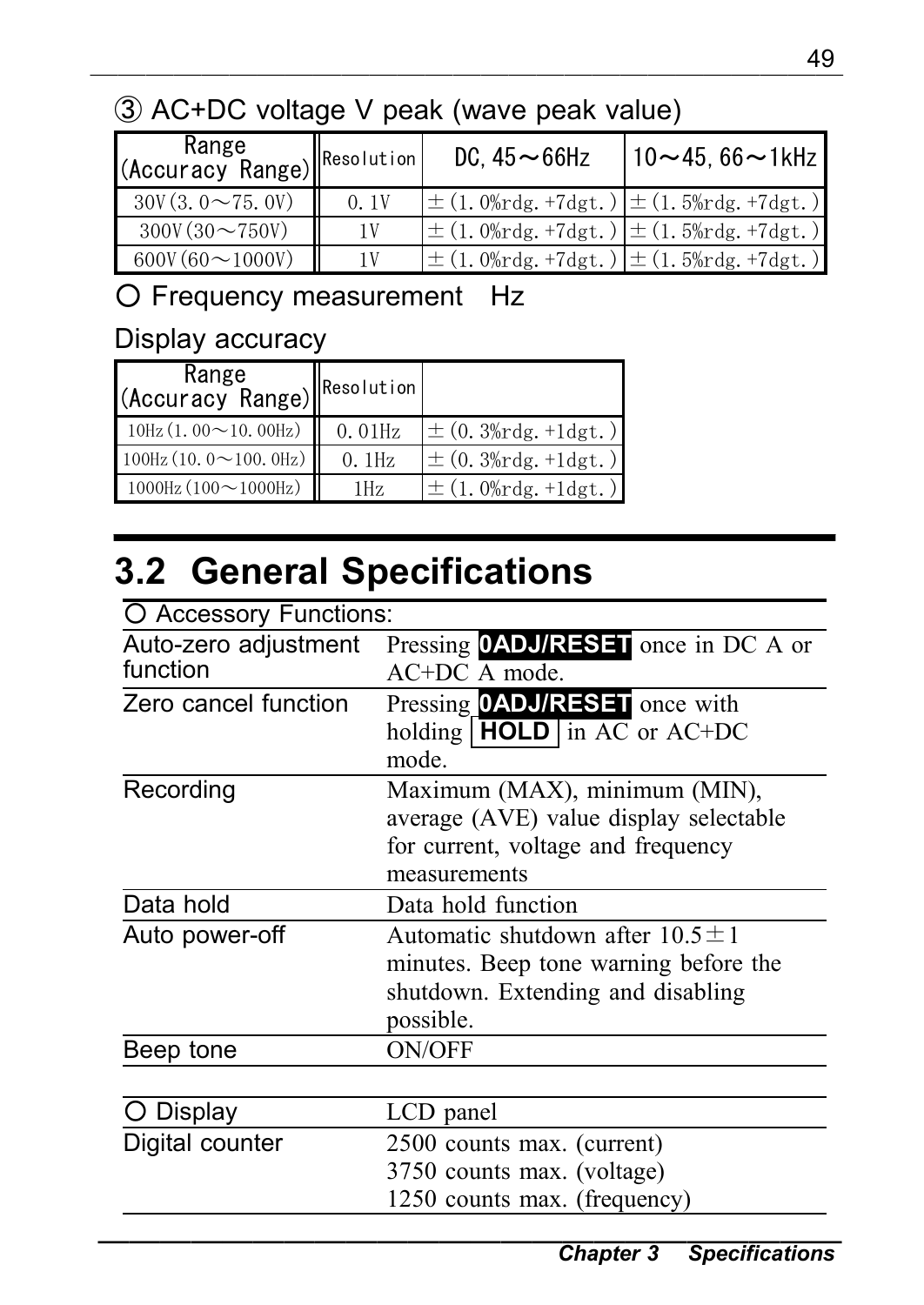| Bar graph display                                                           | 35 segments                                                                                                                |  |
|-----------------------------------------------------------------------------|----------------------------------------------------------------------------------------------------------------------------|--|
| Over-range display                                                          | "O.L."<br>$\blacktriangleright$ (bar graph)                                                                                |  |
| Battery low warning                                                         | Ð                                                                                                                          |  |
| Data hold annunciator                                                       | <b>HOLD</b>                                                                                                                |  |
| Auto power-off<br>annunciator                                               | <b>APS</b>                                                                                                                 |  |
| Units                                                                       | A, V, Hz                                                                                                                   |  |
| Zero suppression                                                            | 5 counts                                                                                                                   |  |
| Display update rate                                                         | Digital counter<br>NORMAL.<br>approx. 2 times/second<br>approx. 1 time/3 seconds<br>SLOW<br>approx. 4 times/second<br>FAST |  |
| Bar graph                                                                   | approx. 4 times/second                                                                                                     |  |
| Display response time<br>(the range is fixed,<br>0% to 100%)                | Current, Voltage: 1 s max.<br>Frequency:<br>1 s max. (1000 Hz, 100 Hz range)<br>$2.5$ s max. $(10$ Hz range)               |  |
| Range switching                                                             | Auto range, manual (fixed) range<br>(selectable).                                                                          |  |
| Output impedance                                                            | $300 \Omega$ max.                                                                                                          |  |
| Circuit dynamic<br>characteristics<br>(crest factor)                        | 2.5 max. (1.42 for 2000 A range, 1.7 for<br>$600$ V range)                                                                 |  |
| Withstand voltage                                                           | Clamp sensor - Chassis, clamp sensor -<br>circuit: 5312 Vrms AC for 15 seconds                                             |  |
| Effect of conducted<br>radio-frequency<br>electromagnetic field<br>(in 3 V) | Current measurement: -3 A or less                                                                                          |  |
| Location for use                                                            | Indoor, altitude up to 2000 m                                                                                              |  |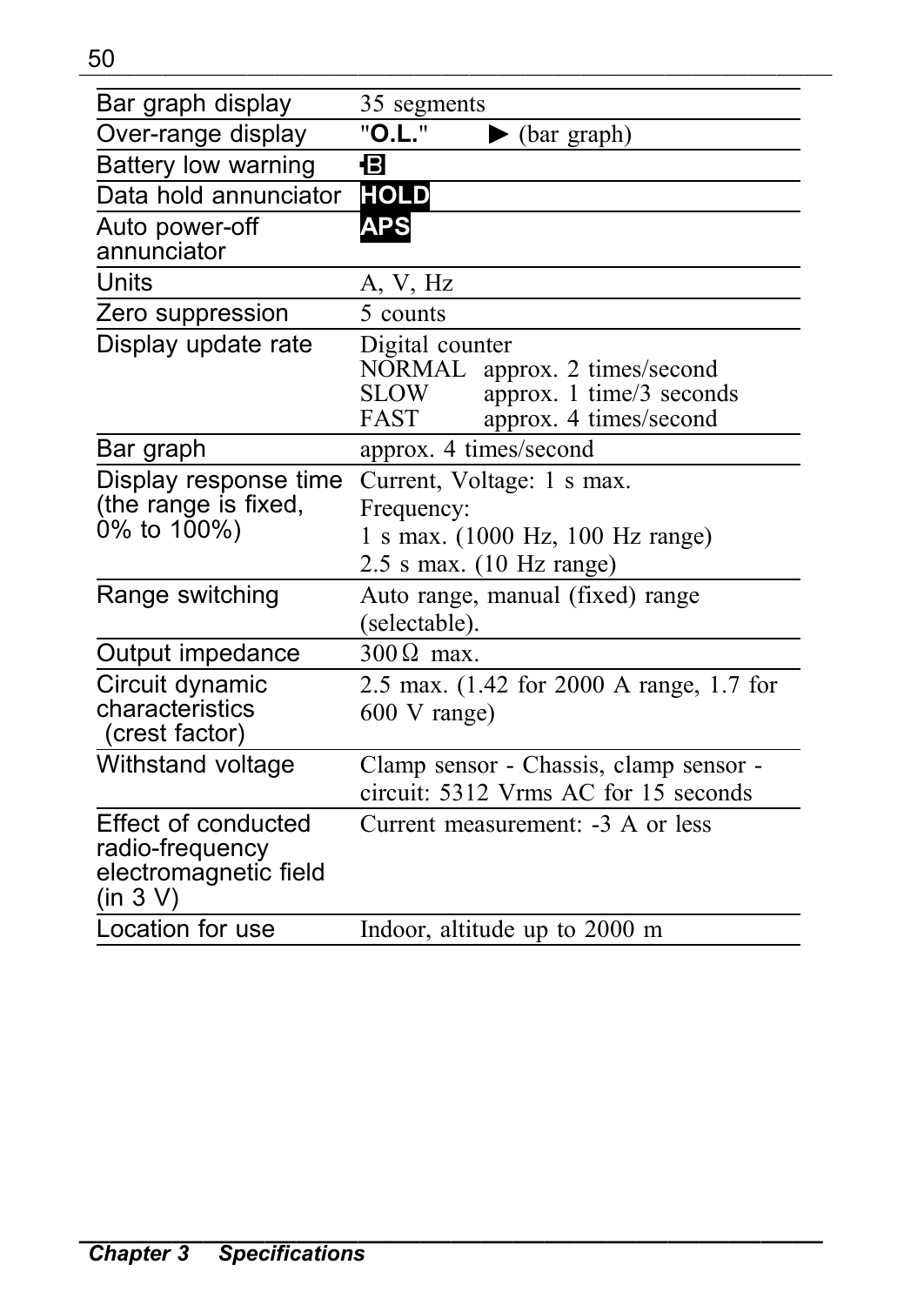|                                                  | 51                                                                                                                                                                                                                                                                                                                                                                                                |  |
|--------------------------------------------------|---------------------------------------------------------------------------------------------------------------------------------------------------------------------------------------------------------------------------------------------------------------------------------------------------------------------------------------------------------------------------------------------------|--|
| Applicable standards                             | Safety:<br>EN61010-1:2001<br>Voltage input: Pollution level 2,<br>measurement category III (expected<br>transient overvoltage: 6000 V)<br>EN61010-031:2002<br>EN61010-2-032:2002<br>Type A current sensor<br>EN60529:1991 IP40 (protected against<br>access to hazardous parts with a wire)<br>EMC:<br>EN61326:1997+A1:1998+A2:2001<br>$+A3:2003$<br>EN61000-3-2:2000<br>EN61000-3-3:1995+A1:2001 |  |
| Maximum conductor<br>diameter for<br>measurement | $\phi$ 55 mm max.                                                                                                                                                                                                                                                                                                                                                                                 |  |
| Operating temperature<br>and humidity range      | 0 to 40 <sup>°</sup> C (32 to 104 <sup>°</sup> F),<br>80%RH or less (no condensation)                                                                                                                                                                                                                                                                                                             |  |
| Temperature<br>characteristics                   | In 0 to 40°C range: $0.1 \times$ accuracy<br>specifications/°C                                                                                                                                                                                                                                                                                                                                    |  |
| Storage temperature<br>range                     | $-10$ to 50 <sup>°</sup> C<br>(14 to 122°F, no condensation)                                                                                                                                                                                                                                                                                                                                      |  |
| Power source                                     | One 6F22 (006P) 9 V battery or 9445-02<br>AC ADAPTER (SA10-0910N, SINO-<br>AMERICAN) or 9445-03 AC ADAPTER<br>(EU) (SA10-0910G, SINO-AMERICAN)                                                                                                                                                                                                                                                    |  |
| Maximum power<br>consumption                     | $110$ mVA                                                                                                                                                                                                                                                                                                                                                                                         |  |
| <b>Battery life</b>                              | Approx. 25 hours (continuous, no load)                                                                                                                                                                                                                                                                                                                                                            |  |
| <b>External dimensions</b>                       | Approx. $62W \times 260H \times 39D$ mm<br>Approx. 2.44"W × 10.24"H × 1.54"D                                                                                                                                                                                                                                                                                                                      |  |
| Mass                                             | Approx. 540 g<br>Approx. 19.0 oz.                                                                                                                                                                                                                                                                                                                                                                 |  |
| Accessories                                      | 9207-10 TEST LEAD (red and black) 1<br>9345 CARRYING CASE<br>1<br>Hand Strap<br>1<br>6F22(006P)<br>1<br>Instruction manual<br>1                                                                                                                                                                                                                                                                   |  |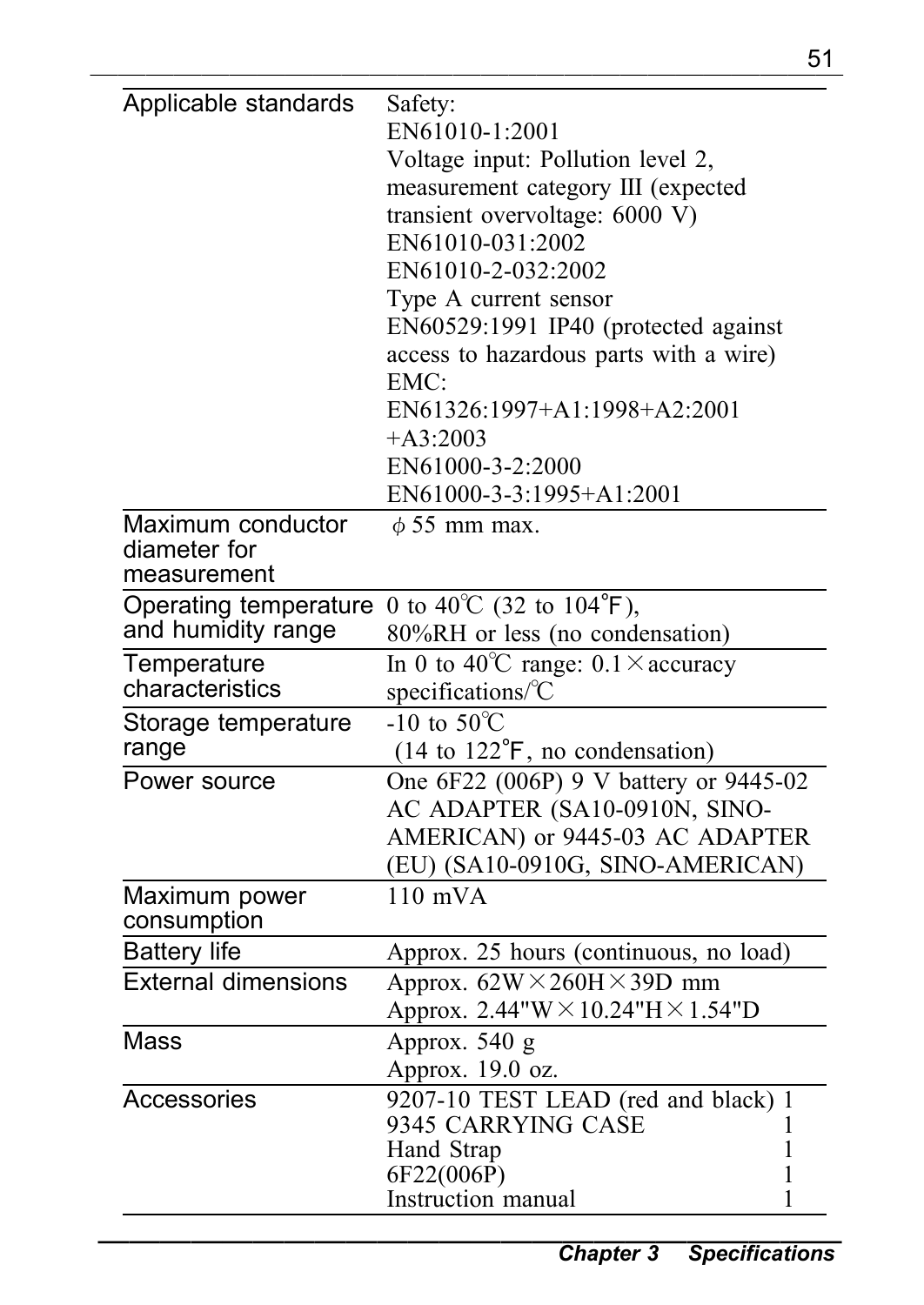| 52      |                             |
|---------|-----------------------------|
| Options | 9445-02 AC ADAPTER          |
|         | (SA10-0910N, SINO-AMERICAN) |
|         | 9445-03 AC ADAPTER (EU)     |
|         | (SA10-0910G, SINO-AMERICAN) |
|         | 9094 OUTPUT CORD            |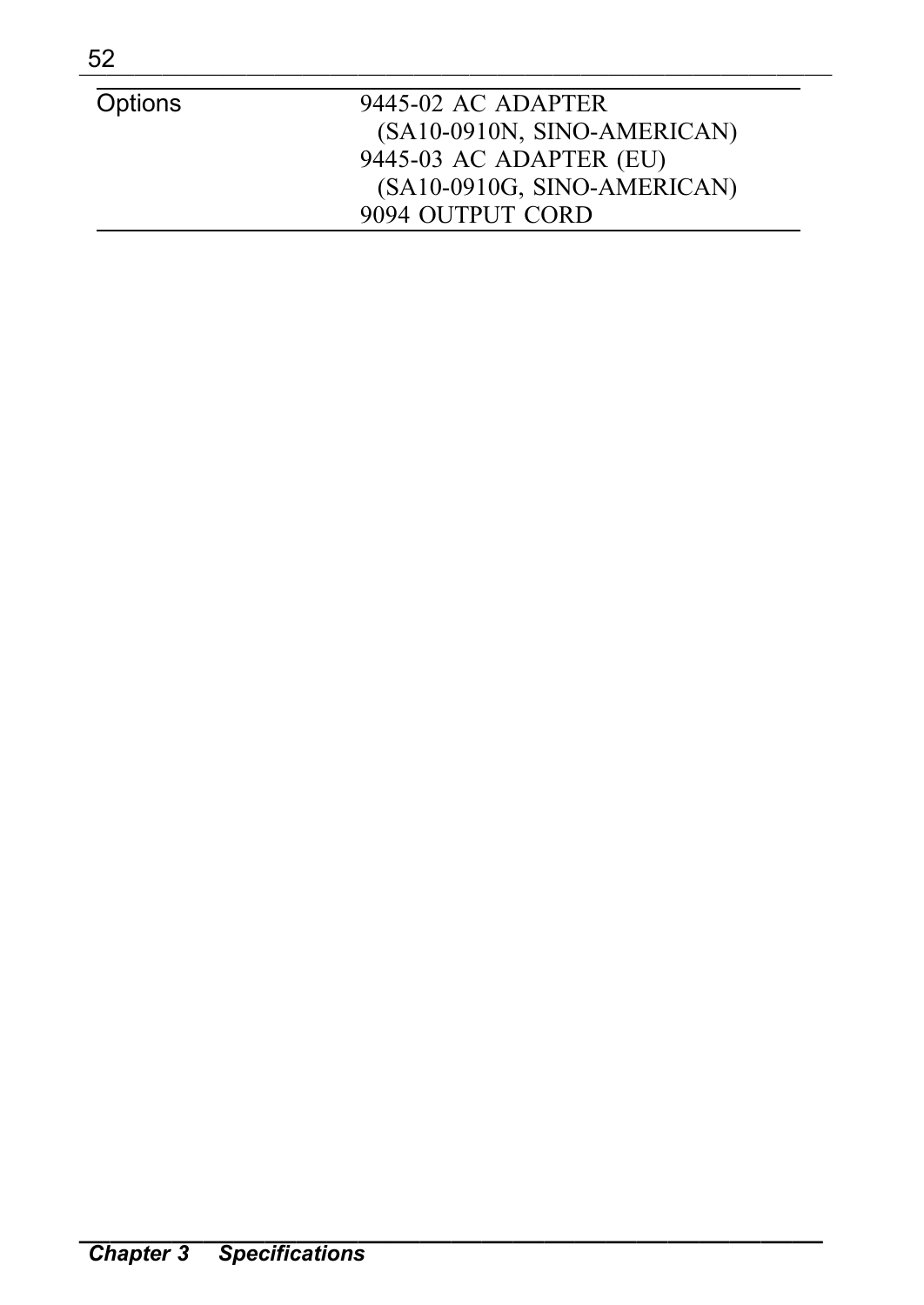## **Chapter 4 Battery Replacement**

## **CAUTION**

Do not fix the back casing screws too tightly. The torque about  $0.5N \cdot m$  is recommended.

- 1. Remove the two fastening screws of the rear cover, using a Phillips screwdriver.
- 2. Remove the rear cover.
- 3. Remove the old battery without pulling the codes of the snap.
- 4. Securely connect the battery to the battery snap.
- 5. Replace the rear cover and tighten the fastening screws.

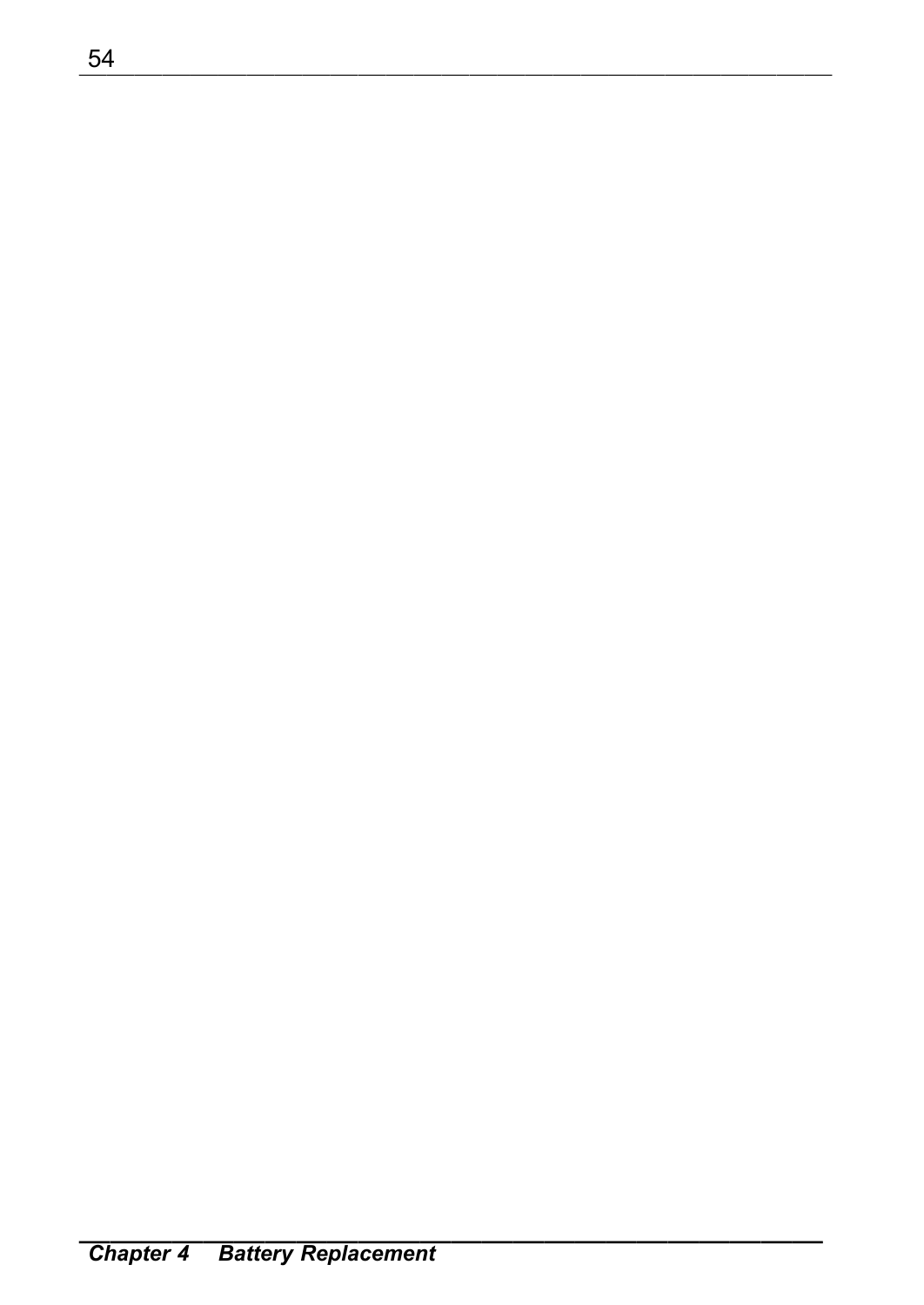## **Chapter 5 AC Adapter (Optional)**

Fully insert the optional 9445-02 AC ADAPTER into the AC adapter connection terminal.



- The adapter may be used either with or without a battery.
- ・ Use of a battery enables continuous measurement if the AC power source temporarily becomes unavailable, due to a blackout or some other reason.
- ・ When the power supply changes the battery to the AC adapter such as back from a blackout, the following would be shown,
	- 1. **MON** output waveform during current measurement:

After the output shifts for approximately 10 ms, the accurate output will be obtained.

It is recommended that **REC** output in AC+DC A mode should be used, when you would like to make a long term measurement on DC A and a blackout is likely to happen.

2. REC output waveform during frequency measurement:

After the output shifts for approximately 10 ms, the accurate output will be obtained.

3. Peak hold measurement:

An inaccurate big value will be held.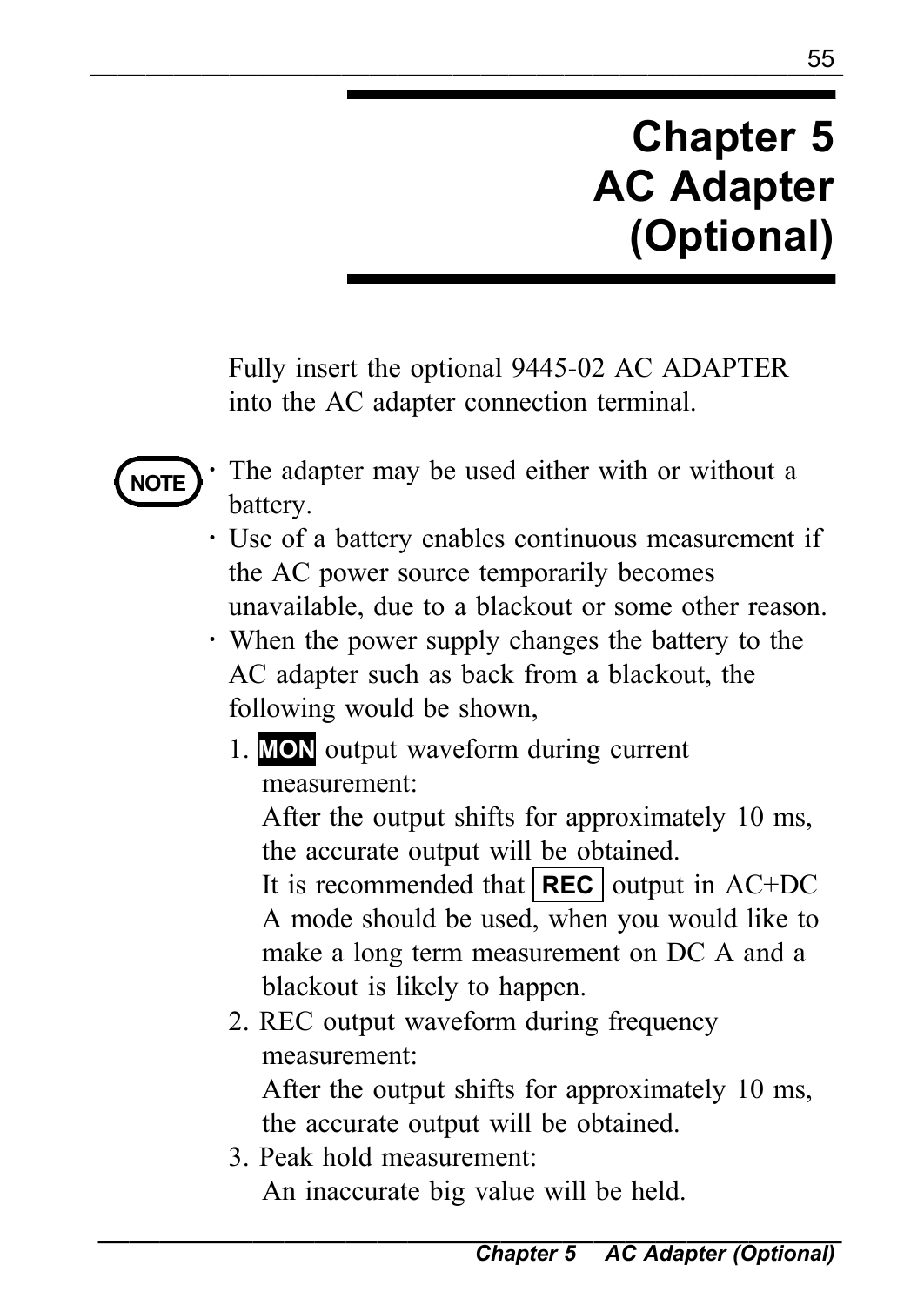## ―――――――――――――――――――――――――――

**NOTE** All the phenomena are likely to happen, in the case the battery voltage is lower than AC adapter voltage (typ. 9 V) . It is recommended that a new battery should be used, when the blackout seems to be short.

- ・ The battery will be preferred as the power source when the battery voltage is higher than the voltage that supplied by the AC adapter (typically the case with a brand-new battery). When battery voltage dips below the AC adapter, the source automatically switches over to the AC adapter.
- ・ The remaining battery charge (indicated by the bar graph), when used with the AC adapter, is based on the AC adapter voltage. It is not a display for battery life in this case.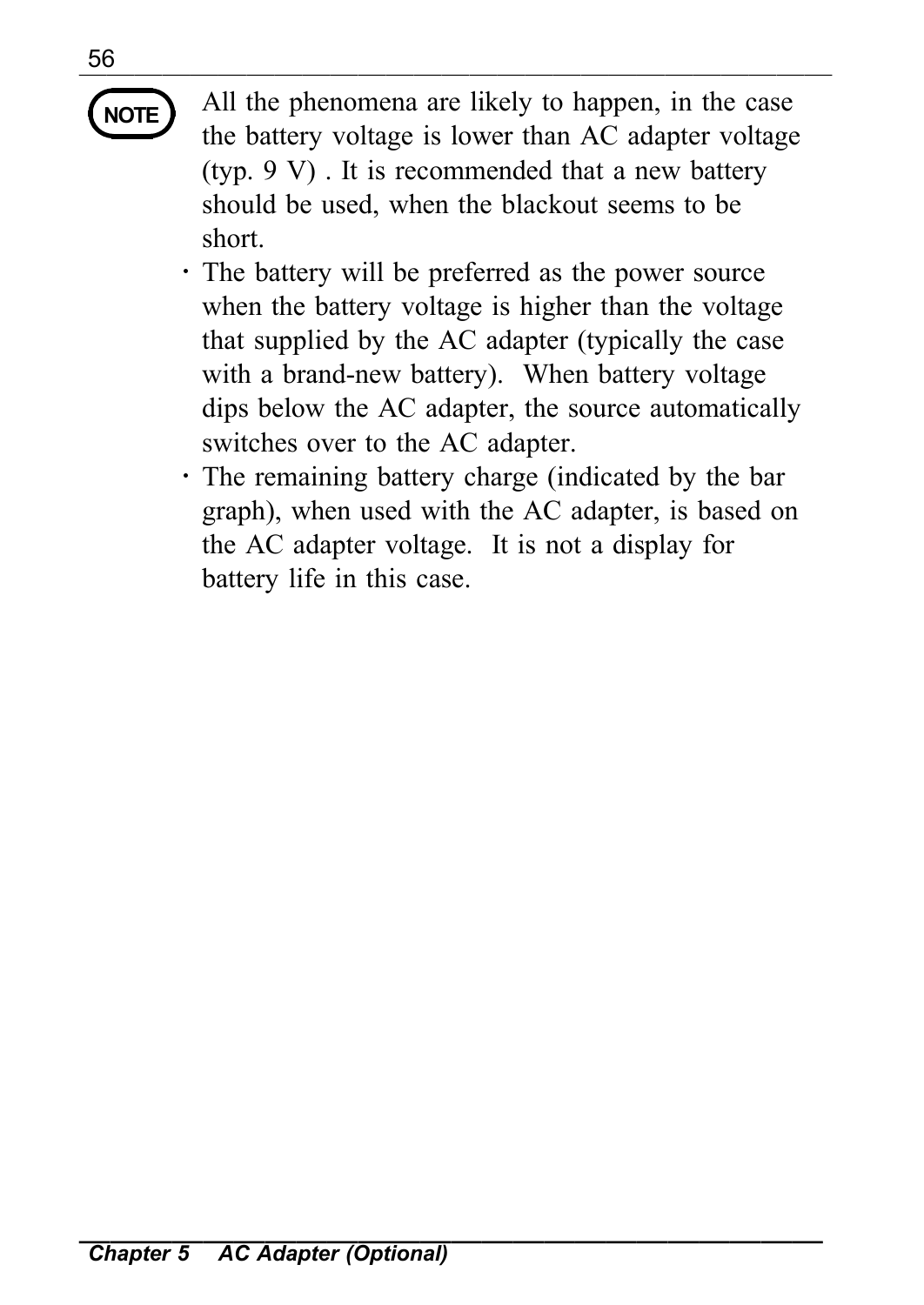# **Chapter 6 Attaching The Hand Strap**

Explains how to attach the hand strap, for easy handling of the unit in the field.

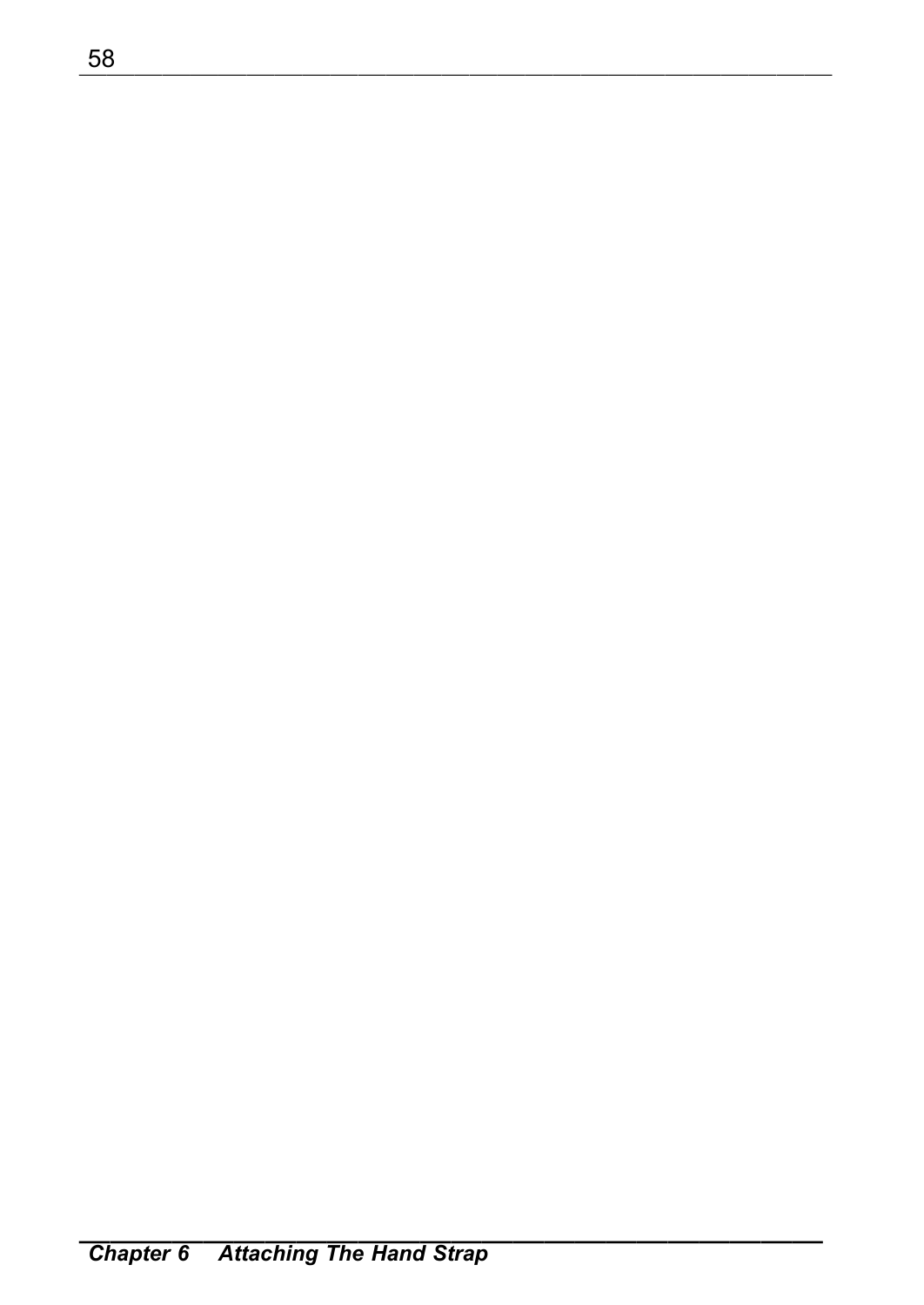# **Chapter 7 Troubleshooting**

If the unit seems not to be working normally, check the following points first before requesting service.

| Symptom                                                  | Battery          | Battery clip                               | Test leads                          |
|----------------------------------------------------------|------------------|--------------------------------------------|-------------------------------------|
| Unit does not come<br>on.                                | Yes              | Yes                                        |                                     |
| indication appears<br>and unit immediately<br>turns off. | Yes              |                                            |                                     |
| <b>B</b> indication<br>appears.                          | Yes              |                                            |                                     |
| Unit turns off during<br>$use.*$                         | Yes              | Yes                                        |                                     |
| Voltage cannot be<br>measured.                           |                  |                                            | Yes                                 |
| Remedy:<br>If problem persists.<br>request service.      | Replace battery. | Check<br>connection of<br>battery to clip. | Check test leads<br>for broken wire |



When APS (auto power-off) is effective, the unit is automatically shut down when no key is pressed for about 10 minutes. (See 2.9, "Auto Power-Off Function.")

Repair is required if E.001 to E.005 is indicated on the counter, when power is turned on.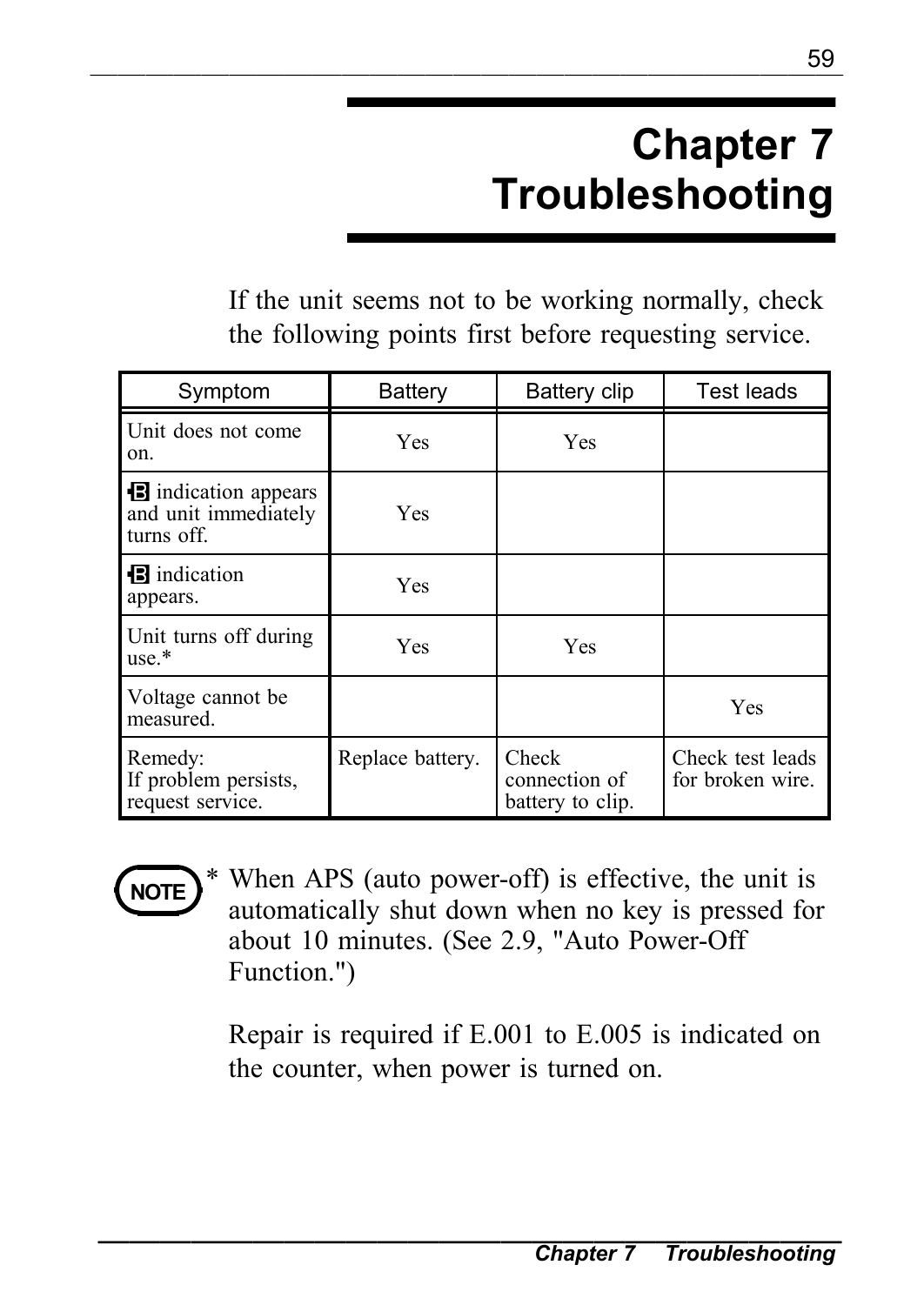| O If no power is supplied: |  |
|----------------------------|--|

- ・ If you're using a battery, check that it has sufficient remaining power. (See 2.1: Preparations )
- ・ If you're using the AC adapter, check that it's fully inserted into the AC adapter terminal and socket.
- ・ If no power is supplied by the AC adapter but the battery works, the adapter may be defective. (Make sure that you're using the 9445-02 or 9445-03 AC ADAPTER.)

○ The counter doesn't become zero:

- ・ If this occurs in DC A, AC+DC A or DC V modes, use the auto-zero adjustment function (2.5.1).
- ・ If this occurs in AC A, AC V or AC+DC V mode, use the zero-cancel correction function (2.5.2).
- $\cdot$  If this occures in AC + DC A mode after performing the suto-zero-adjustment, perform the zero cancel correction function (2.5.2).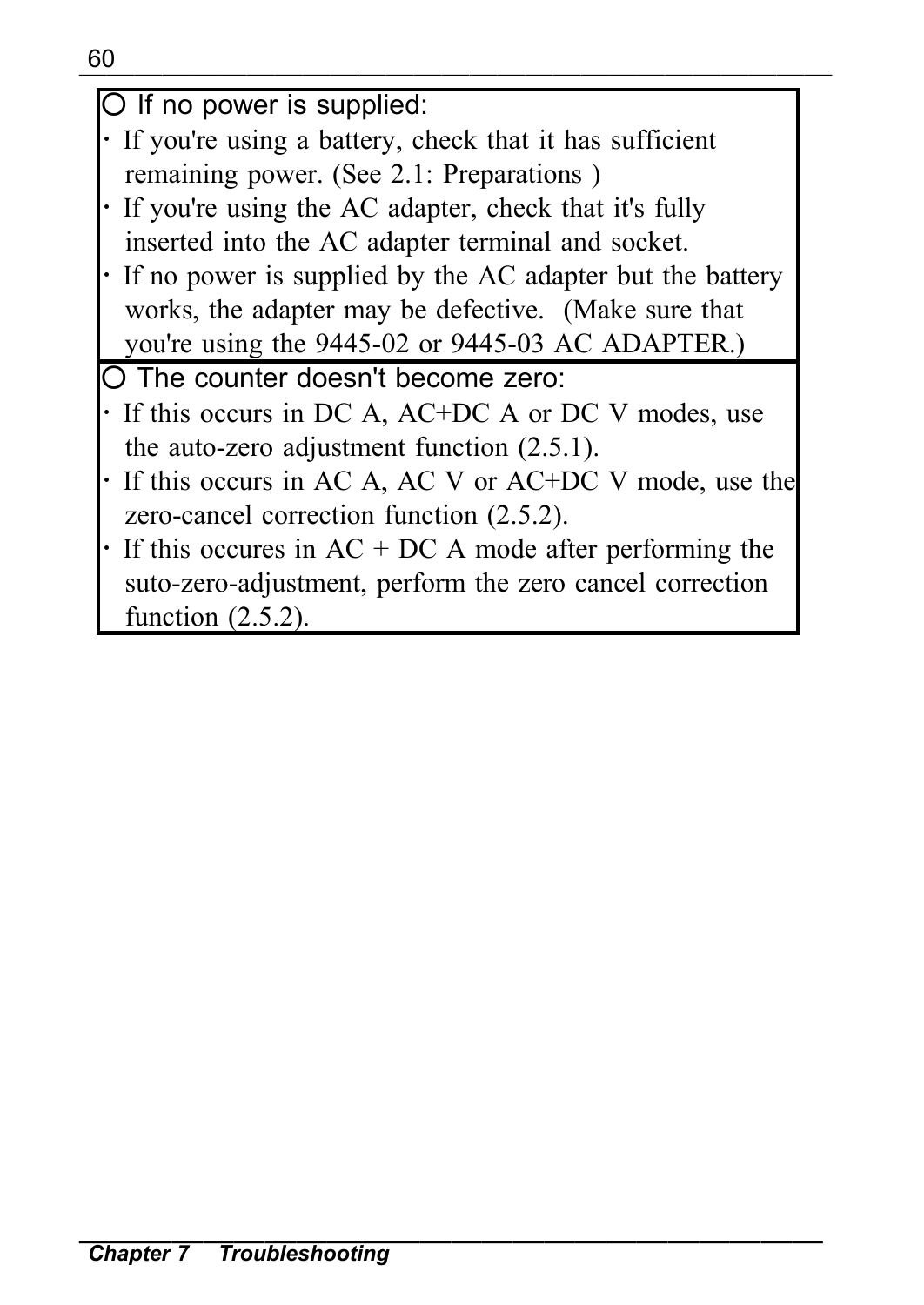<sup>61</sup> ――――――――――――――――――――――――――― The measured value is smaller than the estimated value.

### **Current measurement:**

- Check that the clamp sensor is firmly closed.
- Check that the frequency of the measured circuit is within the range provided in the specifications. (A smaller value will be displayed for a high inverter carrier frequency.)
- Check that the proper steps have been taken, according to procedure described in 2.5.1: Auto-zero adjustment function and 2.5.2: Zero-cancel correction function.
- Check that you're using the proper mode. (See 1.5: Modes.)
- Check that the peak value is below the circuit dynamic value provided in the specifications. (To check transitional peak values, see Notes in 2.2.4 and 2.3.4: Peak hold measurement.)
- Check that the crest factor (peak value / RMS value) is below the circuit dynamic value provided in the specifications.
- Check that the battery warning annunciator is off.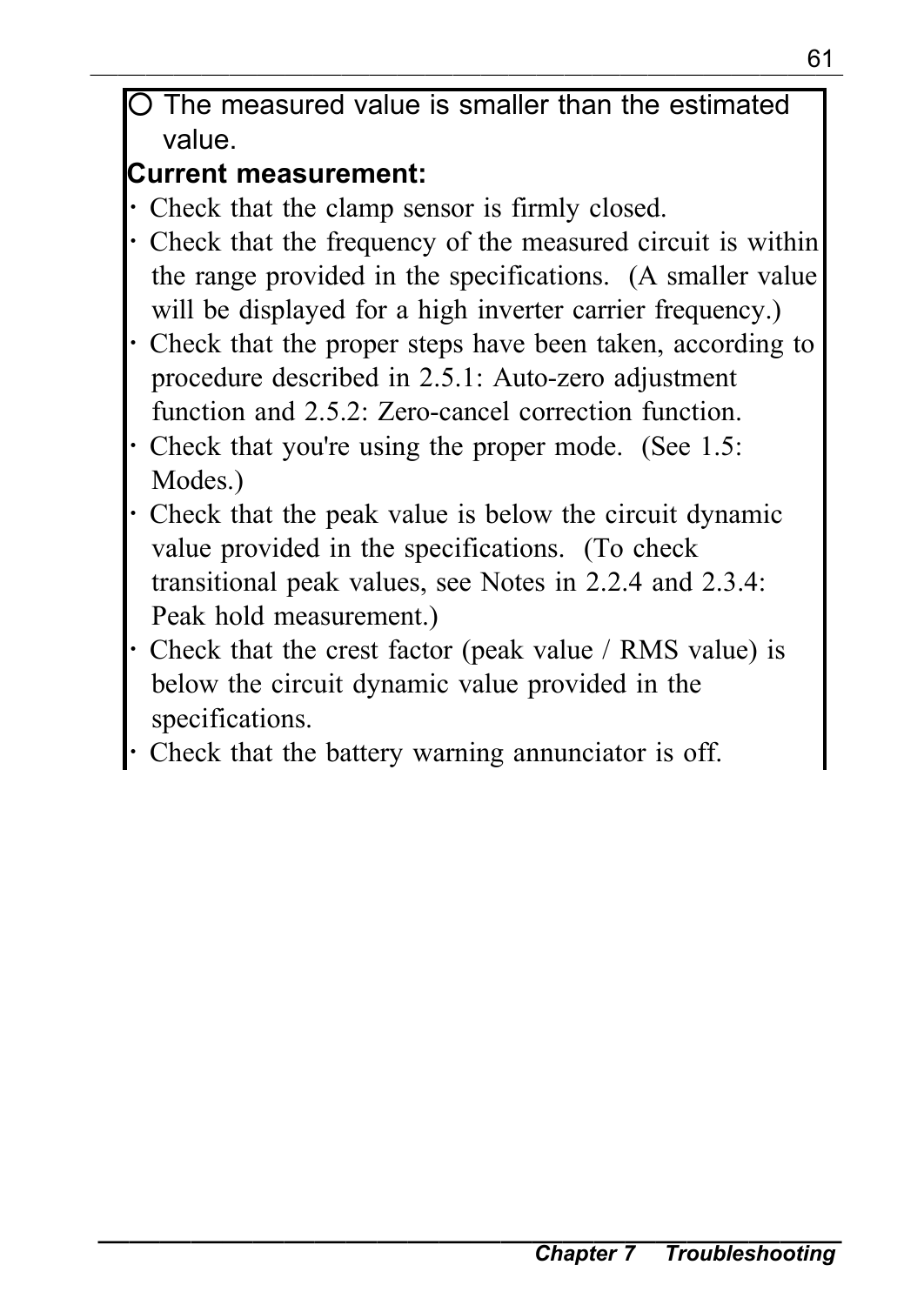#### UZ **Voltage measurement:**

- ・ Check that the test leads are fully connected.
- ・ Check that the frequency of the measured circuit is within the range provided in the specifications.
- ・ Check that the proper steps have been taken, according to the procedure described in 2.5.1: Auto-zero adjustment function and 2.5.2: Zero-cancel correction function.
- ・ Check that you're using the proper mode. (See 1.5: Modes.)
- ・ Check that the peak value is below the circuit dynamic value provided in the specifications. (To check transitional peak value, see Notes in 2.2.4 and 2.3.4: Peak hold measurement.)
- ・ Check that the crest factor (peak value / RMS value) is below the circuit dynamic value provided in the specifications.
- ・ Check that the battery warning annunciator is off.

#### **Frequency measurement:**

- ・ Check the waveform. Some special frequencies can't be measured, such as those of inverters.
- ・ Check that the input value corresponds to 10% or more of the range.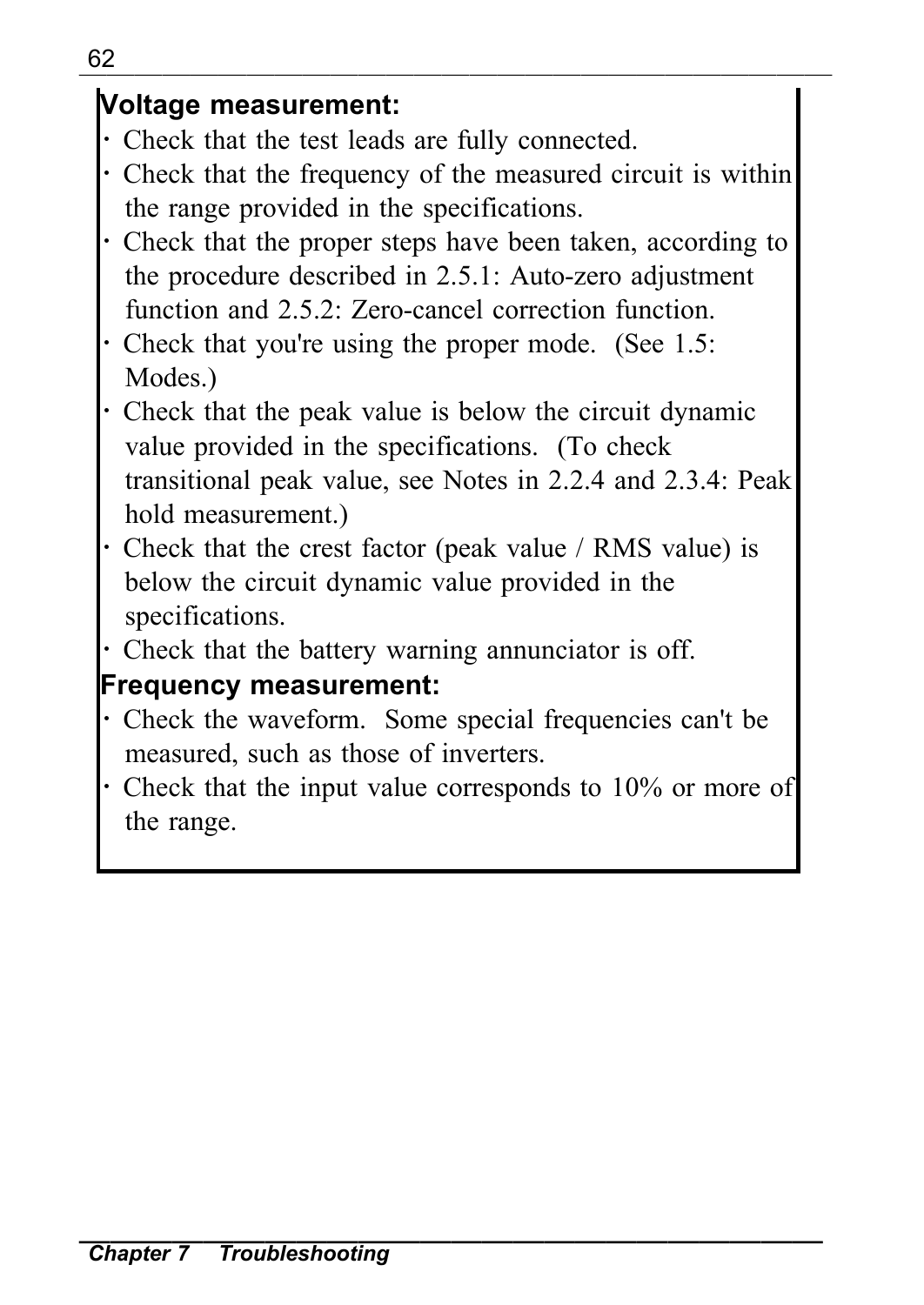#### **Current measurement:**

- ・ Check that you're using the proper range.
- ・ Examine the waveform using **MON** output function to confirm that no components but the estimated frequency are being used.
- ・ Check that the counter has been reset with **0ADJ/RESET** before peak measurement.
- ・ Look for magnetic fields, electrical fields or possible noise sources near the unit.
- ・ The measured value would be bigger than the actual value in case that the power supply changes the battery to the AC adapter such as back from a blackout. (See Chapter 5: AC Adapter (Optional) )

### **Voltage measurement:**

- Check that you're using the proper range.
- ・ Check that the counter has been reset with **0ADJ/RESET** before peak measurement.
- ・ Look for magnetic fields, electrical fields or possible noise sources near the unit.

### **Frequency measurement:**

- ・ Look for magnetic fields, electrical fields or possible noise sources near the unit.
- ・ Check the waveform. Some special frequencies can't be measured, such as those of inverters.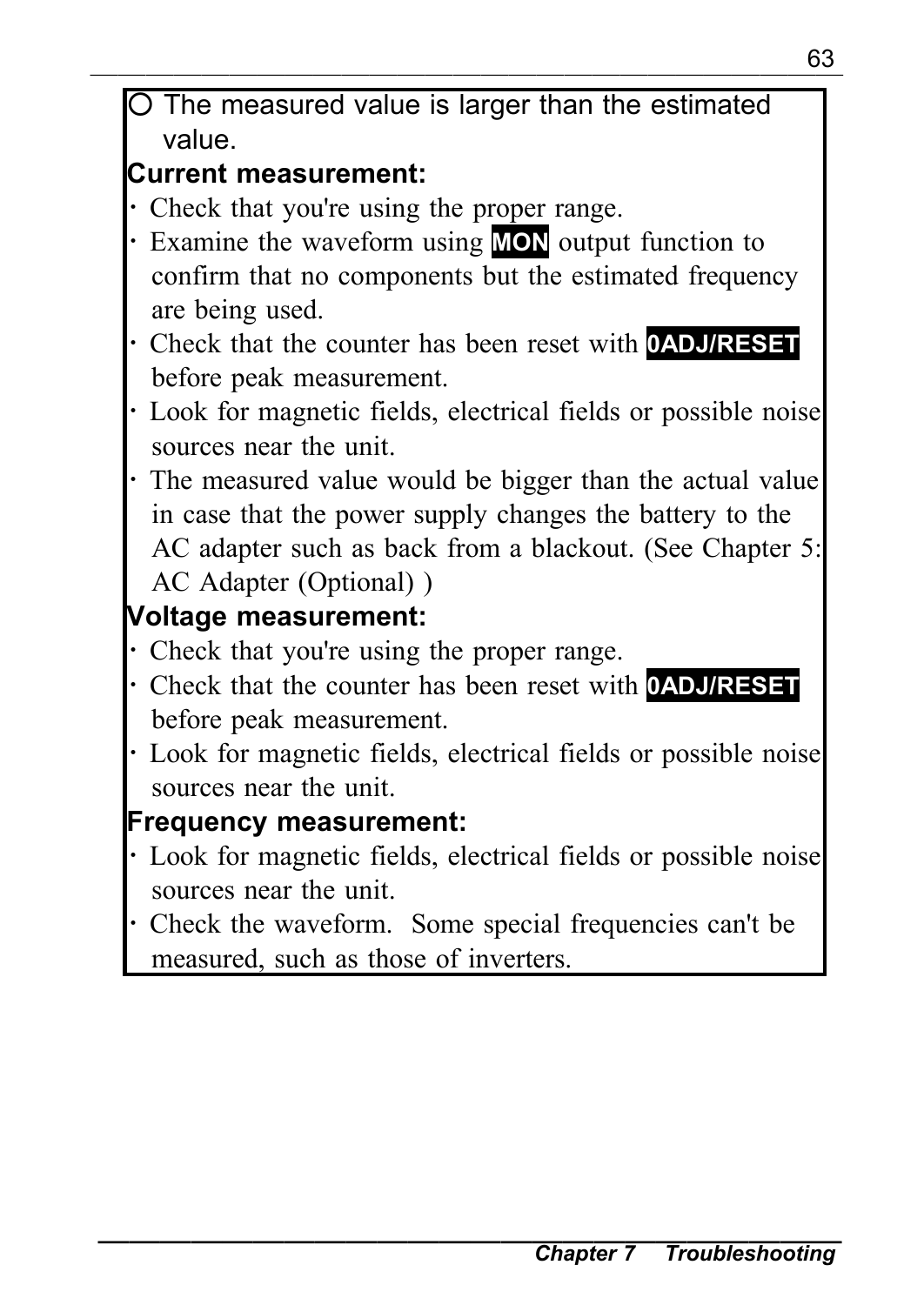| OThe output value is smaller than the estimated value.              |  |  |
|---------------------------------------------------------------------|--|--|
| Take the same precautionary steps as for the measured               |  |  |
| value on the counter.                                               |  |  |
| Make sure the 9094 OUTPUT CORD is fully connected.                  |  |  |
| Make sure you've selected the proper output mode $\parallel$ REC    |  |  |
| or <b>MON</b> ).                                                    |  |  |
| Make sure the previously selected output mode (current or           |  |  |
| frequency) is not active.                                           |  |  |
| Check that the input impedance of the connected                     |  |  |
| measuring instrument is at least $1 M\Omega$ .                      |  |  |
| Check that the mode of the connected measuring                      |  |  |
| instrument is not an AC coupling, or that the filter                |  |  |
| function is disabled.                                               |  |  |
| O The output value is larger than the estimated value.              |  |  |
| Take the same precautionary steps as for the measured               |  |  |
| value on the counter.                                               |  |  |
| • Check that you've selected the proper output mode $\parallel$ REC |  |  |
| or MON).                                                            |  |  |
| Check that the previously selected output mode (current             |  |  |
| or frequency) is not active.                                        |  |  |
| The output value would shift in case that that the power            |  |  |
| supply changes the battery to the AC adapter during MON             |  |  |
| output on current measurement on $ {\text{REC}} $ output on         |  |  |
| frequency measurement. (See Chapter 5: AC Adapter                   |  |  |
| (Optional))                                                         |  |  |
| O The measured value fluctuates.                                    |  |  |
| Check that the measured circuit is stable.                          |  |  |
| During voltage measurements, check that the test leads are          |  |  |
| fully connected.                                                    |  |  |
| Check the waveform. Some special frequencies can't be               |  |  |
| measured, such as those of inverters.                               |  |  |
|                                                                     |  |  |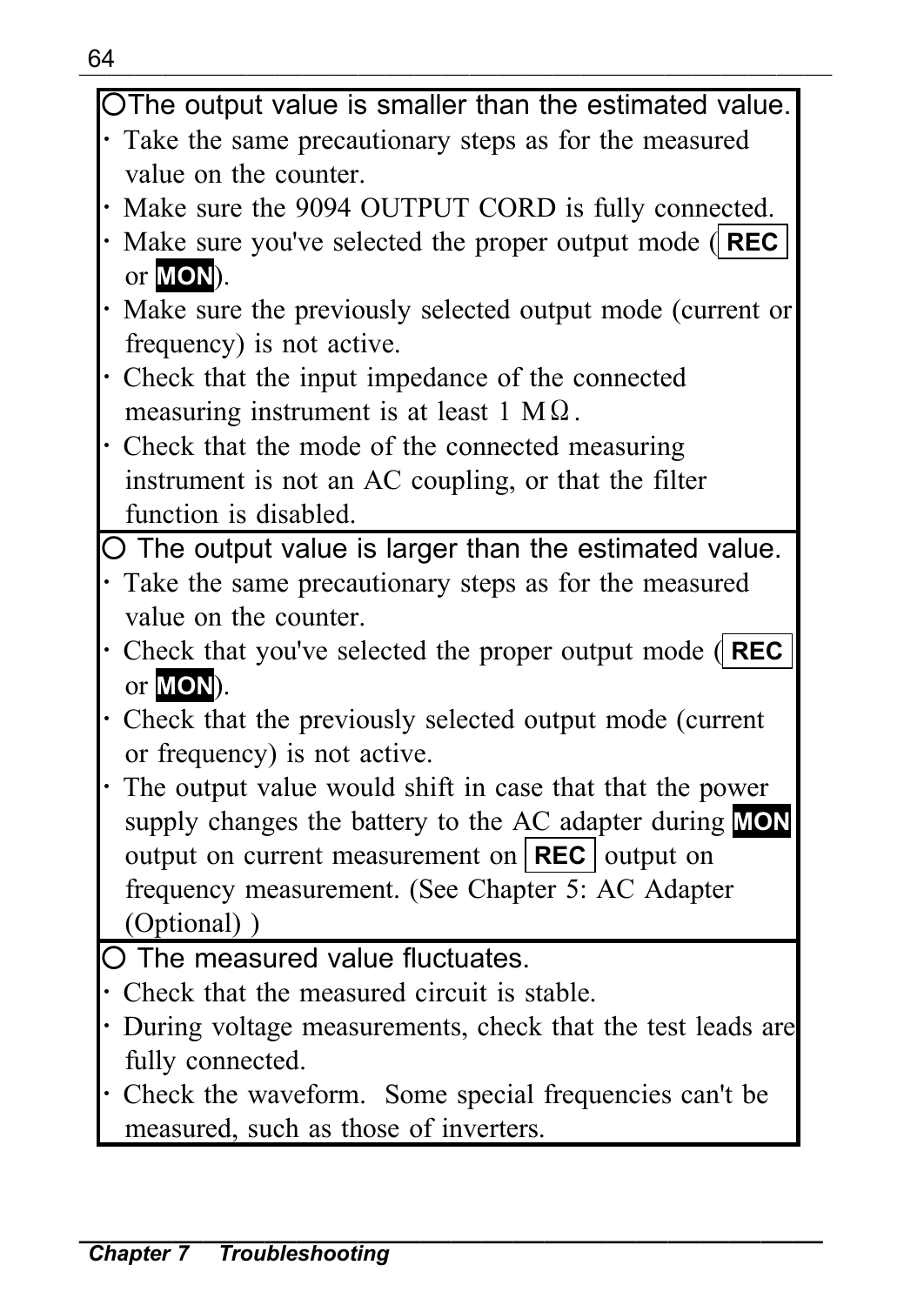# **Chapter 8 Service**

- ・ The minimum stocking period for replacement parts is five years after end of production.
- ・ For information regarding service, please contact your dealer or the nearest HIOKI representative.

<sup>65</sup> ―――――――――――――――――――――――――――

・ If the unit is not functioning properly, check the battery. If a problem is found, contact your dealer or HIOKI representative. Pack the unit carefully so that it will not be damaged during transport, and write a detailed description of the problem. HIOKI cannot bear any responsibility for damage that occurs during shipment.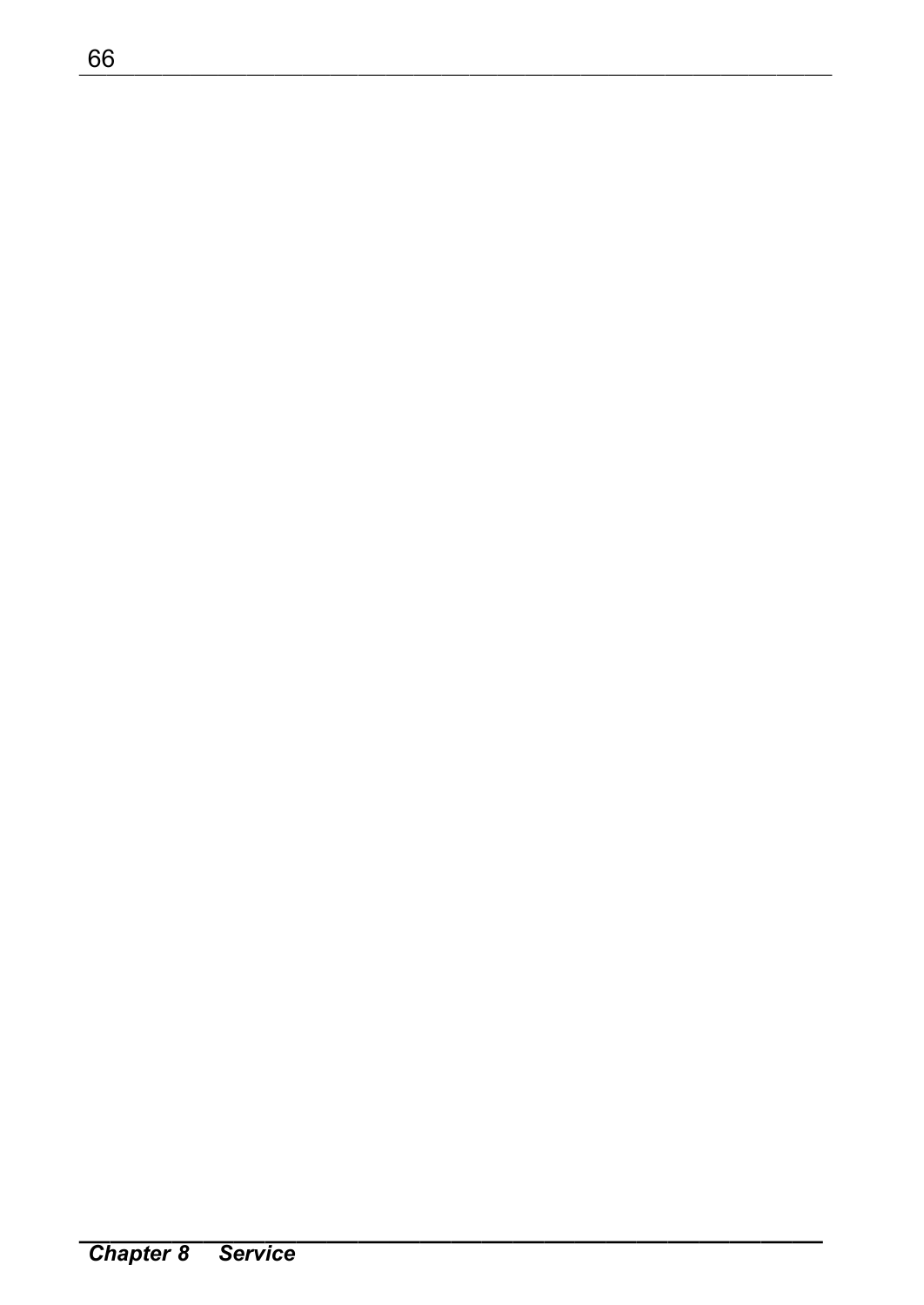## HIOKI

#### DECLARATION OF CONFORMITY

| Manufacturer's Name:    | <b>HIOKI E.E. CORPORATION</b>            |
|-------------------------|------------------------------------------|
| Manufacturer's Address: | 81 Koizumi, Ueda, Nagano 386-1192, Japan |
| Product Name:           | <b>CLAMP ON AC/DC HITESTER</b>           |
| Model Number:           | 3284.3285                                |
| Accessory:              | 9207-10 TEST LEAD                        |
| Options:                | 9094 OUTPUT CORD                         |
|                         | 9445-03 AC ADAPTER (SA10-0910G,          |
|                         | SINO-AMERICAN)                           |

The above mentioned products conform to the following product specifications:

EN61010-1:2001 EN61010-031:2002

Safety: EMC:

EN61010-2-032:2002 EN61326:1997+A1:1998+A2:2001+A3:2003 Class B equipment Minimum immunity test requirement Portable test, measuring and monitoring equipment used in low-voltage distribution systems EN61000-3-2:2000 EN61000-3-3:1995+A1:2001

Supplementary Information:

The products herewith comply with the requirements of the Low Voltage Directive 73/23/EEC and the EMC Directive 89/336/EEC.

#### HIOKI E.E. CORPORATION

15 September 2006

Tatsuyosyi Yoshiike

President

3284A999-05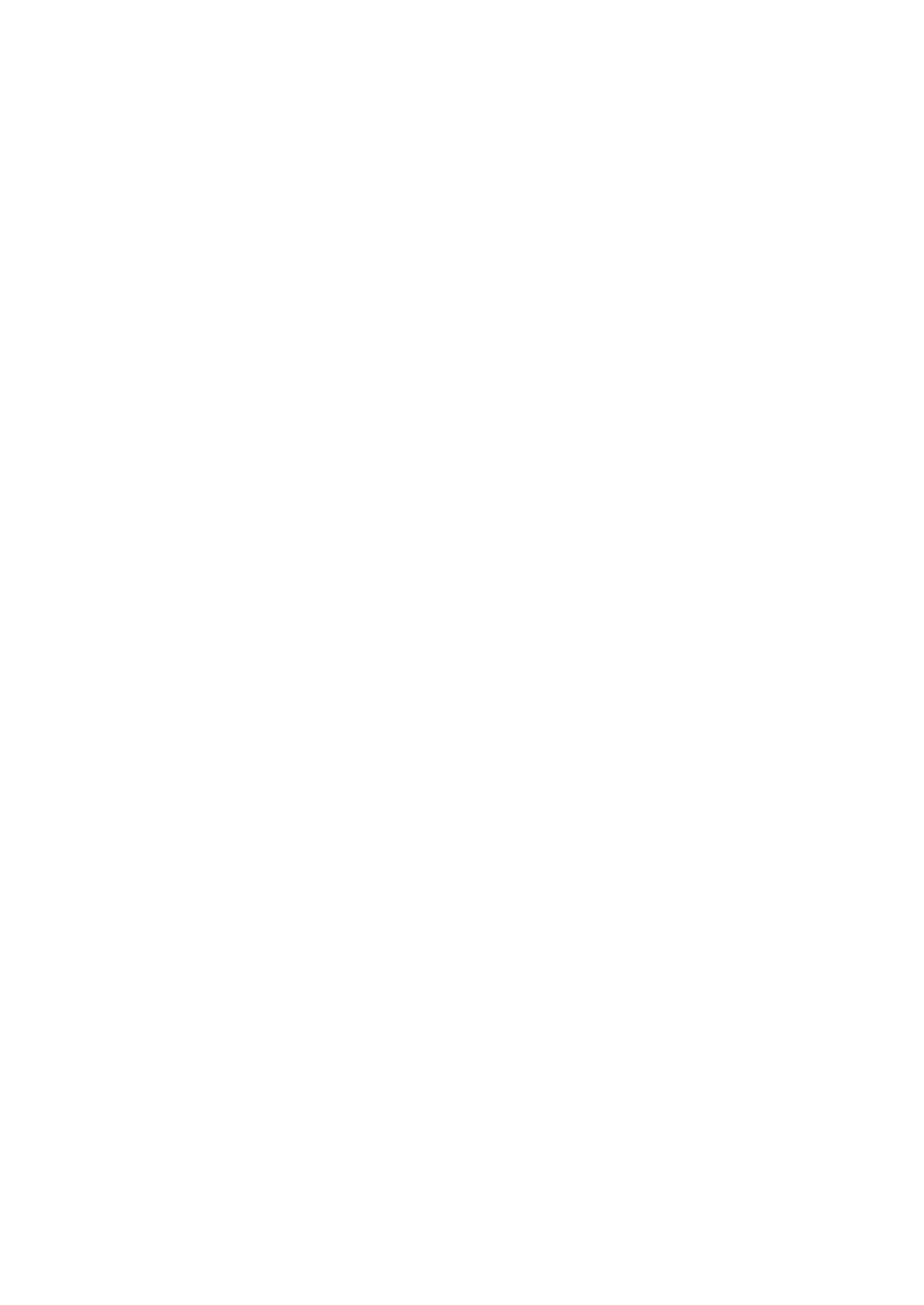## **HIOKI 3285 CLAMP ON AC/DC HiTESTER**

Instruction Manual

Publication date: September 2006 Revised edition 10 Edited and published by HIOKI E.E. CORPORATION Technical Sales Support Section All inquiries to Sales and Marketing International **Department** 81 Koizumi, Ueda, Nagano, 386-1192, Japan TEL: +81-268-28-0562 / FAX: +81-268-28-0568 E-mail: os-com@hioki.co.jp URL http://www.hioki.co.jp/

Printed in Japan 3285A980-10

- ・ All reasonable care has been taken in the production of this manual, but if you find any points which are unclear or in error, please contact your supplier or the Sales and Marketing International Department at HIOKI headquarters.
- ・ In the interests of product development, the contents of this manual are subject to revision without prior notice.
- ・ Unauthorized reproduction or copying of this manual is prohibited.